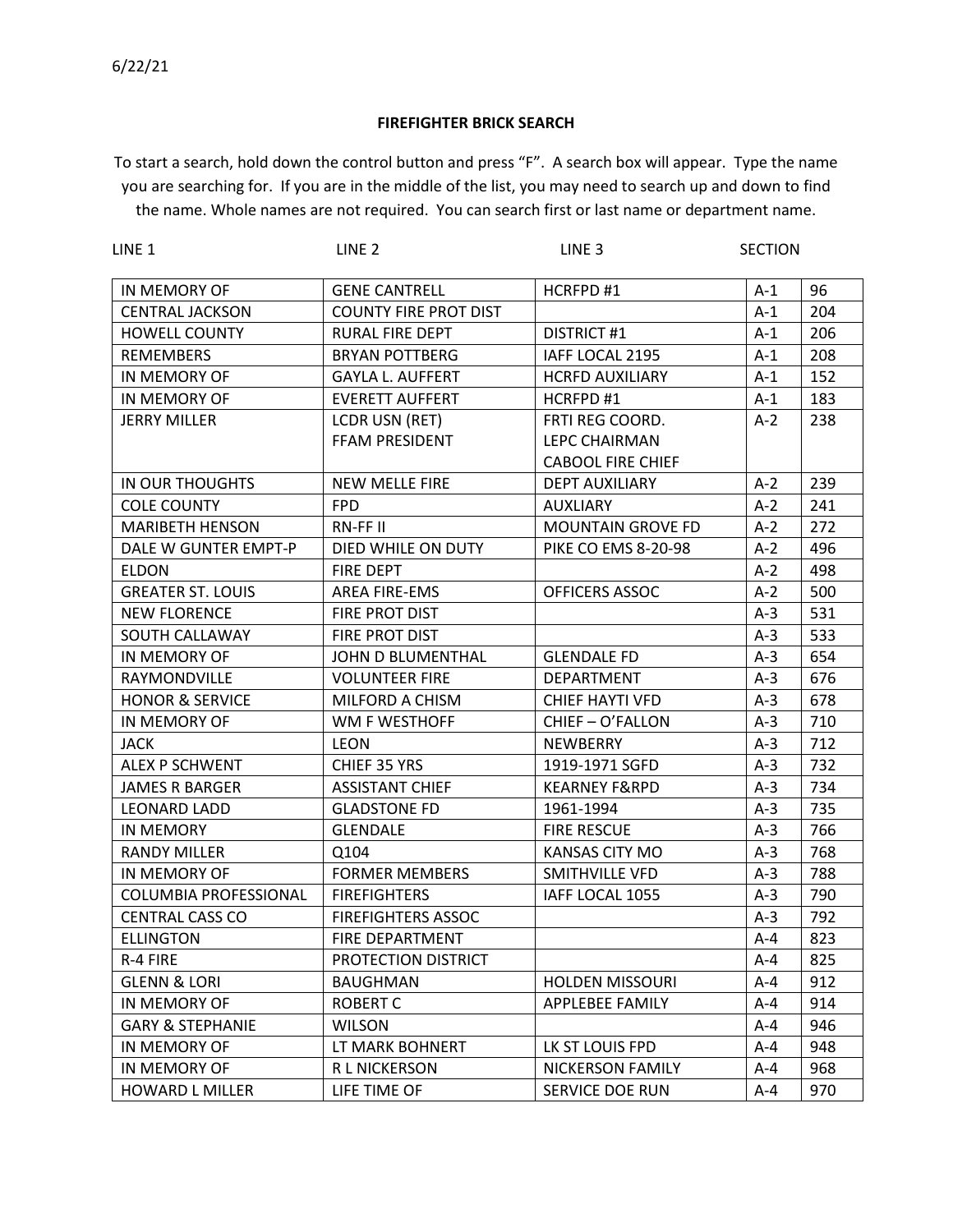| 24-63 FIRE               | MUTUAL AID              | <b>COMMISSION</b>       | $A - 4$ | 1002 |
|--------------------------|-------------------------|-------------------------|---------|------|
| <b>JOHN A BORGANN</b>    | <b>DEPUTY CHIEF</b>     | <b>WASHINGTON VFC</b>   | A-4     | 1004 |
| ROGER WILLIAMS           | <b>CARTHAGE MO</b>      | FIRE DEPARTMENT         | A-4     | 1024 |
| <b>IN MEMORY</b>         | RICHARD (DON)           | <b>DIXON</b>            | $A - 4$ | 1026 |
| <b>GARY BRUMMET 31</b>   | <b>YEARS SERVED</b>     | LOVE YOUR FAMILY        | A-4     | 1058 |
| IN MEMORY OF             | PAUL C THOMPSON         |                         | $A - 4$ | 1059 |
| <b>NEW HAMPTON</b>       | <b>FIRE PROTECTION</b>  | <b>DISTRICT</b>         | A-4     | 1060 |
| PERRY VOLUNTEER          | <b>PO BOX 27</b>        | <b>PERRY MO 63462</b>   | A-4     | 1080 |
| SOUTH HOLT CO            | <b>VOL FIREFIGHTERS</b> |                         | $A - 4$ | 1082 |
| THE THOMPSON             | <b>FAMILIES</b>         | NEW FRANKLIN MO         | A-4     | 1084 |
| <b>NEW MELLE</b>         | FIRE PROT DIST          |                         | $A-5$   | 1115 |
| <b>STE GENEVIEVE</b>     | CO FIREFIGHTERS         | <b>ASSOCATION</b>       | $A-5$   | 1117 |
| <b>BENT TREE</b>         | <b>HARBOUR FIRE</b>     | ASSOCIATION             | A-5     | 1204 |
| <b>WRIGHT CITY</b>       | FIRE PROT DIST          | <b>RAY PHEGLEY</b>      | $A-5$   | 1206 |
| IN LOVING                | <b>MEMORY OF AUNT</b>   | <b>MARGIE SINGER</b>    | $A-5$   | 1207 |
| TAU PHI UPSILON          | <b>NW MISSOURI</b>      | <b>STATE UNIVERSITY</b> | $A-5$   | 1238 |
| <b>ROBERT H GWINN</b>    | 13 FEB 2002             | <b>ICONIUM FPD</b>      | A-5     | 1240 |
| <b>JAMES A NICHOLS</b>   | HERCULANEUM             | <b>FIRE DEPARTMENT</b>  | $A-5$   | 1260 |
| IN MEMORY OF             | DAN HILDERBRAND         | <b>BATTLEFIELD FPD</b>  | $A-5$   | 1262 |
| <b>WEST ALTON</b>        | <b>FIRE PROTECTION</b>  | <b>DISTRICT</b>         | $A-5$   | 1290 |
| <b>FRANK C SCHAPER</b>   | <b>FIRE CHIEF</b>       | <b>ST CHARLES FD</b>    | $A-5$   | 1292 |
| THE HELT FAMILY          |                         |                         | $A-5$   | 1312 |
| <b>JOHN COOPER</b>       | <b>CARTHAGE MO</b>      | FIRE DEPARTMENT         | A-5     | 1314 |
| ALMA HARRIS              | <b>CENTRAL CALLAWAY</b> | <b>20 YRS SERVICE</b>   | $A-5$   | 1346 |
| IN MEORY OF              | <b>BOB ROSENQUIST</b>   | <b>WHITEWATER FD</b>    | $A-5$   | 1348 |
| LADDONIA & RURAL         | FIRE ASSOC INC          |                         | $A-5$   | 1368 |
| WITH PRIDE AND           | <b>HONOR MEMBER OF</b>  | SHREWSBURY FD           | $A-5$   | 1370 |
| <b>NORTHWEST</b>         | <b>HOLT COUNTY</b>      | <b>FPD</b>              | $A-5$   | 1372 |
| <b>TARKIO</b>            | <b>VOL FIRE DEPT</b>    |                         | A-6     | 1403 |
| IN MEMORY OF             | <b>CAP STRICKER</b>     | DE SOTO RURAL FD        | $A-6$   | 1405 |
| <b>IN MEMORY</b>         | <b>LOUIE</b>            |                         | A-6     | 1460 |
| <b>IN MEMORY</b>         | DAVID JOE               | <b>MOSHER</b>           | A-6     | 1462 |
| <b>BILL WESTHOFF</b>     | <b>FIRST CHIEF</b>      | <b>BOONE CO FPD</b>     | $A-6$   | 1482 |
| <b>DOC KRITZER</b>       | <b>CENTRAL CALLAWAY</b> | <b>FULTON MO</b>        | $A-6$   | 1484 |
| <b>BILL THORNTON</b>     | NEVADA MO               | LIEUTENANT              | $A-6$   | 1496 |
| <b>HEART OF AMER</b>     | <b>METRO FIRE</b>       | <b>CHIEFS COUNCIL</b>   | A-6     | 1498 |
| <b>ROLLA "BUCK" MANN</b> | <b>CENTRAL CALLAWAY</b> | FIRE PROT DIST          | A-6     | 1499 |
| <b>NCCFPD</b>            | <b>TRNG OFFICER</b>     | <b>JOE JACKSON</b>      | A-6     | 1518 |
| IN MEMORY OF             | <b>STEVE SCHROEDER</b>  | <b>WASHINGTON FD</b>    | A-6     | 1520 |
| <b>IOWA</b>              | <b>FIREFIGHTERS</b>     | <b>MEMORIAL</b>         | A-6     | 1532 |
| <b>MOHRMAN</b>           | DON NEIL MIKE           | MCVFD, JCFD, LSFD       | A-6     | 1534 |
| CAMERON                  | <b>FIRE</b>             | DEPARTMENT              | A-6     | 1536 |
| AL & MARY WEDEL          | 1966-1996               | ST. CHARLES FPD         | A-6     | 1539 |
| <b>BOONVILLE FIRE</b>    | DEPARTMENT              |                         | $A-6$   | 1554 |
| THOMAS SMITH             | <b>BCFPD</b>            |                         | $A-6$   | 1555 |
| <b>DOE RUN</b>           | <b>FIREFIGHTERS</b>     |                         | A-6     | 1568 |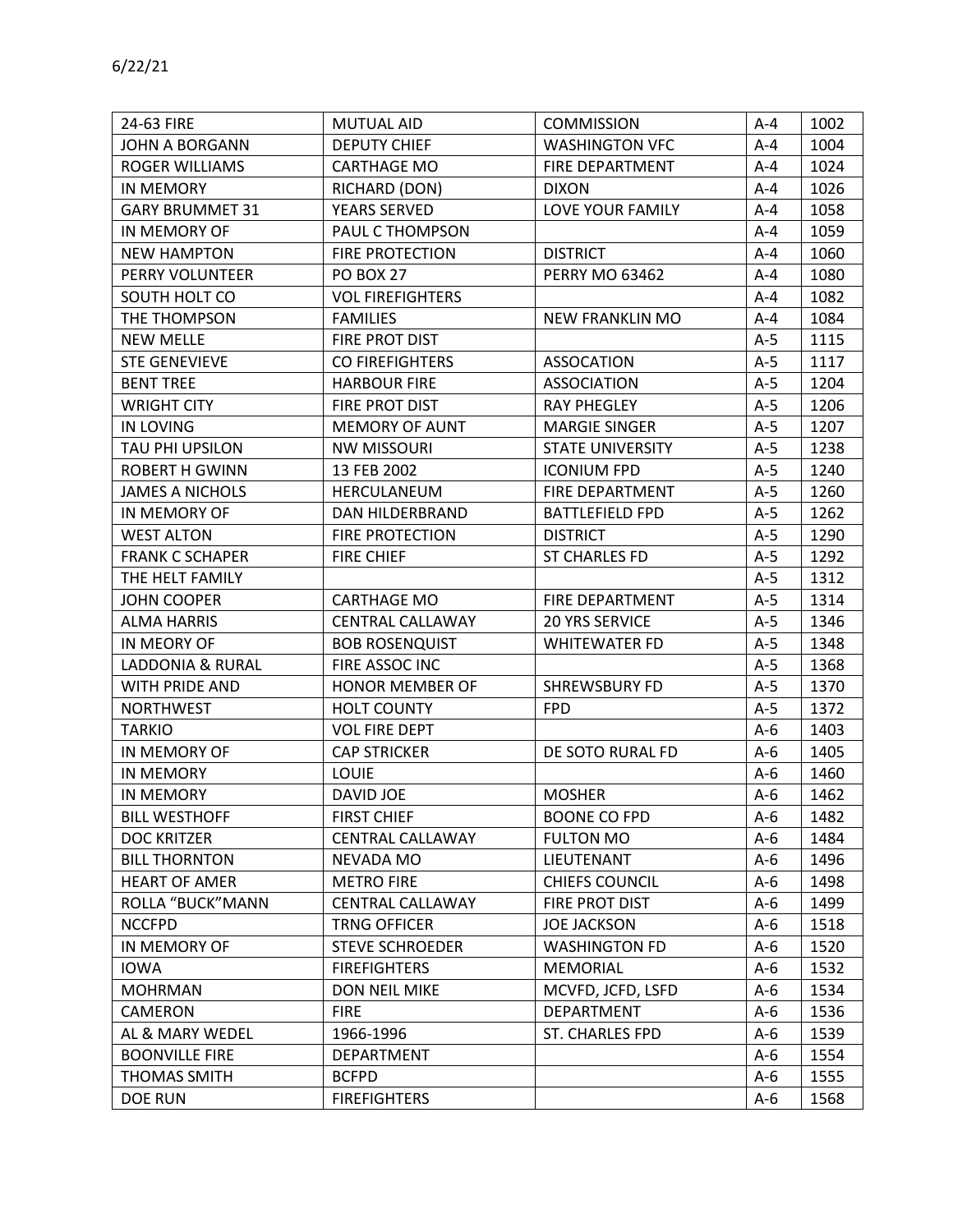| <b>SNI VALLEY</b>        | FIRE PROT DIST            |                         | A-6   | 1570 |
|--------------------------|---------------------------|-------------------------|-------|------|
| JEFFERSON R-7            | FIRE PROT DIST            |                         | $A-6$ | 1572 |
| <b>HANNIBAL RURAL</b>    | FIRE PROT DIST            |                         | $A-7$ | 1591 |
| <b>FARMINGTON</b>        | FIRE DEPARTMENT           |                         | $A-7$ | 1593 |
| FRANK C.                 | <b>UMBDENSTOCK</b>        | JEFFERSON R-7 FPD       | $A-7$ | 1616 |
| IN MEMORY OF             | <b>GAIL A. PLACKE</b>     | <b>WFD HONOR GUARD</b>  | $A-7$ | 1634 |
| IN MEMORY OF             | <b>CHIEF BOB PAGE</b>     | <b>SLATER FIRE DEPT</b> | A-7   | 1648 |
| THE WUNDERLIN'S          | DAVE, MARAGRET            | JODI, LISA & MITZI      | $A-7$ | 1650 |
| IN MEMORY OF             | <b>BUTCH NUSSBAUM</b>     | <b>WHITEWATER FD</b>    | A-7   | 1670 |
| <b>SANDY BAKER</b>       | <b>CARTHAGE MO</b>        | FIRE DEPARTMENT         | A-7   | 1672 |
| MIKE LEE                 | <b>CARTHAGE MO</b>        | FIRE DEPARTMENT         | $A-7$ | 1684 |
| <b>MARGARET HIXSON</b>   |                           |                         | $A-7$ | 1686 |
| <b>NORTH CAPE COUNTY</b> | <b>FIRE DISTRICT</b>      |                         | A-7   | 1706 |
| <b>DAVID MYERS</b>       | <b>CARTHAGE MO</b>        | FIRE DEPARTMENT         | $A-7$ | 1708 |
| PAUL MCCOY               | <b>CARTHAGE MO</b>        | FIRE DEPARTMENT         | $A-7$ | 1720 |
| IN LOVING                | <b>MEMORY</b>             | <b>BILL YORDT</b>       | A-7   | 1722 |
| <b>NCCFPD</b>            | <b>FIRE CHIEF</b>         | <b>BILLY MARTIN</b>     | $A-7$ | 1742 |
| <b>FIREFIGHTER</b>       | <b>JASON BARTON</b>       |                         | $A-7$ | 1743 |
| <b>KANSAS STATE</b>      | <b>ASSOCIATION OF</b>     | <b>FIRE CHIEFS</b>      | $A-7$ | 1744 |
| <b>ODESSA FIRE &amp;</b> | <b>RESCUE PROT DIST</b>   |                         | $A-7$ | 1756 |
| <b>MY HERO</b>           | <b>LEE BARTON</b>         |                         | $A-7$ | 1748 |
| <b>KEARNEY MO</b>        | FIRE & RESCUE             | PROTECTION DIST         | $A-7$ | 1760 |
| <b>COOPER COUNTY</b>     | <b>FIREFIGHTERS ASSOC</b> |                         | A-8   | 1779 |
| <b>PARIS VOLUNTEER</b>   | FIRE DEPARTMENT           |                         | $A-8$ | 1781 |
| IN MEMORY OF             | <b>ALAN DUCHECK</b>       | CAPTAIN 1999            | A-8   | 1836 |
| WM F STONE JR            | <b>DIRECTOR LSLFPD</b>    | 1992-1999               | $A-8$ | 1838 |
| <b>FIRE CHIEF</b>        | <b>KEVIN HURTUBISE</b>    | <b>ROCKY MOUNT FPD</b>  | $A-8$ | 1840 |
| <b>HIGBEE AREA</b>       | <b>FIRE PROTECTION</b>    | <b>DISTRICT</b>         | $A-8$ | 1858 |
| <b>KEVIN DEBRA</b>       | & DAVID                   | <b>HURTUBISE</b>        | $A-8$ | 1860 |
| WAPPAPELLO VOL           | FIRE DEPARTMENT           | EST 1975                | $A-8$ | 1872 |
| <b>PVT BRIAN</b>         | <b>GETTEMEIER</b>         | <b>COTTLEVILLE FPD</b>  | $A-8$ | 1874 |
| <b>JEFF THOMAS</b>       | LIEUTENANT                | LA PLATA FIRE           | A-8   | 1894 |
| <b>JOHN MCGRAW</b>       | NEVADA MO                 | <b>FIREFIGHTER EMT</b>  | $A-8$ | 1896 |
| FRANK, MIKE, GARY        | <b>STEVE, RON OLIVER</b>  | SAVANNAH MO FD          | $A-8$ | 1908 |
| CHIEF WL COREY           | <b>CENTRAL CALLAWAY</b>   | <b>20 YRS SERVICE</b>   | A-8   | 1910 |
| <b>EDWARDS AREA</b>      | <b>COMMUNITY</b>          | CORPORATION             | $A-8$ | 1930 |
| <b>KEVIN SCOTT</b>       | NEVADA MO                 | <b>FIREFIGHTER EMT</b>  | A-8   | 1932 |
| NORTH CALLAWAY           | STATION 3                 | <b>HATTON</b>           | A-8   | 1944 |
| <b>COLE COUNTY FIRE</b>  | PROTECTION DISTRICT       |                         | $A-8$ | 1946 |
| <b>MEXICO</b>            | PUBLIC SAFETY DEPT        |                         | $A-8$ | 1948 |
| <b>CALLAWAY COUNTY</b>   | <b>AMBULANCE EMS</b>      | IAFF LOCAL 3739         | A-9   | 1967 |
| <b>ROCK PORT</b>         | <b>VOL FIRE DEPT</b>      | ROCK PORT MO            | $A-9$ | 1969 |
| <b>CAPTAIN</b>           | <b>BEN A GIESMAN</b>      | <b>WENTZVILLE FPD</b>   | $A-9$ | 2024 |
| BILLY-BARBARA            | <b>MARTIN</b>             | LOVE THE 5'S            | $A-9$ | 2026 |
| <b>CHIEF KENNETH</b>     | & MARY HOBBS              | LIBERTY-LENEXA          | $A-9$ | 2046 |
| <b>BATTALION CHIEF</b>   | PHIL KEIM                 | <b>WEST COUNTY FIRE</b> | $A-9$ | 2048 |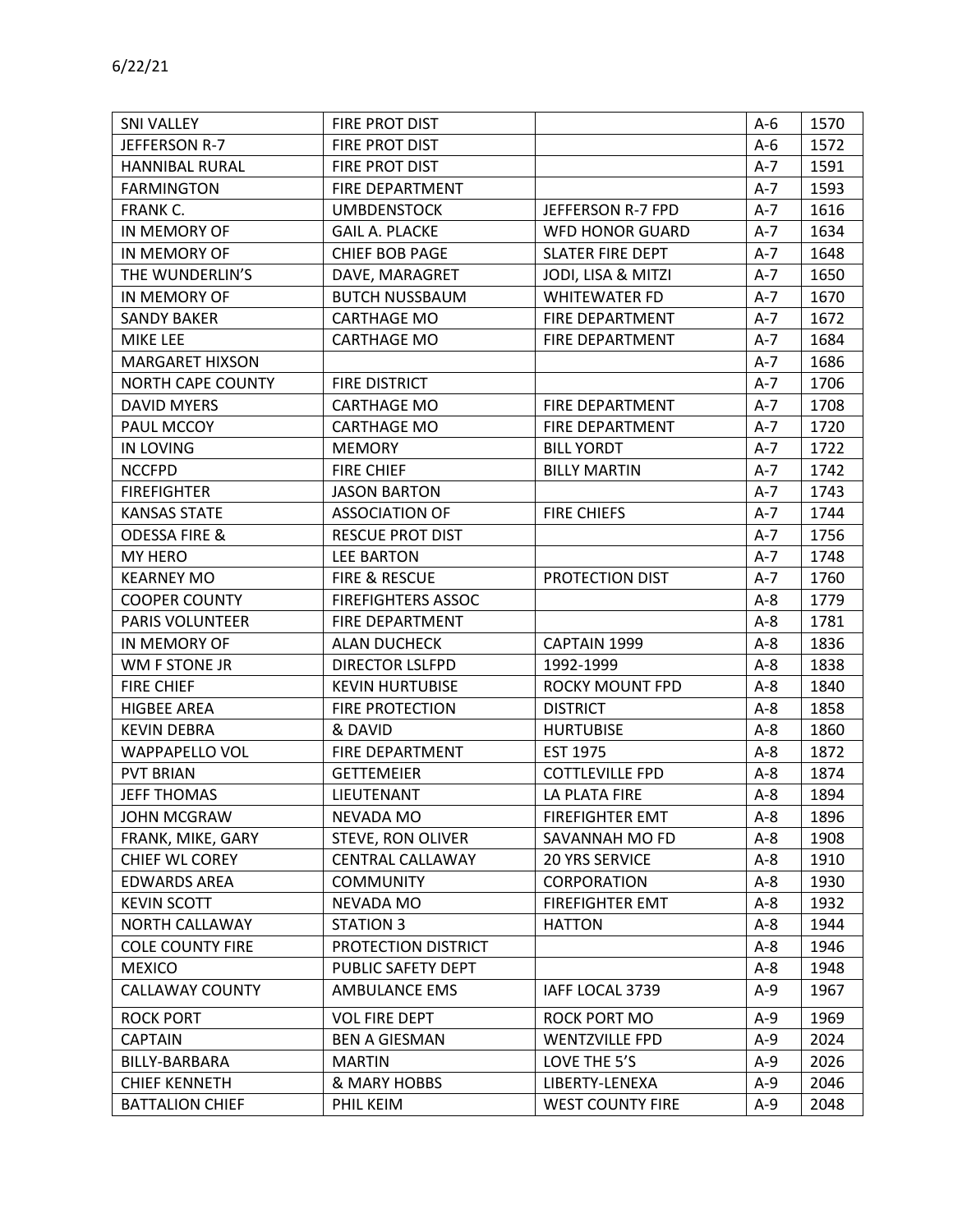| IN MEMORY OF                 | <b>WILLIAM HANNAR</b>     | <b>WARRENTON VFD</b>          | A-9    | 2060 |
|------------------------------|---------------------------|-------------------------------|--------|------|
| <b>WILLIAM S ALBUS</b>       | <b>INV MO STATE</b>       | <b>FIRE MARSHAL</b>           | $A-9$  | 2062 |
| <b>TRAVIS BROWN</b>          | <b>DEARBORN FIRE</b>      | <b>JUNE 2 2001</b>            | A-9    | 2082 |
| <b>JOHNSON COUNTY</b>        | <b>FIREMAN'S FUND</b>     |                               | $A-9$  | 2083 |
| <b>BEN CHLAPEK</b>           | & FAMILY                  | <b>CJCFPD</b>                 | $A-9$  | 2084 |
| <b>JOHN L SANDERS</b>        | <b>FAMILY</b>             | O'FALLON MO                   | $A-9$  | 2096 |
| <b>BRIAN SCHAEFFER</b>       | FIRE CHIEF WCFPD          | XOXO                          | $A-9$  | 2097 |
| THE GRAFS                    | <b>HANK &amp; SHIRLEY</b> | EST 1952                      | $A-9$  | 2098 |
| IN MEMORY OF                 | <b>LEROY VAUGHAN</b>      | FOR DEDICATION                | $A-9$  | 2099 |
| <b>JAMES HENDRICKS</b>       | <b>FRANKLIN COUNTY</b>    | <b>BOBM &amp; ARSON SQUAD</b> | $A-9$  | 2118 |
| <b>CAPTAIN</b>               | <b>ROBERT LOEHR</b>       | <b>METRO WEST FPD</b>         | $A-9$  | 2119 |
| DR ALAN WEAVER               | <b>STURGEON</b>           |                               | $A-9$  | 2120 |
| REGIONAL WEST                | <b>FIRE PROTECTION</b>    | <b>DISTRICT</b>               | $A-9$  | 2132 |
| LAKE SHERWOOD                | <b>VOL FIRE DEPT</b>      | 1981-2000                     | $A-9$  | 2134 |
| <b>BISMARCK</b>              | FIRE & RESCUE             |                               | $A-9$  | 2136 |
| <b>WESTERN TANEY</b>         | <b>COUNTY FIRE DIST</b>   |                               | $A-10$ | 2155 |
| <b>NEW HAVEN</b>             | <b>VOL FIRE DEPT</b>      |                               | $A-10$ | 2157 |
| IN MEMORY OF                 | THOMAS DEORNELLIS         | LITTLE DIXIE FD 2015          | $A-10$ | 2224 |
| <b>UNION FIRE DEPT</b>       |                           |                               | $A-10$ | 2247 |
| <b>LEROY KRENNING</b>        | UNION FIRE DEPT           | 1961-1979                     | $A-10$ | 2303 |
| DALE STRAATMANN              | UNION FIRE DEPT           | 1978-                         | $A-10$ | 2359 |
| IN MEMORY OF                 | FRED STRAATMANN           | UNION FIRE DEPT               | $A-10$ | 2391 |
| <b>STEVE DOPP</b>            | <b>UNION FD</b>           | 1989-2002                     | $A-10$ | 2392 |
| <b>BURNS RECOVERED</b>       | <b>SUPPORT GROUP</b>      |                               | $A-10$ | 2412 |
| LOUISIANA                    | FIRE DEPARTMENT           |                               | $A-10$ | 2414 |
| 2002 DEDICATION              | <b>KEVIN D ZUMWALT</b>    | <b>GARY A WOODSON</b>         | $A-10$ | 2416 |
| <b>COMMAND STAFF</b>         | <b>GAIL J HAGANS</b>      | <b>KELLY K SCOTT</b>          | $A-10$ |      |
| <b>DOUG BURROW 45</b>        | <b>MEXICO PUBLIC</b>      | <b>SAFETY</b>                 | $A-10$ | 2278 |
| <b>BILL GRIFFIN</b>          | 02-1938 05-2012           | LITTLE DIXIE FPD              | $A-10$ | 2221 |
| <b>JUDY REAMS</b>            | 1952-2013                 | LITTLE DIXIE FPD              | $A-10$ | 2222 |
| <b>EDWIN HUBBARD</b>         | 03-1933 06-2013           | LITTLE DIXIE FPD              | $A-10$ | 2223 |
| UNION VOLUNTEER FD           | <b>JA KOPPELMANN</b>      | 1943-1975                     | $A-10$ | 2336 |
| <b>HONORING COMM</b>         | <b>JAMES H SANDERS</b>    | MO SFFRD                      | $A-11$ | 2447 |
| <b>COTTLEVILLE COMMUNITY</b> | FIRE PROT DIST            |                               | $A-11$ | 2449 |
| <b>CAROLYN</b>               | <b>CONSTABLE</b>          | FARBER VFD AUX.               | $A-11$ | 2483 |
| <b>CHRISTINE</b>             | <b>DIECKMANN</b>          | FARBER VFD AUX.               | $A-11$ | 2515 |
| <b>SHIRLEY</b>               | <b>STUBBLEFIELD</b>       | FARBER VFD AUX.               | $A-11$ | 2516 |
| CHIEF LARRY PRATT            | <b>PAST FFAM PRES</b>     | 1989-92 KEARNEY               | $A-11$ | 2536 |
| IN HONOR OF OUR              | SON                       | PAUL CUTRIGHT                 | $A-11$ | 2538 |
| GARY                         | <b>STUBBLEFIELD</b>       | <b>FARBER FIRE DEPT</b>       | $A-11$ | 2539 |
| <b>ROBERT R WOODY</b>        | <b>FIRE CHIEF</b>         | FT LEONARD WOOD               | $A-11$ | 2569 |
| <b>KENNETH MORTON</b>        | <b>CARING AND</b>         | <b>COURAGOUS HEART</b>        | $A-11$ | 2570 |
| <b>B STUBBLEFIELD</b>        | <b>CAPTAIN</b>            | <b>FARBER FD</b>              | $A-11$ | 2572 |
| <b>CHIEF LARRY PRATT</b>     | <b>VIRGINIA DAVID</b>     | <b>VALERIE KEARNEY</b>        | $A-11$ | 2592 |
| LARRY WOOLERY                | CHU HELVERSON             | CJC-IAFF 3133                 | $A-11$ | 2594 |
| DJ MCKINNEY                  | <b>FAMILY</b>             |                               | $A-11$ | 2625 |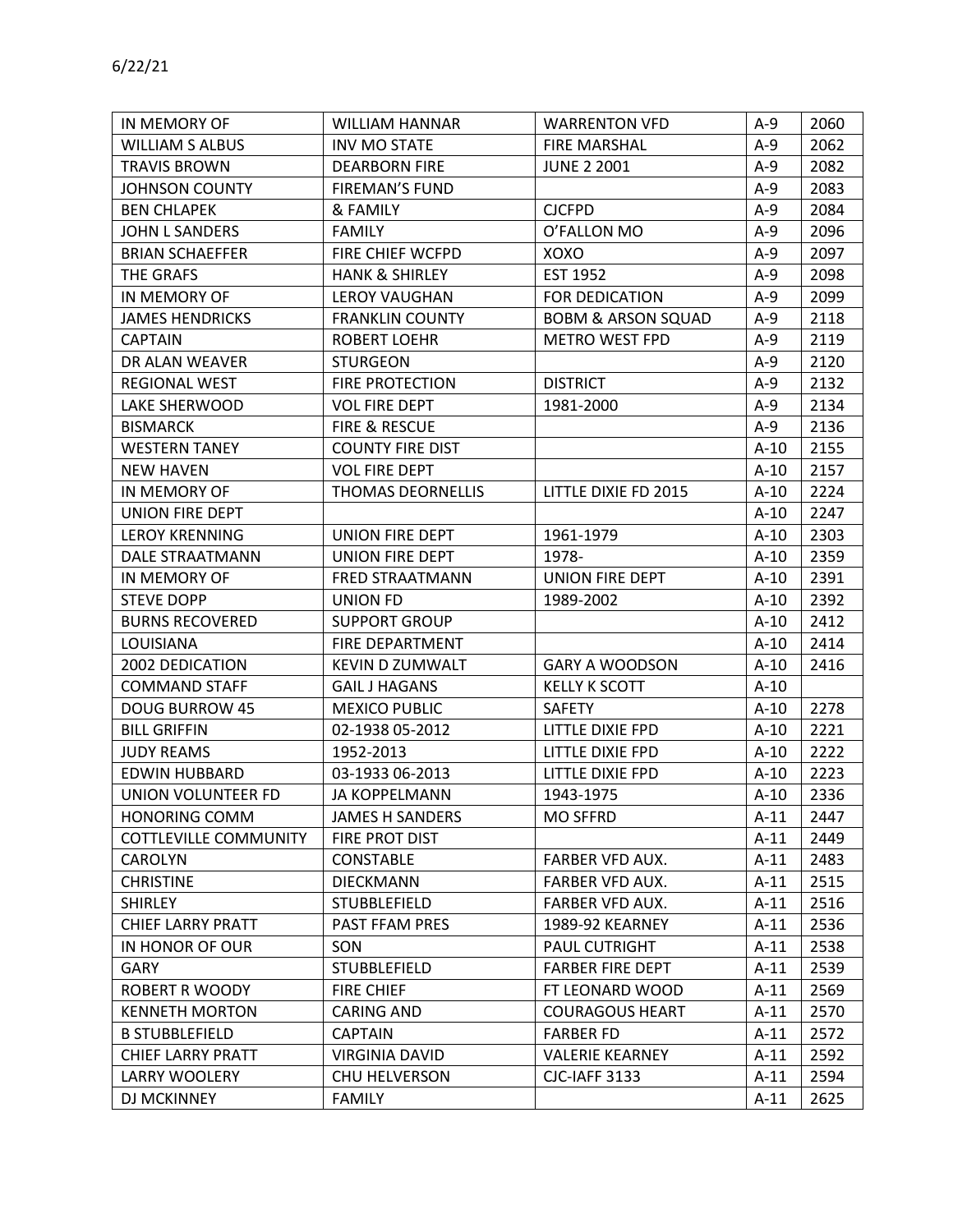| IN MEMORY OF                | <b>ROBERT SCHRAGE</b>      | <b>BELOVED HUSBAND</b>  | $A-11$ | 2626 |
|-----------------------------|----------------------------|-------------------------|--------|------|
| <b>CHIEF RICHARD</b>        | LEHMANN                    | <b>LIBERTY FD</b>       | $A-11$ | 2628 |
| IN MEMORY OF                | AC PIOTRASCHKE             | LK ST LOUIS FPD         | $A-11$ | 2648 |
| <b>WEST CENTRAL</b>         | <b>FIREFIGHTERS</b>        | <b>ASSOCIATION</b>      | $A-11$ | 2650 |
| CPT PHILLIP MARTZ           | & FAMILY                   | <b>BETHANY FD</b>       | $A-11$ | 2682 |
| LT KEVIN PRATT              | <b>STACI &amp; EMMALYN</b> | <b>KEARNEY</b>          | $A-11$ | 2684 |
| <b>HOLTS SUMMIT</b>         | FIRE PROT DIST             |                         | $A-11$ | 2704 |
| <b>WILLIAM FARR</b>         | <b>MO STATE FAIR</b>       | MARSHAL 2000            | $A-11$ | 2706 |
| <b>KENNETT</b>              | <b>FIREFIGHTERS ASSOC</b>  |                         | $A-11$ | 2708 |
| SHELBY COMMUNITY            | FIRE DEPARTMENT            | SHELBYVILLE MO          | $A-11$ | 2739 |
| OWENSVILLE                  | <b>VOL FIRE DEPT</b>       | <b>GASCONADE CO</b>     | $A-12$ | 2740 |
| <b>CHIEF</b>                | <b>GREG LUEBBERT</b>       | <b>CENTRAL CALLAWAY</b> | $A-12$ | 2741 |
| JOAN HAHNE WVFC             | FFAM AUX PRES              | 1983-1987               | $A-12$ | 2772 |
| TOM ELL VFF                 | O FALLON MO                |                         | $A-12$ | 2774 |
| <b>FHJ-HSJ PARENTS</b>      | OF LDFPD 207               |                         | $A-12$ | 2806 |
| IN MEMORY OF                | <b>JOSEPH M</b>            | <b>KLIETHERMES</b>      | $A-12$ | 2807 |
| JOHN C FREEMAN              | AUGUSTA COMM               | <b>VOL FIRE DEPT</b>    | $A-12$ | 2808 |
| RICHARD G. BIRD SR          | <b>FIRE CHIEF</b>          | 32 YEARS                | $A-12$ | 2832 |
| <b>IN LOVING</b>            | <b>MEMORY OF</b>           | SHIRLEY HARDY           | $A-12$ | 2863 |
| <b>DAVE STRUCKHOFF</b>      | <b>45 YEARS SERVICE</b>    | LOVE YOUR FAMILY        | $A-12$ | 2831 |
| <b>KENNETH HOOVER</b>       | <b>CHIEF</b>               | LITTLE DIXIE FPD        | $A-12$ | 2886 |
| <b>BATTALION CHIEF</b>      | <b>CHUCK MCCOY</b>         |                         | $A-12$ | 2887 |
| <b>RICK NOX</b>             | <b>CAPTAIN</b>             | <b>CJCFPD</b>           | $A-12$ | 2918 |
| IN HONOR OF                 | <b>BC GLENN KOCH</b>       | <b>METRO WEST FPD</b>   | $A-12$ | 2919 |
| IN LOVING                   | MEMORY GRANDPA "L"         | <b>LEROY STARCK</b>     | $A-12$ | 2920 |
| RALPH E WALLACE             | <b>BUTLER VOLUNTEER</b>    | FIRE DEPARTMENT         | $A-12$ | 2941 |
| <b>ASST CHIEF</b>           | MITCHELL B SEAMAN          |                         | $A-12$ | 2942 |
| <b>JIM SILVERNAIL</b>       | <b>METRO WEST FPD</b>      | CHIEF 1980-2003         | $A-12$ | 2943 |
| CHIEF VINCE LOYAL           | <b>METRO WEST FPD</b>      | <b>36 YEARS SERVICE</b> | $A-12$ | 2944 |
| IN MEMORY OF                | <b>DENNY HOLTMEIER</b>     | <b>WVFC RESCUE</b>      | $A-12$ | 2974 |
| CHRIS-JACKIE                | <b>EMILY</b>               | <b>JONES</b>            | $A-12$ | 2975 |
| <b>ST LOUIS FIREMENS</b>    | <b>FUND (BLACK PILL)</b>   | <b>SINCE 1842</b>       | $A-12$ | 2996 |
| <b>CAPT MIGNERONE</b>       | <b>HUSBAND FATHER</b>      | <b>SON AND BROTHER</b>  | $A-12$ | 2997 |
| <b>CAPT GEORGE TSICHLIS</b> | STLFD 1949-1979            | HE STOOD BY HIS MEN     | $A-12$ | 2999 |
| <b>CHIEF DICK NOEL</b>      | PARIS CITY AND RURAL       | FIRE DEPARTMENT         | $A-13$ | 3029 |
| <b>LABADIE POWER PLANT</b>  |                            | <b>ERT</b>              | $A-13$ | 3031 |
| CAPT JAMES POLACEK          | 33 YEARS                   | <b>FULTON FIRE DEPT</b> | $A-13$ | 3032 |
| IN MEMORY OF                | MIKE STANLEY               | SALISBURY FIRE DEPT     | $A-13$ | 3034 |
| <b>EUGENE TILLERY</b>       | <b>US NAVY</b>             |                         | $A-13$ | 3064 |
| IN MEMORY                   | <b>ALAN WULFF</b>          | <b>WARRENTON VFD</b>    | $A-13$ | 3066 |
| RETIRED CAPTAIN             | GARY ROTH 1760             | MFPD 4-15-2007          | $A-13$ | 3098 |
| IN MEMORY OF                | <b>BARBARA SCHAEFER</b>    | NORTH CALLAWAY FPD      | $A-13$ | 3100 |
| DARRYL ASHER                | <b>OZARK FF ASSOC</b>      | 1939-2006               | $A-13$ | 3119 |
| <b>RETIRED CAPTAIN</b>      | <b>CHARLIE NEUBERT</b>     | <b>METRO WEST FPD</b>   | A-13   | 3120 |
| JAMES J HELBIG              | <b>FIRE CHIEF</b>          |                         | $A-13$ | 3124 |
| IN MEMORY CAPT              | <b>GARY JOHANNABER</b>     | PARIS FIRE DEPT         | $A-13$ | 3176 |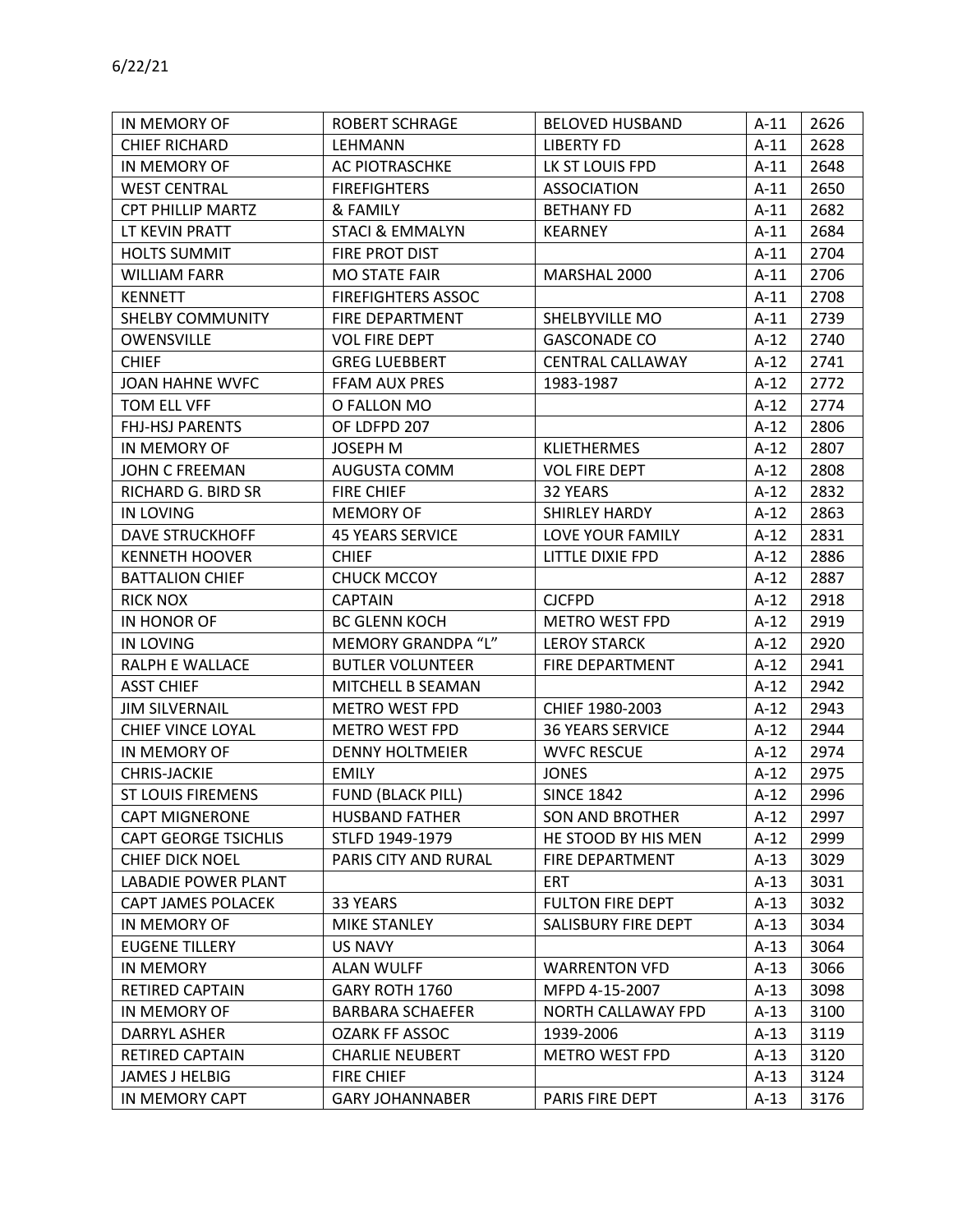| <b>HUNTSVILLE</b>      | <b>AND</b>              | <b>WEST RANDOLPH FD</b>  | $A-13$ | 3231 |
|------------------------|-------------------------|--------------------------|--------|------|
| <b>EARNEST T EVANS</b> | JEFFERSON CITY STA 1    | 1925 THRU 1955           | $A-14$ | 3321 |
| <b>WALKER RURAL</b>    | FIRE DEPT               | <b>WALKER MA</b>         | A-14   | 3323 |
| <b>GALLATIN FIRE</b>   | <b>PROTECTION</b>       | <b>DISTRICT</b>          | $A-14$ | 3325 |
| <b>NELSON CLARK</b>    | <b>FIREFIGHTER</b>      | LOUISIANA FD             | $A-14$ | 3356 |
| IN MEMORY OF           | <b>MELVIN TWIEHAUS</b>  | <b>WARRENTON VFP</b>     | A-14   | 3358 |
| IN MEMORY OF           | <b>KIM LUTHER</b>       | <b>WARRENTON FPD</b>     | $A-14$ | 3359 |
| <b>FIRE CHIEF</b>      | <b>FRANK RUCKER</b>     | <b>BALLWIN FIRE</b>      | $A-14$ | 3360 |
| <b>BILL WHITE</b>      | <b>FIREFIGHTER</b>      | LOUISIANA FD             | A-14   | 3390 |
| IN MEMORY OF           | LUDWIG BORGMAN          | <b>WARENTON VFD</b>      | $A-14$ | 3392 |
| <b>DONNA YOUNG</b>     | <b>INSURANCE LLC</b>    |                          | $A-14$ | 3411 |
| <b>SCOTT W</b>         | <b>HUNTINGTON</b>       | <b>CROCKER FIRE DEPT</b> | $A-14$ | 3412 |
| MIKE CAPRIGLIONE       | <b>FIRE CHIEF</b>       | <b>WEBSTER GROVES</b>    | $A-14$ | 3414 |
| <b>CAPTAIN</b>         | <b>WILLIAM FERRIS</b>   | <b>METRO WEST FPD</b>    | $A-14$ | 3446 |
| <b>TERRY W PEAT</b>    | <b>CANEY MTN VFD</b>    | 11-89 TO 05-06           | $A-14$ | 3448 |
| <b>WILLIAM BILL</b>    | <b>SMITH</b>            | JAN 31 1964-2006         | $A-14$ | 3468 |
| IN MEMORY OF           | <b>JOHN CHAMIS</b>      | JEFFCO FIRE RALLEY       | $A-14$ | 3470 |
| <b>CAPT ALAN LEAKE</b> | <b>FULTON MISSOURI</b>  | 1954-2006                | $A-14$ | 3472 |
| LT KEN & LINDA         | <b>RAMSEY</b>           | VICY VOL FD              | $A-14$ | 3502 |
| <b>JERRY SPROUT</b>    |                         |                          | $A-14$ | 3503 |
| <b>CHARLES</b>         | <b>FULKERSON</b>        | <b>GALT FPD</b>          | $A-14$ | 3504 |
| <b>STATE FAIR FD</b>   | <b>LONNIE LENTZ</b>     | 2006                     | $A-14$ | 3523 |
| <b>CAPT LP HARDEN</b>  | <b>30 YRS</b>           | <b>BLACK JACK FD</b>     | $A-14$ | 3524 |
| <b>CLIFF LEWIS</b>     | <b>PATTONVILLE</b>      | FIRE DISTRICT            | $A-14$ | 3526 |
| <b>BRUCH DYER</b>      | <b>PATTONVILLE</b>      | <b>FIRE DISTRICT</b>     | $A-14$ | 3558 |
| <b>BOBY KINDRED</b>    | <b>PATTONVILLE</b>      | <b>FIRE DISTRICT</b>     | $A-14$ | 3560 |
| STATE FAIR FD          | RODGER TURNER           | 2006                     | $A-14$ | 3580 |
| <b>STATE FAIR FD</b>   | <b>DAVID RUDISAILE</b>  | 2006                     | $A-14$ | 3582 |
| <b>DAVID HEDRICK</b>   | <b>DIRECTOR</b>         | <b>DIRECTOR MU FRTI</b>  | $A-15$ | 3615 |
| <b>DANNY HOPKINS</b>   | <b>PLANS CHIEF</b>      | <b>MUFRTI SFS</b>        | $A-15$ | 3616 |
| <b>JESSE E REVELS</b>  | <b>CENTRAL CALLAWAY</b> | 20+ YRS SERVICE          | $A-15$ | 3617 |
| <b>STEVE ARNOLD</b>    | <b>PATTONVILLE</b>      | <b>FIRE DISTRICT</b>     | $A-15$ | 3648 |
| MIKE HAYS              | <b>PATTONVILLE</b>      | <b>FIRE DISTRICT</b>     | $A-15$ | 3649 |
| <b>FLOYD COYLE</b>     | <b>PATTONVILLE</b>      | FIRE DISTRICT            | $A-15$ | 3650 |
| <b>RAY HOGAN</b>       | <b>PATTONVILLE</b>      | <b>FIRE DISTRICT</b>     | $A-15$ | 3651 |
| <b>KEVIN RAUSCHER</b>  | <b>PATTONVILLE</b>      | FIRE DISTRICT            | $A-15$ | 3681 |
| <b>BOB SAVANT</b>      | <b>PATTONVILLE</b>      | FIRE DISTRICT            | $A-15$ | 3682 |
| <b>WOODY ALLEN</b>     | <b>PATTONVILLE</b>      | FIRE DISTRICT            | $A-15$ | 3683 |
| KIM BESSERMAN          | <b>PATTONVILLE</b>      | FIRE DISTRICT            | $A-15$ | 3684 |
| <b>KURT KNICKMEYER</b> | <b>PATTONVILLE</b>      | <b>FIRE DISTRICT</b>     | $A-15$ | 3706 |
| <b>MIKE CURTIS</b>     | <b>PATTONVILLE</b>      | FIRE DISTRICT            | $A-15$ | 3738 |
| <b>GLENN PARKER</b>    | <b>PATTONVILLE</b>      | FIRE DISTRICT            | $A-15$ | 3740 |
| <b>OUR BROTHER</b>     | FF RYAN HUMMERT         | MAPLEWOOD FD             | $A-15$ | 3760 |
| <b>RETIRED CHIEF</b>   | <b>GEORGE W EHLL</b>    | <b>WENTZVILLE FPD</b>    | $A-15$ | 3762 |
| <b>GARY FRANK</b>      | <b>PATTONVILLE</b>      | FIRE DISTRICT            | $A-15$ | 3704 |
| TIM GREMMINGER         | <b>PATTONVILLE</b>      | <b>FIRE DISTRICT</b>     | $A-15$ | 3705 |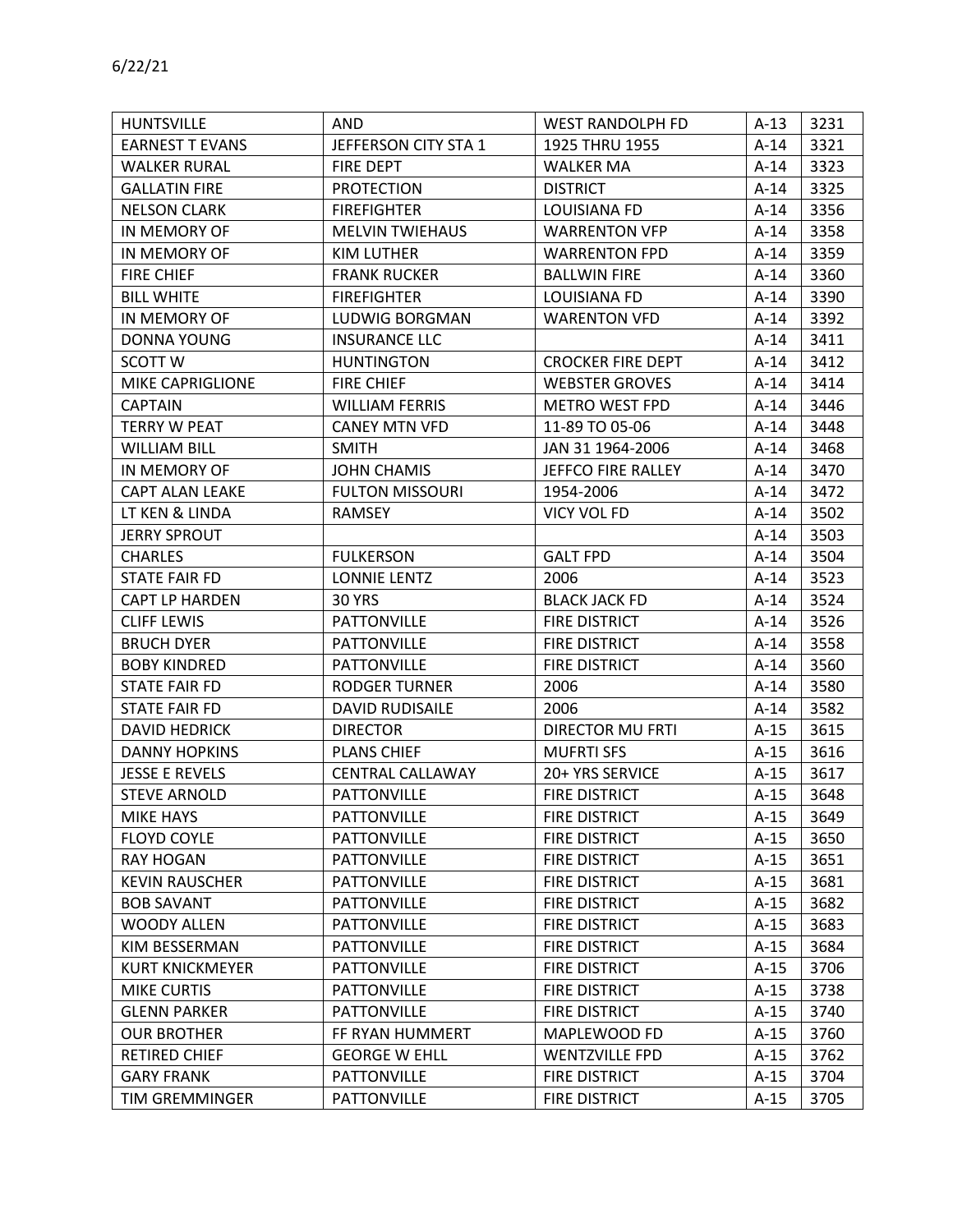| KJ SPURLOCK                | <b>PATTONVILLE</b>        | <b>FIRE DISTRICT</b>   | $A-15$ | 3737 |
|----------------------------|---------------------------|------------------------|--------|------|
| <b>BOB HELBIG</b>          | <b>PATTONVILLE</b>        | <b>FIRE DISTRICT</b>   | $A-15$ | 3793 |
| <b>DOLF JECK</b>           | <b>PATTONVILLE</b>        | <b>FIRE DISTRICT</b>   | $A-15$ | 3794 |
| <b>STEVE WOLF</b>          | <b>PATTONVILLE</b>        | FIRE DISTRICT          | $A-15$ | 3795 |
| <b>GARY STIEG</b>          | <b>PATTONVILLE</b>        | <b>FIRE DISTRICT</b>   | $A-15$ | 3796 |
| <b>GEORGE MICHAELS</b>     | <b>PATTONVILLE</b>        | <b>FIRE DISTRICT</b>   | $A-15$ | 3817 |
| <b>STAN SOUDEN</b>         | <b>PATTONVILLE</b>        | <b>FIRE DISTRICT</b>   | $A-15$ | 3849 |
| <b>JEROME HERRMANN</b>     | <b>PATTONVILLE</b>        | <b>FIRE DISTRICT</b>   | $A-15$ | 3850 |
| <b>MARK WEIDEMANN</b>      | <b>PATTONVILLE</b>        | <b>FIRE DISTRICT</b>   | $A-15$ | 3851 |
| <b>DAN LEIBACH</b>         | <b>PATTONVILLE</b>        | <b>FIRE DISTRICT</b>   | $A-15$ | 3852 |
| <b>CAPE GIRARDEAU</b>      | <b>FIREFIGHTERS ASSOC</b> |                        | $B-1$  | 210  |
| LEWISTOWN                  | <b>LADIES AUXILIARY</b>   |                        | $B-1$  | 212  |
| <b>WILLARD FPD</b>         | WILLARD MO                |                        | $B-2$  | 243  |
| <b>COLUMBIA</b>            | <b>FIRE DEPARTMENT</b>    |                        | $B-2$  | 245  |
| <b>CHAPLAIN</b>            | <b>STEVE BARKER</b>       | CJC LOCAL 3133         | $B-2$  | 247  |
| <b>JOHN F O'BRIEN</b>      | CAPT ENG CO 4             | ST LOUIS DEPT          | $B-2$  | 502  |
| IN MEMORY OF               | <b>JACOB FULTON</b>       | 1980-1997              | $B-2$  | 504  |
| <b>BONNE TERRE</b>         | FIRE DEPARTMENT           |                        | $B-3$  | 535  |
| <b>BANGERT TURCKING</b>    | LA PLATA                  |                        | $B-3$  | 537  |
| O'FALLON VOL               | <b>FIREFIGHTERS ASSOC</b> |                        | $B-3$  | 539  |
| <b>JOE MABRY</b>           | CLARKSVILLE, MO           | <b>FIRE DEPARTMENT</b> | $B-3$  | 629  |
| <b>ROY CASH SR</b>         | <b>BUCKLIN VOLUNTEER</b>  | FIRE DEPARTMENT        | $B-3$  | 657  |
| <b>DAVENPORT</b>           | <b>HOWARD &amp; JANET</b> | 304 LDFPD 312          | $B-3$  | 683  |
| IN MEMORY OF               | <b>JEFF THOMPSON</b>      | 1979-1999              | $B-3$  | 713  |
| ED MCCORMICK               | <b>DEPUTY CHIEF</b>       | <b>FLORISSANT FPD</b>  | $B-3$  | 715  |
| DON WASHAM                 | <b>KEARNEY FIRE</b>       | <b>AND RESCUE</b>      | $B-3$  | 739  |
| <b>VICHY</b>               | <b>VOLUNTEER</b>          | FIRE DEPARTMENT        | $B-3$  | 769  |
| IN MEMORY OF               | <b>MIKE ECTON</b>         | <b>VERSAILLES RFPD</b> | $B-3$  | 771  |
| <b>BUCKLIN VOLUNTEER</b>   | FIRE DEPARTMENT           |                        | $B-3$  | 794  |
| <b>OZARK GATEWAY</b>       | FIRE CHIEFS ASSOC         |                        | $B-3$  | 796  |
| WELLSVILLE                 | <b>VOL FIRE DEPT</b>      |                        | $B-4$  | 827  |
| <b>OZARK</b>               | <b>ELECTRIC COOP</b>      |                        | $B-4$  | 829  |
| <b>WASHINGTON</b>          | <b>VOLUNTEER FIRE CO</b>  | <b>AUXLIARY</b>        | $B-4$  | 831  |
| <b>CARL SHAW</b>           | <b>DEER CREEK FPD</b>     |                        | $B-4$  | 918  |
| <b>JASON MARTIN</b>        | CARTHAGE                  | FIRE DEPARTMENT        | $B-4$  | 919  |
| <b>LARRY R WATTS</b>       | 1970-1995                 | <b>CJCFPD CAPTAIN</b>  | $B-4$  | 920  |
| RICHARD G VOSS             | KIMBERLY S VOSS           | <b>GERALD-ROSEBUD</b>  | $B-4$  | 950  |
| <b>BILLY JEFFRIES</b>      | NEVADA MO                 | <b>CAPTAIN</b>         | $B-4$  | 951  |
| IN MEMORY OF               | CAPT JIM CARTEE           | <b>CRYSTAL CITY FD</b> | $B-4$  | 974  |
| WM A GILLETTE              | NEVADA MO                 | <b>FIRE CHIEF</b>      | $B-4$  | 975  |
| <b>OUR DAD &amp; PAPA</b>  | <b>HERBERT L HAASE</b>    | <b>FIREMAN</b>         | $B-4$  | 976  |
| <b>LINN FIRE</b>           | PROTECTION DISTRICT       | LINN MO                | $B-4$  | 977  |
| ROGER MATTOX               | <b>NCCFPD</b>             | BOGARD/TINA, MO        | $B-4$  | 1005 |
| <b>MERLE &amp; DOROTHY</b> | <b>DORNER</b>             | NCCFPD BOGARD          | $B-4$  | 1006 |
| RYAN R OLDANI              | <b>EAGLE AWARD</b>        | SEPT 15 2002           | $B-4$  | 1007 |
| <b>KERRY, SUE</b>          | WADE, KEITH & MATT        | <b>THOMPSON</b>        | $B-4$  | 1030 |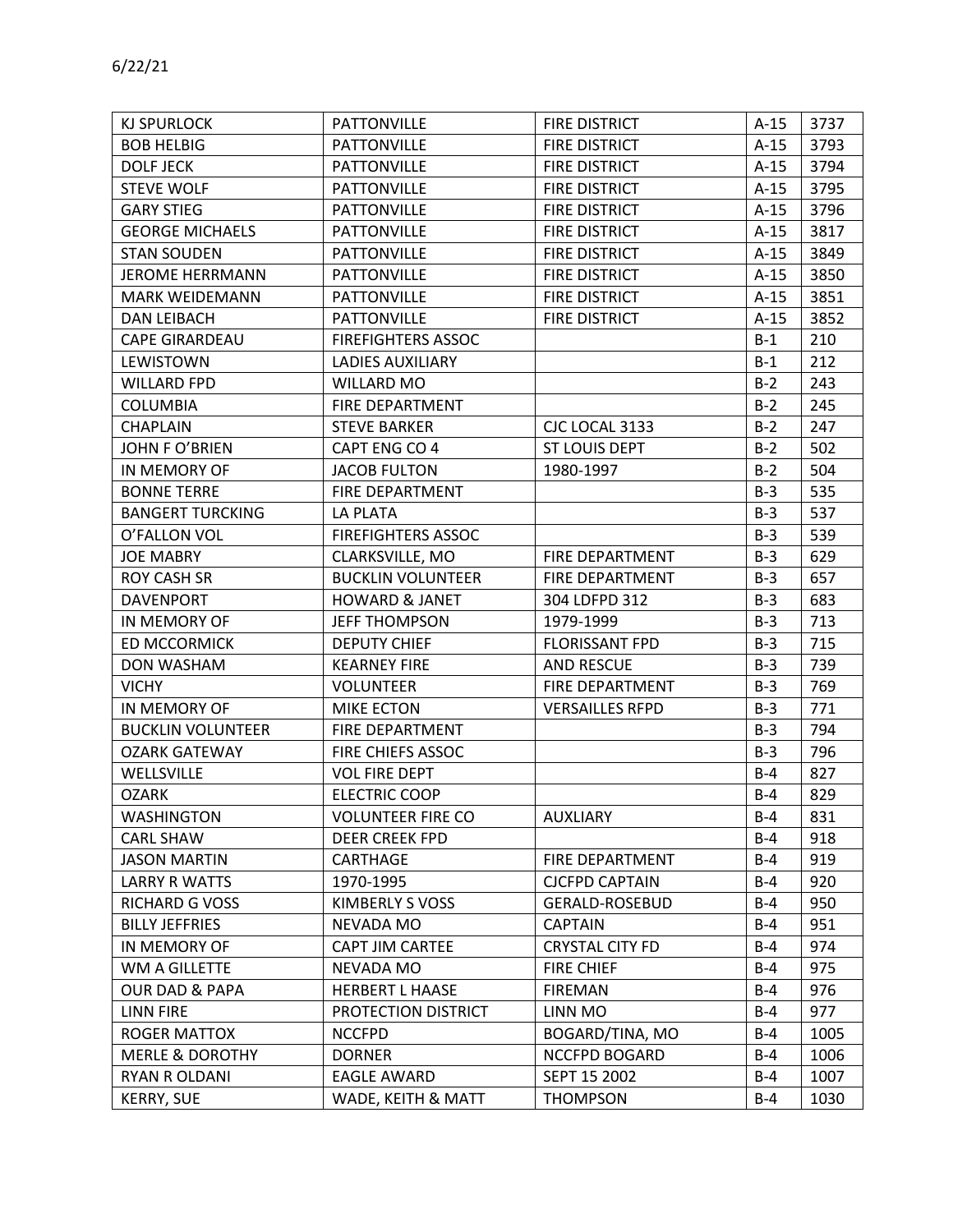| ROGER, LISA & KYLE       | <b>ELLISON</b>            | O'FALLON                   | B-4   | 1031  |
|--------------------------|---------------------------|----------------------------|-------|-------|
| <b>BRIAN WILLET</b>      | <b>NEVADA</b>             | <b>FIREFIGHTER EMT</b>     | $B-4$ | 1032  |
| <b>ST CLAIR</b>          | <b>VOLUNTEER</b>          | FIRE DEPARTMENT            | $B-4$ | 1033  |
| THE SANDERS              | <b>JIM &amp; ROSALYN</b>  | O'FALLON FPD               | $B-4$ | 1062  |
| <b>DONALD STIXRUD</b>    | <b>REGIONAL WEST</b>      | <b>VOLUNTEER &amp; EMT</b> | $B-4$ | 1063  |
| <b>ADAIR COUNTY</b>      | FIRE CHIEFS ASSOCIATION   |                            | $B-4$ | 1086  |
| <b>BETHANY</b>           | <b>FIRE DEPARTMENT</b>    | <b>BETHANY MO</b>          | $B-4$ | 1088  |
| NORTH CALLAWAY           | <b>FIRE</b>               | <b>DISTRICT</b>            | $B-5$ | 1119  |
| <b>MARYLAND HEIGHTS</b>  | <b>FIRE DISTRICT</b>      |                            | $B-5$ | 1121  |
| <b>FESTUS</b>            | <b>FIRE</b>               | DEPARTMENT                 | $B-5$ | 1123  |
| <b>GARY RIETH</b>        | <b>MARYLAND HEIGHTS</b>   | <b>30 YEARS SERVICE</b>    | $B-5$ | 1155  |
| <b>IN LOVING</b>         | <b>MEMORY</b>             | <b>BRYAN POTTBERG</b>      | $B-5$ | 1210  |
| <b>WARRENTON FPD</b>     | <b>LADIES</b>             | <b>AUXILIARY</b>           | $B-5$ | 1211  |
| <b>FORBES</b>            | LAKE OF OZARKS            | <b>LANDOWNERS ASSN</b>     | $B-5$ | 1212  |
| <b>FENTON FIRE</b>       | <b>PROTECTIONS</b>        | <b>DISTRICT</b>            | $B-5$ | 1213  |
| <b>BONNE TERRE</b>       | FIRE DEPT                 |                            | $B-5$ | 1242  |
| <b>TERRY OGDEN</b>       | CARTHAGE                  | FIRE DEPARTMENT            | $B-5$ | 1243  |
| MEMORY OF ROBERT H       | RHINEBERGER               | <b>FESTUS FD</b>           | $B-5$ | 1266  |
| <b>ROBERT H GWINN</b>    | 13 FEB 2002               | <b>ICONIUM FPD</b>         | $B-5$ | 1267A |
| <b>CHIEF</b>             | <b>BILLY HEASTON</b>      | <b>FARBER FIRE DEPT</b>    | $B-5$ | 1268  |
| <b>CONCORDIA FIRE</b>    | PROT DIST                 | <b>CONCORDIA MO</b>        | $B-5$ | 1267B |
| <b>LINCOLN COUNTY</b>    | <b>GENALOGICAL</b>        | SOCIETY 9-11-01            | $B-5$ | 1294  |
| LT D ROKITA              | TRUCK-2                   | <b>CHICAGO FD</b>          | $B-5$ | 1295  |
| MILLERSVILLE MO          | <b>FIRE</b>               | DEPARTMENT                 | $B-5$ | 1318  |
| <b>GLENNON B &amp;</b>   | <b>ROSIE PRINSTER</b>     | <b>FAMILIES</b>            | $B-5$ | 1320  |
| <b>G MICK SCHWENT</b>    | <b>FIRE CHIEF</b>         | <b>STE GENEVIEVE MO</b>    | $B-5$ | 1350  |
| SOUTHERN PLATTE          | FIRE PROT DIST            |                            | $B-5$ | 1374  |
| CABOOL                   | FIRE DEPARTMENT           |                            | $B-5$ | 1376  |
| <b>FIRE CHIEF</b>        | <b>STEVE ARNOLD</b>       | PATTRONVILLE FPD           | $B-6$ | 1407  |
| <b>PACIFIC</b>           | FIRE PROT DIST            |                            | $B-6$ | 1409  |
| <b>SMITHVILLE AREA</b>   | FIRE PROT DIST            |                            | $B-6$ | 1411  |
| LARRY L. MILLER          | <b>HOLDEN FIRE</b>        | <b>32 YEARS SERVICE</b>    | $B-6$ | 1465  |
| <b>HOLDEN VOL</b>        | FIRE DEPARTMENT           |                            | $B-6$ | 1466  |
| <b>CHIEF RICHARD</b>     | "SMOKEY" DYER             | LEE'S SUMMIT FD            | B-6   | 1468  |
| IN MEMORY OF             | WM P PARSONS              | <b>RET CHIEF JCFPD</b>     | $B-6$ | 1486  |
| DON HAHNE WVFC           | FFAM PRESIDENT            | 1986-1987                  | $B-6$ | 1502  |
| <b>JAMIE &amp; CINDY</b> | <b>FAUST LAKE</b>         | SHERWOOD VFD               | $B-6$ | 1504  |
| MIKE JARVIS              | CARTHAGE MO               | FIRE DEPARTMENT            | $B-6$ | 1522  |
| <b>ASST CHIEF</b>        | <b>BILL HELT</b>          | O'FALLON 9103              | $B-6$ | 1538  |
| <b>CHIEF BRIAN AND</b>   | PATRICIA OCHS             | <b>ST CHARLES FPD</b>      | $B-6$ | 1540  |
| <b>CLAYCOMO</b>          | <b>FIRE DEPARTMENT</b>    |                            | $B-6$ | 1541  |
| <b>BILL HICKS</b>        | VANDALIA                  | FIRE & RESCUE              | $B-6$ | 1557  |
| <b>ASSISTANT CHIEF</b>   | <b>CHARLES BOYD</b>       | LOUISIANA MO               | $B-6$ | 1558  |
| <b>VANDALIA RURAL</b>    | <b>FIRE ASSOCIATION</b>   |                            | B-6   | 1574  |
| <b>CASS COUNTY</b>       | <b>FIREFIGHTERS ASSOC</b> |                            | $B-6$ | 1576  |
| SOUTHERN BOONE           | <b>COUNTY FIRE DIST</b>   |                            | $B-7$ | 1595  |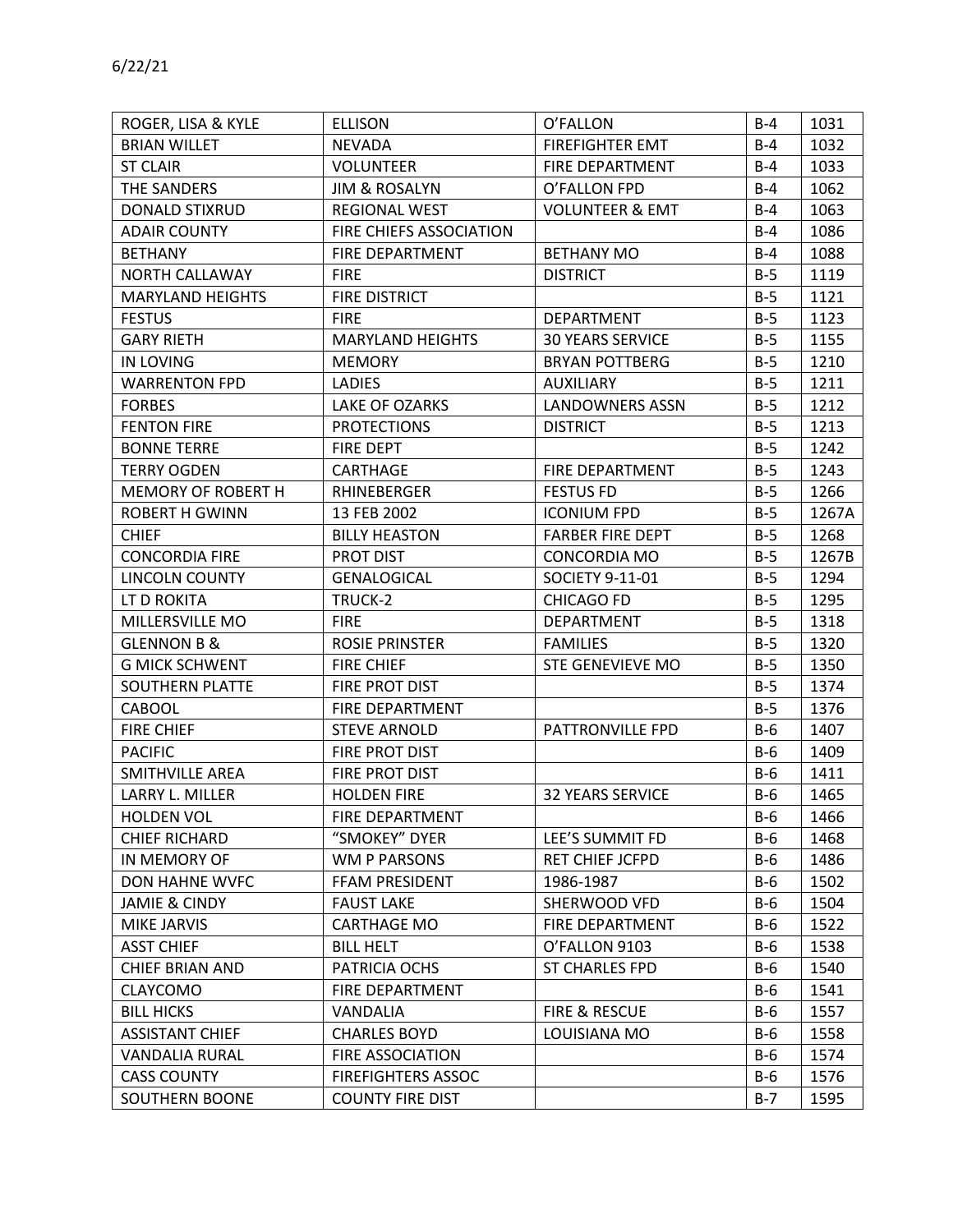| <b>FREDERICKTOWN</b>       | FIRE DEPT                | <b>FREDERICKTOWN MO</b> | $B-7$ | 1597  |
|----------------------------|--------------------------|-------------------------|-------|-------|
| <b>BEAUFORT-LESLIE</b>     | FIRE PROT DIST           | <b>BEAUFORT MO</b>      | $B-7$ | 1599  |
| <b>CAPT DENNY DAVID</b>    | <b>NEVADA FIRE DEPT</b>  | <b>JULY 9, 2016</b>     | $B-7$ | 1618  |
| <b>WILLIAM</b>             | <b>MACHELETT</b>         | <b>BEAUFORT-LESLIE</b>  | $B-7$ | 1620  |
| <b>TOM NIXON</b>           | <b>CARTHAGE MO</b>       | <b>FIRE DEPARTMENT</b>  | $B-7$ | 1654  |
| ROBERT BENN JR             | NEVADA MO                | <b>CAPTAIN</b>          | $B-7$ | 1656  |
| <b>WENTZVILLE</b>          | <b>VOL FIRE DEPT</b>     |                         | $B-7$ | 1657  |
| <b>MONITEAU COUNTY</b>     | <b>FIRE CHIEFS</b>       | <b>ASSOCIATION</b>      | $B-7$ | 1674  |
| <b>IDA &amp; WARREN</b>    | <b>CAMPBELL</b>          | <b>EDWARDS MO</b>       | $B-7$ | 1690  |
| <b>THOMAS ROBART</b>       | HERCULANEUM              | FIRE DEPT "BOSS"        | $B-7$ | 1692  |
| <b>CHIEF ARNOLD</b>        | "REDDY" DYER             | <b>VUCKNER VOL FD</b>   | $B-7$ | 1710  |
| <b>STEINER FAMILY</b>      | O'FALLON                 | <b>VOL FIRE DEPT</b>    | $B-7$ | 1726  |
| RON HITCHCOCK              | <b>CARTHAGE MO</b>       | FIRE DEPARTMENT         | $B-7$ | 1728  |
| <b>AUXVASSE</b>            | <b>VOLUNTEER</b>         | FIRE DEPARTMENT         | $B-7$ | 1729  |
| LT PAT PLACKE              | FF GAIL PLACKE           | <b>WASHINGTON VFC</b>   | $B-7$ | 1746  |
| <b>WHITE BUFFALO</b>       | RODEO PRODUCTIONS        |                         | $B-7$ | 1762A |
| THE HASCIENDA              | KINDLE CONCESSIONS       | STATE FAIR 2001         | $B-7$ | 1762B |
| <b>WESTERN CASS</b>        | FIRE PROT DIST           |                         | $B-7$ | 1764  |
| <b>GEORGE R EMT-P</b>      | <b>DEOBRAH J JARRETT</b> |                         | $B-8$ | 1783  |
| <b>NEW BLOOMFIELD</b>      | FIRE PROTECTION DIST     |                         | $B-8$ | 1785  |
| HERCULANEUM                | FIRE DEPARTMENT          | ORGANIZED 1951          | $B-8$ | 1787  |
| IN HONOR OF                | <b>BILLY LYNN</b>        | SMITHTON MO             | $B-8$ | 1805  |
| <b>BILL LYNN</b>           | SMITHTON FIRE DEPT       | SMITHTON MO             | $B-8$ | 1806  |
| FF-PARAMEDIC               | STEPHEN A MITCHELL       | <b>WEST PLAINS FD</b>   | $B-8$ | 1807  |
| <b>ROBERT MORRISON</b>     | $1ST$ MISSOURI           | <b>FIRE MARSHAL</b>     | $B-8$ | 1825  |
| IN LOVING MEMORY           | RALPH R WELDAY           | <b>DIST 3 DIRECTOR</b>  | $B-8$ | 1826  |
| <b>BUZZ AND TINA</b>       | ECKELKAMP                | <b>WASHINGTON VFC</b>   | $B-8$ | 1841  |
| <b>SCOTT ANDREW PRATER</b> | #441                     | LITTLE DIXIE            | $B-8$ | 1842  |
| LAGRANGE                   | <b>FIRE</b>              | <b>DEPARTMENT</b>       | $B-8$ | 1843  |
| <b>TOM MICHAEL</b>         | <b>CARTHAGE MO</b>       | FIRE DEPARTMENT         | $B-8$ | 1844  |
| <b>NORTH CENTRAL</b>       | <b>CARROLL FPD</b>       | <b>BOGGARD MO</b>       | $B-8$ | 1845  |
| <b>BILL AND LINDA</b>      | <b>MCKINNEY</b>          |                         | $B-8$ | 1861  |
| <b>JERRY THOMAS</b>        | <b>FIRE CHIEF</b>        | LA PLATA FIRE           | $B-8$ | 1879  |
| DAVE & MAGGIE              | <b>SHEPHERD</b>          | MARYLAND HTS MO         | $B-8$ | 1880  |
| DAVID RAY BURR             | <b>HARTVILLE RURAL</b>   | FIRE DEPARTMENT         | $B-8$ | 1881  |
| <b>KENDALL TERRY</b>       | <b>CARTHAGE MO</b>       | FIRE DEPARTMENT         | B-8   | 1898  |
| C. WAYNE GILBERT           | CARTHAGE MO              | <b>FIRE DEPARTMENT</b>  | $B-8$ | 1899  |
| IN MEMORY OF               | <b>BRIAN MICHAEL</b>     | HUNT                    | $B-8$ | 1914  |
| <b>STEVE FIERRO</b>        | <b>CARTHAGE MO</b>       | FIRE DEPARTMENT         | $B-8$ | 1916  |
| <b>MIDWEST</b>             | <b>PAGING</b>            |                         | B-8   | 1934  |
| CITY OF DESOTO             | <b>FIRE &amp; RESCUE</b> |                         | $B-8$ | 1950  |
| PETTIS COUNTY              | <b>FIRE DISTRICT</b>     |                         | B-8   | 1952  |
| LOTAWANA                   | FIRE PROT DIST           |                         | $B-9$ | 1971  |
| <b>GRAVOIS FIRE</b>        | PROTECTION DISTRICT      |                         | $B-9$ | 1973  |
| <b>LA PLATA</b>            | <b>STATE BANK</b>        |                         | $B-9$ | 1975  |
| MUZAFFAR AHMAD             | <b>NISAR AHMAD</b>       | ZAFAR AHMAD             | $B-9$ | 2030  |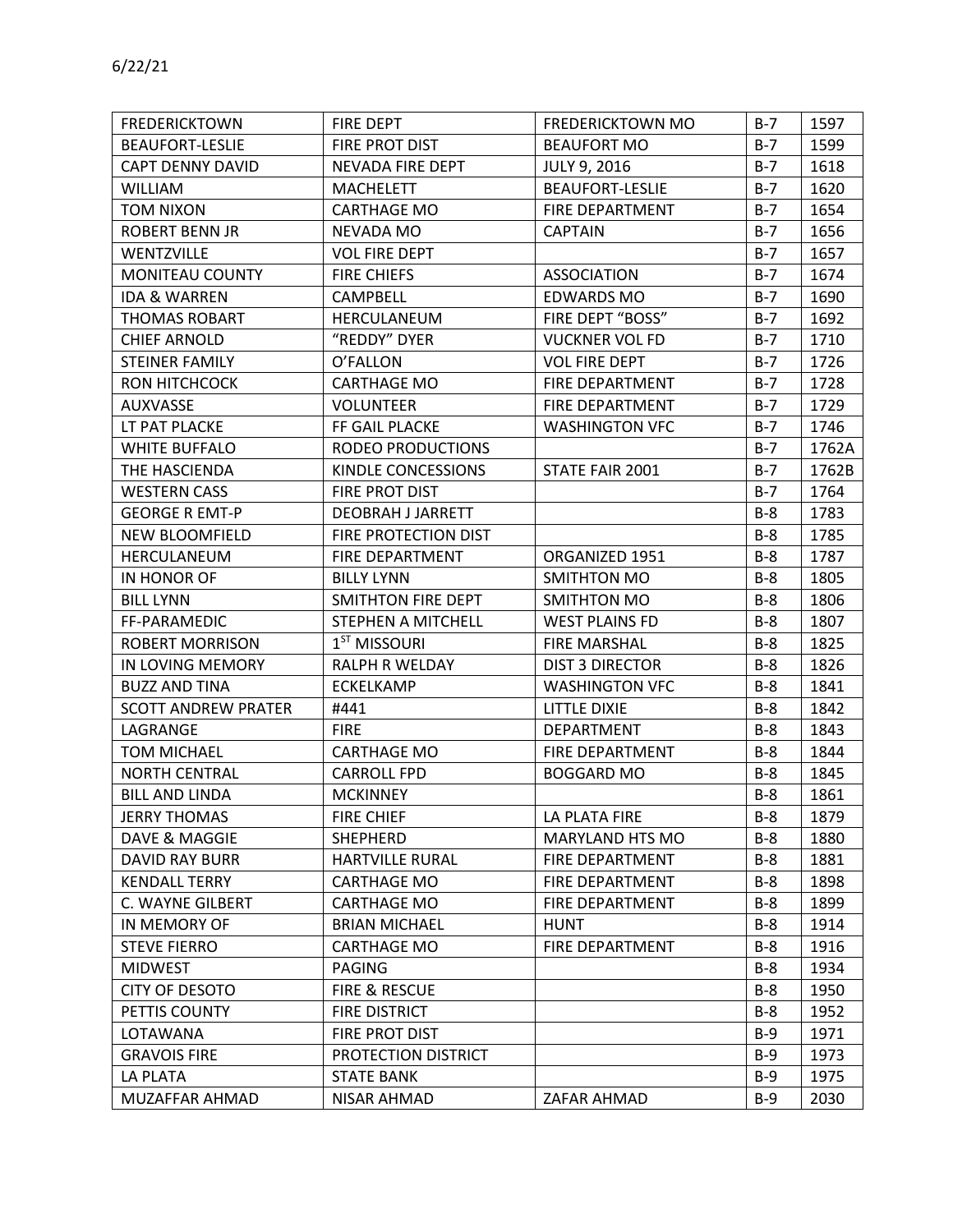| <b>CENTRAL</b>          | <b>CALLAWAY FIRE</b>           | AUXILIARY              | $B-9$  | 2032 |
|-------------------------|--------------------------------|------------------------|--------|------|
| NORTH CALLAWAY FPD      | IN APPREICATION                | <b>FOSTER BROTHERS</b> | $B-9$  | 2033 |
| ST CHARLES CO           | <b>FIRE ACADEMY</b>            | CLASS 13 2001          | $B-9$  | 2050 |
| PETTIS CO FIRE          | <b>CHIEF</b>                   | <b>LARRY HAMMOND</b>   | $B-9$  | 2066 |
| THE GREENS CFD          | FF DONNIE JONNA                | <b>LAUREN LOGAN</b>    | $B-9$  | 2067 |
| IN MEMORY OF            | <b>CAPTAIN RITCHIE EUTSLER</b> | REPUBLIC FIRE DEPT     | $B-9$  | 2068 |
| <b>KAY F ASHER</b>      | PAST FFAM                      | <b>HISTORIAN</b>       | $B-9$  | 2085 |
| <b>DON AND SHERYL</b>   | <b>KIEFER</b>                  | <b>CLINTON MO</b>      | $B-9$  | 2086 |
| DONAVAN WHITMAN         | CARTHAGE                       | FIRE DEPARTMENT        | $B-9$  | 2087 |
| <b>DEPUTY CHIEF</b>     | <b>DAVID PHIPPS</b>            |                        | $B-9$  | 2103 |
| <b>CAPT WAYNE</b>       | <b>SANDERS SR</b>              | HAZELWOOD FD           | $B-9$  | 2104 |
| <b>METRO WEST FIRE</b>  | PROTECTION DIST                | ST LOUIS CO MO         | $B-9$  | 2105 |
| <b>BOB GAULDIN</b>      | <b>FIREFIGHTER</b>             | MHFPD & CCFPD          | $B-9$  | 2122 |
| <b>GREATER ST LOUIS</b> | <b>AREA FIRE CHIEFS</b>        | <b>ASSOCIATION</b>     | $B-9$  | 2138 |
| <b>KEITH-JENNY</b>      | ADAM-DANIELLE                  | <b>SMITH</b>           | $B-9$  | 2140 |
| <b>MEMPHIS &amp;</b>    | <b>SCOTLAND COUNTY</b>         | FIRE DEPARTMENT        | $B-10$ | 2159 |
| <b>HILLSBORO FIRE</b>   | PROTECTION DISTRICT            |                        | $B-10$ | 2161 |
| CARUTHERSVILLE          | FIRE DEPT                      |                        | $B-10$ | 2163 |
| UNION FIRE DEPT         |                                |                        | $B-10$ | 2194 |
| <b>ERIC WAGNER</b>      | UNION FIRE DEPT                | 1991-                  | $B-10$ | 2195 |
| UNION FIRE DEPT         |                                |                        | $B-10$ | 2196 |
| RICHARD MUSKET          | UNION FIRE DEPT                | 1983-                  | $B-10$ | 2225 |
| UNION FIRE DEPT         |                                |                        | $B-10$ | 2226 |
| <b>WILLIAM EPPLE</b>    | UNION FIRE DEPT                | 1974-1987              | $B-10$ | 2227 |
| UNION FIRE DEPT         |                                |                        | $B-10$ | 2250 |
| <b>BOB HENDERSON</b>    | UNION FIRE DEPT                | 1956-1966              | $B-10$ | 2251 |
| ROBERT LOWE             | UNION FIRE DEPT                | 1973-1986              | $B-10$ | 2252 |
| <b>GARY STRAATMANN</b>  | UNION FIRE DEPT                | 1976-                  | $B-10$ | 2281 |
| <b>PAUL OSSECK</b>      | UNION FIRE DEPT                | 1982-1993              | $B-10$ | 2282 |
| LES HEUMAN              | UNION FIRE DEPT                | 1957-69 1974-77        | $B-10$ | 2283 |
| R SCHARFENBERG          | UNION FIRE DEPT                | 1983-1994              | $B-10$ | 2306 |
| <b>DOUG BORGMANN</b>    | <b>UNION FIRE DEPT</b>         | 1976-1987              | $B-10$ | 2307 |
| <b>UNION FIRE DEPT</b>  |                                |                        | $B-10$ | 2308 |
| <b>DWIGHT LITTRELL</b>  | <b>UNION FIRE DEPT</b>         | 1981-1995              | $B-10$ | 2337 |
| UNION FIRE DEPT         |                                |                        | $B-10$ | 2338 |
| <b>STEVE REIGHERS</b>   | UNION FIRE DEPT                | 1987-                  | $B-10$ | 2339 |
| UNION FIRE DEPT         |                                |                        | $B-10$ | 2362 |
| <b>MARK PISANE</b>      | <b>UNION FIRE DEPT</b>         | 1975-1994              | $B-10$ | 2362 |
| <b>DAVID BISER</b>      | <b>UNION FIRE DEPT</b>         | 1988-1995 1996-1999    | $B-10$ | 2364 |
| <b>LEROY STRUBBERG</b>  | UNION FIRE DEPT                | 1956-                  | $B-10$ | 2393 |
| <b>GENE CREWS</b>       | UNION FIRE DEPT                | 1965-1979              | $B-10$ | 2394 |
| N BROCKMILLER           | UNION FIRE DEPT                | 1980-1990              | $B-10$ | 2395 |
| 2001 FFAM               | <b>CONVENTION</b>              | ROCK COMMUNITY         | $B-10$ | 2417 |
| PLEASANT HILL           | <b>FIRE-RESCUE</b>             |                        | $B-10$ | 2420 |
| NORTH CALLAWAY          | <b>STATION 1</b>               | <b>KINGDOM CITY</b>    | $B-11$ | 2451 |
| NORTH CALLAWAY          | <b>STATION 5</b>               | <b>READSVILLE</b>      | $B-11$ | 2455 |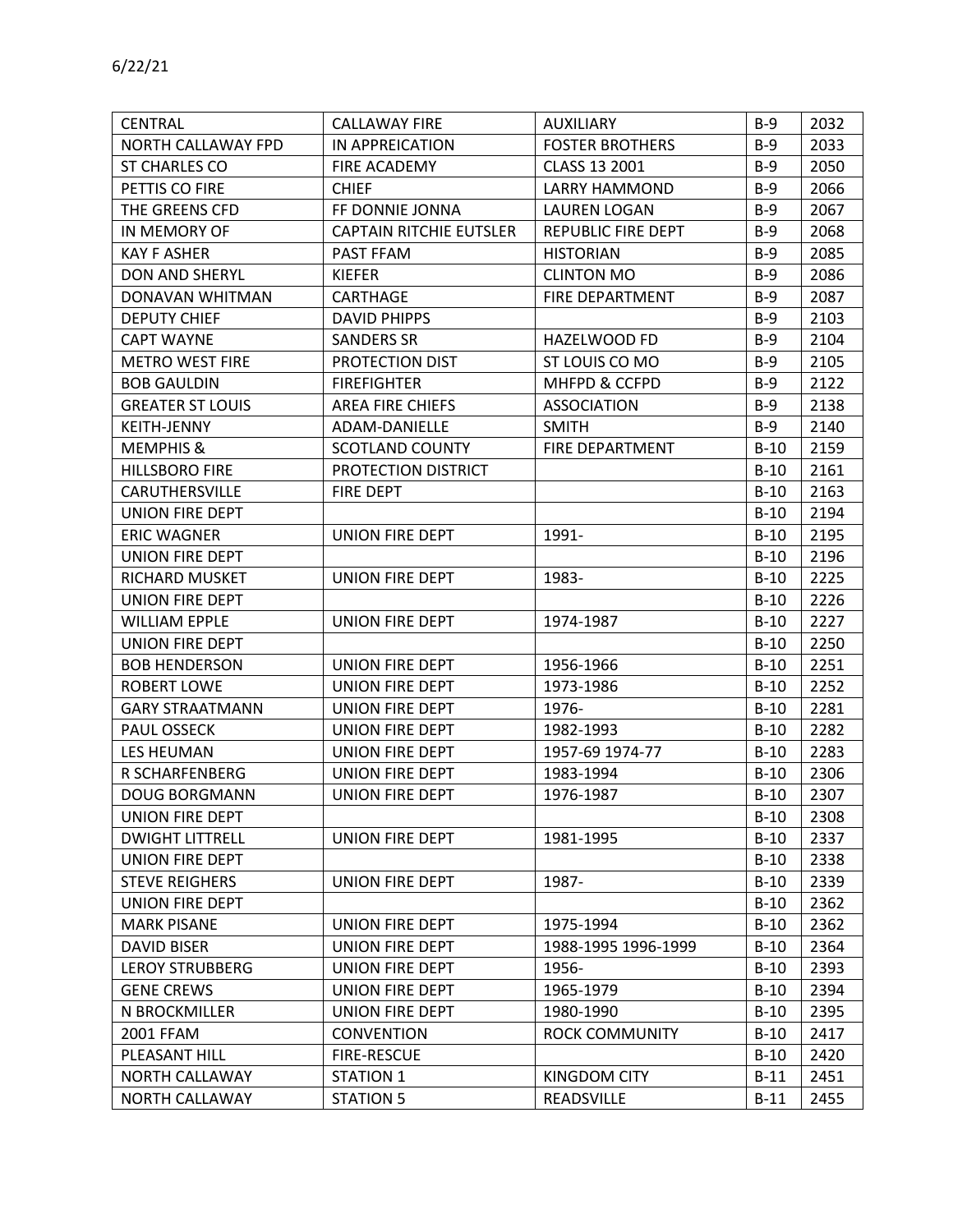| <b>REST IN PEACE</b>     | KAY F. ASHER               | 1936-2020                   | $B-11$ | 2487 |
|--------------------------|----------------------------|-----------------------------|--------|------|
| <b>STEVE BALDWIN</b>     | SOUTH CALLAWAY             | <b>FPD</b>                  | $B-11$ | 2542 |
| <b>STEVE CEARLOCK</b>    | <b>COLE COUNTY</b>         | FIRE PROT DIST              | $B-11$ | 2544 |
| $H-O-T$                  | FIRE AND SAFETY            | EQUIPMENT CO                | $B-11$ | 2574 |
| IN MEMORY OF             | <b>JOHN BOSTICK</b>        | <b>MANHATTAN KS</b>         | $B-11$ | 2598 |
| <b>STEVE ARNOLD</b>      | <b>PATTONVILLE</b>         | FIRE PROT DIST              | $B-11$ | 2600 |
| PATRICK C CASEY          | <b>SUGAR CREEK</b>         | <b>FIRE DEPT</b>            | $B-11$ | 2630 |
| <b>JIM &amp; MARILYN</b> | <b>GANN</b>                | <b>COOPER CO FPD</b>        | $B-11$ | 2654 |
| <b>CARL RHINEBERGER</b>  | <b>CAPTAIN FESTUS</b>      | <b>FIRE DEPT</b>            | $B-11$ | 2686 |
| JEFFERSON CITY           | FIRE DEPARTMENT            | <b>LOCAL 671</b>            | $B-11$ | 2710 |
| MOBERLY MO               | FIRE DEPARTMENT            | ORGANIZED 1873              | $B-11$ | 2712 |
| <b>GROVE SPRING</b>      | FIRE DEPARTMENT            |                             | $B-12$ | 2743 |
| <b>CLINTON</b>           | FIRE DEPARTMENT            | <b>CLINTON MO</b>           | $B-12$ | 2745 |
| <b>SPANISH LAKE</b>      | FIRE PROT DIST             |                             | $B-12$ | 2747 |
| WHEELED COACH            | <b>INDUSTRIES</b>          |                             | $B-12$ | 2778 |
| <b>DEPUTY CHIEF</b>      | <b>BILL COOK</b>           | <b>AND FAMILY</b>           | $B-12$ | 2780 |
| <b>DELMON ASHER</b>      | <b>FFAM HISTORIAN</b>      | <b>WENTZVILLE FPD</b>       | $B-12$ | 2810 |
| IN MEMORY OF             | <b>TROY NICHOLS</b>        | <b>VERSAILLES RURAL FPD</b> | $B-12$ | 2834 |
| SENTINEL                 | <b>EMERGENCY SOLUTIONS</b> | ARNOLD, MO                  | $B-12$ | 2837 |
| <b>MARTY SCHUESSLER</b>  | <b>MUFRTI REGION E</b>     | 1992-2020                   | $B-12$ | 2948 |
| <b>MARTY SCHUESSLER</b>  | <b>FRUITLAND AREA FD</b>   | CHIEF 1977-2002             | $B-12$ | 2949 |
| JOSEPH B. EARLEY         | ST. LOUIS CITY FD          | 35 YEARS                    | $B-12$ | 2979 |
| <b>CENTER CITY AND</b>   | <b>RURAL FIRE</b>          | DEPARTMENT                  | $B-12$ | 3001 |
| <b>HARRY A WATSON</b>    | MANAGER-SCFA               | 1968-2000                   | $B-12$ | 3003 |
| THOMAS C TRACY           | <b>FIREFIGHTER</b>         | <b>ST LOUIS FD</b>          | $B-12$ | 3004 |
| <b>FRUITLAND AREA</b>    | <b>FIRE PROTECTION</b>     | <b>DISTRICT</b>             | $B-12$ | 3005 |
| <b>ROBERT NIEMEYER</b>   | <b>FIRE CHIEF</b>          | <b>BRENTWOOD MO</b>         | $B-13$ | 3036 |
| <b>JAMES M WEBER</b>     | <b>LIBERTY FD</b>          | 1972-2003                   | $B-13$ | 3069 |
| ANDY WOODY               | <b>CAPTAIN</b>             | SPRINGFIELD FD              | $B-13$ | 3070 |
| <b>JACOB C ARCHER</b>    | OZARK MO                   | <b>FIRE CHIEF</b>           | $B-13$ | 3071 |
| <b>ST CLAIR FIRE</b>     | PROT DIST                  | <b>JR DIVISION</b>          | $B-13$ | 3072 |
| <b>WARREN ROLLINS</b>    | <b>FOUNDER DIXON</b>       | FIRE DEPT 1967              | $B-13$ | 3073 |
| RICHARD AHOLT            | <b>CREVE COEUR FPD</b>     | LOVE YOUR FAMILY            | $B-13$ | 3101 |
| CAPT ALBERT T            | <b>HOFSTETTER</b>          | FEB 6 1963 CO35             | $B-13$ | 3102 |
| TIM GARRETT              | OZARK MO                   | <b>FIRE CAPTAIN</b>         | $B-13$ | 3103 |
| THERON L PRATT           | <b>KANSAS CITY FD</b>      |                             | $B-13$ | 3126 |
| <b>CARL SIMPSON</b>      | <b>PATTONVILLE</b>         | <b>FIRE DISTRICT</b>        | $B-13$ | 3127 |
| <b>LARRY BRIDGES</b>     | <b>PATTONVILLE</b>         | FIRE DISTRICT               | $B-13$ | 3128 |
| <b>LARRY JONES</b>       | <b>MADISON VFD</b>         | <b>CHIEF</b>                | $B-13$ | 3157 |
| <b>IVAN L RIGGLE</b>     | <b>CARROLLTON FD</b>       | 1949-1984-35 YRS            | $B-13$ | 3158 |
| IN MEMORY OF             | <b>GEORGE MEINE</b>        | <b>WARRENTON VFD</b>        | $B-13$ | 3159 |
| <b>JCFPD</b>             | <b>CHILHOWEE</b>           | <b>STATION</b>              | $B-13$ | 3181 |
| <b>FIRST DUE</b>         | FIRE MUSEUM                | <b>ST LOUIS MILLS</b>       | $B-13$ | 3182 |
| CAPT JOE HAVEN           | <b>WARDELL FD</b>          |                             | $B-13$ | 3183 |
| <b>ERIC L KIEHL</b>      | <b>ASSISTANT CHIEF</b>     | HACELWOOD MO                | $B-13$ | 3184 |
| <b>MAPAVILLE</b>         | FIRE PROT DIST             | EST 1952                    | $B-13$ | 3185 |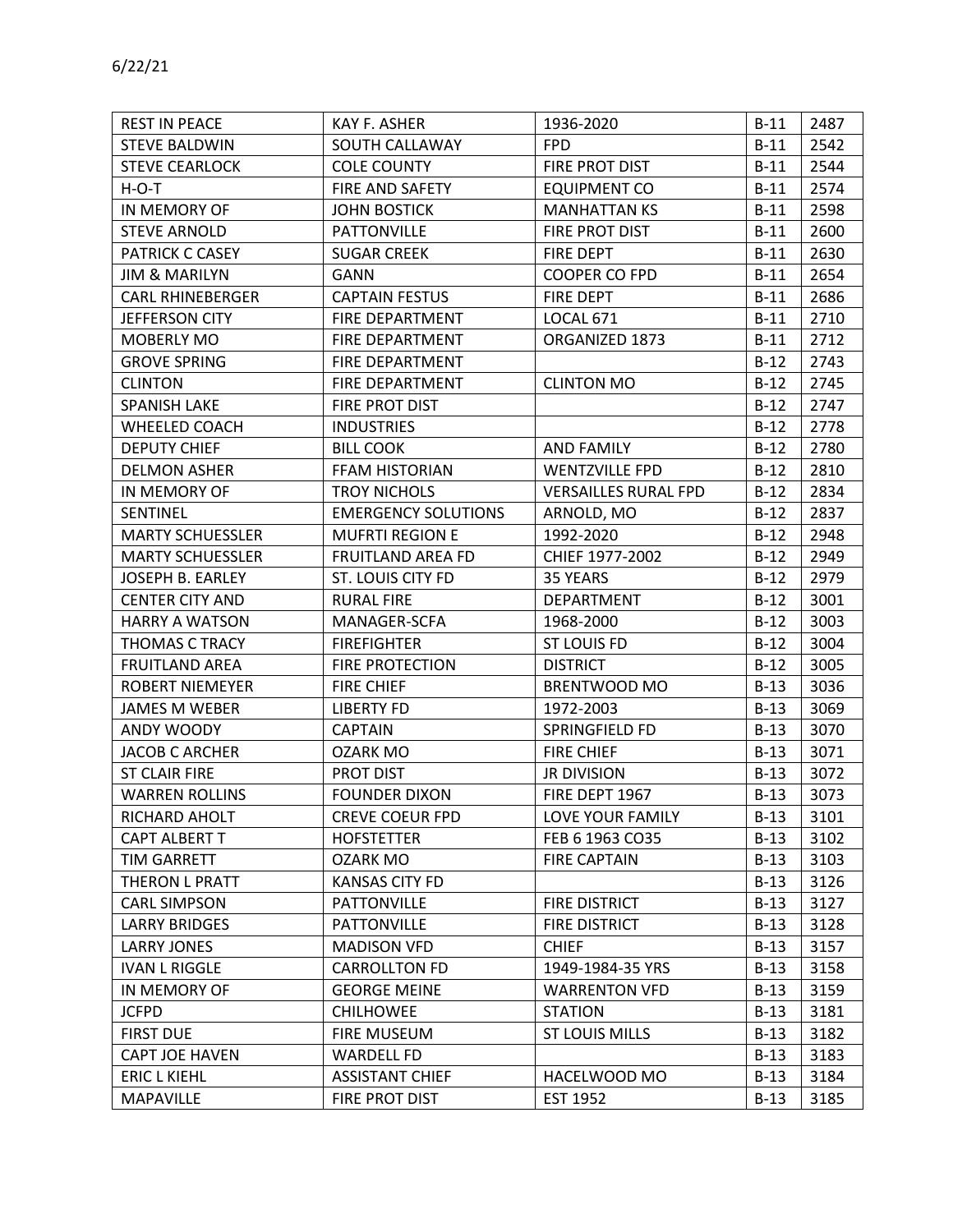| <b>MICHAEL</b>           | CANTWELL                | <b>GREATHOUSE</b>       | $B-13$ | 3213 |
|--------------------------|-------------------------|-------------------------|--------|------|
| <b>BRENDA TOOLEY</b>     | <b>DEER CREEK</b>       | FIRE PROT DIST          | $B-13$ | 3214 |
| <b>FRANCIS MANHART</b>   | <b>WVFC CAPT</b>        | 50 YRS SERVIC           | $B-13$ | 3215 |
| <b>GOWER</b>             | FIRE PROT DIST          | <b>GOWER MO</b>         | $B-13$ | 3237 |
| DAVID 'COOP'             | <b>DIRNBERGER</b>       | 1989-2014               | $B-13$ | 3269 |
| <b>COMO DERBY</b>        | <b>DAMES</b>            | <b>COLUMBIA MO</b>      | $B-13$ | 3310 |
| <b>NBC FIRE</b>          | PROTECTION DIST         | BENTON, MO              | $B-13$ | 3293 |
| <b>WHIMPY BUTLER</b>     | <b>FRANKFORD FIRE</b>   | DEPT #1116              | $B-13$ | 3297 |
| LEROY-WILMA TIPTON       | <b>VICHY VOLUNTEER</b>  | FIRE DEPARTMENT         | $B-14$ | 3362 |
| <b>TONY WILLINGHAM</b>   | MADISON-WEST            | <b>MONROE FPD</b>       | $B-14$ | 3364 |
| <b>GEORGE W. CLARKE</b>  | MADISON-WEST            | <b>MONROE FPD</b>       | $B-14$ | 3365 |
| URICH VOLUNTEER          | <b>FIREFIGHTERS</b>     | <b>ASSN INC</b>         | $B-14$ | 3378 |
| IN MEMORY OF             | <b>RICK MORRIS</b>      | SEDALIA FD              |        |      |
| MO STATE FAIR FD         | 2008                    |                         | $B-14$ | 3417 |
| <b>GORDON EKEDAHL</b>    | MADISON-WEST            | <b>MONROE FPD</b>       | $B-14$ | 3395 |
| MICHAEL G. COLBERT       | <b>THANK YOU</b>        |                         | $B-14$ | 3420 |
| IN MEMORY OF             | <b>RYAN HUMMERT</b>     | MAPLEWOOD FD            |        |      |
| RUSSELL WOLFE            | <b>MADISON FPD</b>      | <b>30 YEARS SERVICE</b> | $B-14$ | 3421 |
| MO STATE FAIR FD         | 2008                    |                         | $B-14$ | 3529 |
| <b>BJ YOUNG</b>          | <b>CENTRAL CALLAWAY</b> | <b>20 YRS SERVICE</b>   | $B-14$ | 3561 |
| <b>FRANK DISTLER</b>     | <b>REGIONAL WEST</b>    | FIRE PROT DIST          | $B-14$ | 3586 |
| LT JORDAN HOLLAND        | <b>CENTRAL CALLAWAY</b> | 2011 FF OF YEAR         | $B-15$ | 3654 |
| <b>DEREK ABBOTT</b>      | <b>CENTRAL CALLAWAY</b> | 2010 FF OF YEAR         | $B-15$ | 3655 |
| <b>CAPT RONNIE HUFF</b>  | <b>CENTRAL CALLAWAY</b> | 2009 FF OF YEAR         | $B-15$ | 3656 |
| <b>JACK DUDLEY</b>       | <b>NORMAN FORMAN</b>    | <b>CCFPD 2006 FF'S</b>  | $B-15$ | 3685 |
| <b>JASON MEYER</b>       | <b>CENTRAL CALLAWAY</b> | 2005 FF OF YEAR         | $B-15$ | 3686 |
| <b>BOBBY SESSLER</b>     | <b>CENTRAL CALLAWAY</b> | 2004 FF OF YEAR         | $B-15$ | 3687 |
| <b>DOC KRITZER</b>       | <b>CENTRAL CALLAWAY</b> | 85 & 87 FF OF YEAR      | $B-15$ | 3709 |
| <b>JEFF WHITE</b>        | <b>CENTRAL CALLAWAY</b> | 2003 FF OF YEAR         | $B-15$ | 3710 |
| <b>DALE YANCEY</b>       | <b>CENTRAL CALLAWAY</b> | 98 & 01 FF OF YEAR      | $B-15$ | 3711 |
| <b>STERLING MITCHELL</b> | <b>CENTRAL CALLAWAY</b> | 2000 FF OF YEAR         | $B-15$ | 3712 |
| <b>MIKE SHROUT</b>       | <b>CENTRAL CALLAWAY</b> | 93 & 99 FF OF YEAR      | $B-15$ | 3741 |
| <b>WALLY COREY</b>       | CENTRAL CALLAWAY        | 1997 FF OF YEAR         | $B-15$ | 3742 |
| <b>TED GRONER</b>        | <b>CENTRAL CALLAWAY</b> | 94 & 96 FF OF YEAR      | $B-15$ | 3743 |
| JEFF WYATT               | <b>CENTRAL CALLAWAY</b> | 1995 FF OF YEAR         | $B-15$ | 3766 |
| <b>JASON CONN</b>        | <b>CENTRAL CALLAWAY</b> | 1992 FF OF YEAR         | $B-15$ | 3767 |
| CALLAWAY COUNTY          | <b>JACK DUDLEY</b>      | SAFETY OFFICER          | $B-15$ | 3653 |
| <b>RONNIE HUFF</b>       | <b>CENTRAL CALLAWAY</b> | 2012 FF OF YEAR         | $B-15$ | 3797 |
| LT. MATT DODD            | <b>CENTRAL CALLAWAY</b> | 2013 FF OF YEAR         | $B-15$ | 3798 |
| <b>JAKE BURCH</b>        | CENTRAL CALLAWAY        | 2014 FF OF YEAR         | $B-15$ | 3799 |
| SHELLY HUFF              | <b>CENTRAL CALLAWAY</b> | 2015 FF OF YEAR         | $B-15$ | 3822 |
| <b>DERRICK COFFELT</b>   | <b>CENTRAL CALLAWAY</b> | 2016 FF OF YEAR         | $B-15$ | 3823 |
| <b>JOSH WALLENDORF</b>   | <b>CENTRAL CALLAWAY</b> | 2017 FF OF YEAR         | $B-15$ | 2824 |
| RONALD W PAUBEL          | <b>MEMORIAL</b>         | <b>FOUNDATION</b>       | $C-1$  | 191  |
| DONALD VAUCHER           | <b>HARRIETT VAUCHER</b> | <b>MISSOURI FIRE</b>    |        |      |
| <b>SERVICE FUNEARL</b>   | <b>ASSISTANCE TEAM</b>  |                         | $C-1$  | 107  |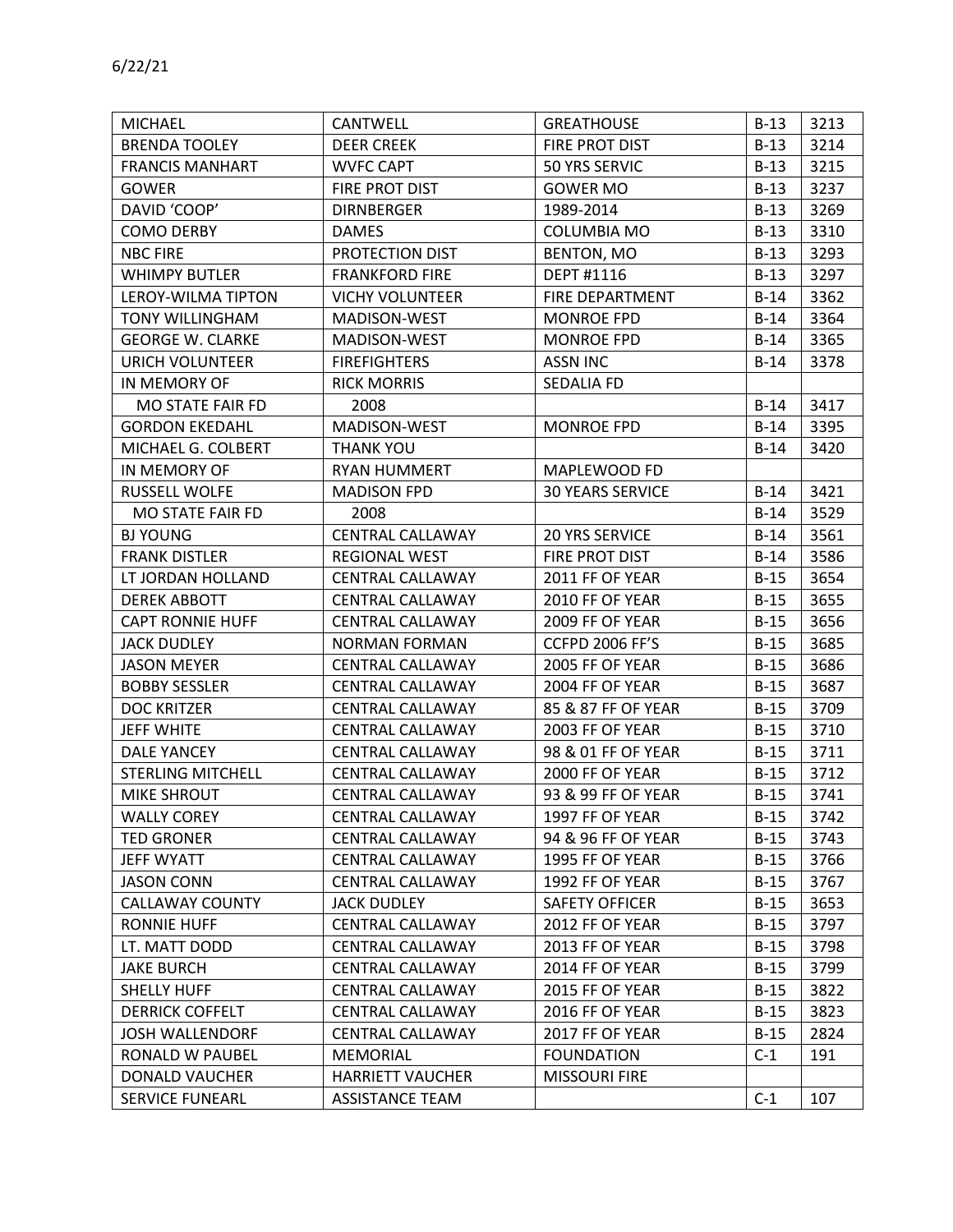| LOVING MEMORY              | LINDA J. LOGAN LOYAL    | DOC KRITZER'S WIFE 1948-    | $C-1$ | 158  |
|----------------------------|-------------------------|-----------------------------|-------|------|
|                            | <b>SUPPORTER</b>        | 2016                        |       |      |
| <b>CHILLICOTHE</b>         | <b>FIREFIGHTERS</b>     | IAFF LOCAL 2460             | $C-1$ | 214  |
| CALLAWAY                   | ELECTRIC CO OP          |                             | $C-1$ | 216  |
| <b>OFALLON FIRE</b>        | PROTECTION DISTRICT     | <b>AUXILIARY</b>            | $C-1$ | 218  |
| IN MEMORY OF               | <b>JAMES R BARGER</b>   | <b>KEARNEY FD</b>           | $C-1$ | 188  |
| LOVING MEMORY              | LINDA J. LOGAN LOYAL    | DOC KRITZER'S WIFE          | $C-1$ | 158  |
|                            | <b>SUPPORTER</b>        | 1948-2016                   |       |      |
| <b>SOUTH METRO</b>         | FIRE DISTRICT           | RAYMORE MO                  | $C-2$ | 249  |
| <b>LEORY BEARD</b>         | <b>MO AIR NATIONAL</b>  | <b>GUARD FD ST LOUIS</b>    | $C-2$ | 251  |
| <b>CRYSTAL CITY</b>        | FIRE DEPARTMENT         |                             | $C-2$ | 253  |
| <b>WITH SINCERE</b>        | <b>GRATITUDE</b>        | <b>BANNER FIRE EQUIP</b>    | $C-2$ | 506  |
| <b>RUSSELLVILLE</b>        | <b>LOHMAN</b>           | <b>VOL FIREMEN</b>          | $C-2$ | 508  |
| <b>ANTONIA FIRE</b>        | PROTECTION DISTRICT     |                             | $C-2$ | 510  |
| <b>SUGAR LAKE</b>          | <b>FIRE DISTRICT</b>    |                             | $C-3$ | 541  |
| ALMA                       | FIRE PROT DIST          |                             | $C-3$ | 543  |
| <b>OZARK</b>               | <b>FIREFIGHTER</b>      | <b>ASSOCIATION EST 1929</b> | $C-3$ | 545  |
| <b>RODNEY STARLING</b>     | <b>PROUDLY SERVES</b>   | UNION FIRE DIST             | $C-3$ | 687  |
| LIEUTENANT                 | <b>HAROLD WILLIAMS</b>  | <b>FARBER VFD</b>           | $C-3$ | 688  |
| <b>EDWIN DIEDERICH</b>     | <b>BY</b>               | <b>FAMILY</b>               | $C-3$ | 690  |
| <b>MARK SANDIE</b>         | <b>BRANDI TRAVIS</b>    | <b>SCOTT LDFPD</b>          | $C-3$ | 718  |
| <b>CHIEF BOB DICK</b>      | <b>50 YEARS SERVICE</b> | <b>FROM YOUR KIDS</b>       | $C-3$ | 744  |
| IN MEMORY OF               | <b>ROBERT SCHRAGE</b>   | <b>BELOVED FATHER</b>       | $C-3$ | 746  |
| TIM BULLARD                | NEVADA MO               | <b>FIREFIGHTER EMT</b>      | $C-3$ | 772  |
| IN MEORY OF                | <b>HARRY HAGGARD</b>    | <b>HERCULANEUM FD</b>       | $C-3$ | 774  |
| <b>GOLDMAN FIRE</b>        | PROTECTION DIST         | HILLSBORO MO                | $C-3$ | 798  |
| <b>SOUTH CENTRAL</b>       | <b>BUCHANAN COUNTY</b>  | FIRE PROT DIST              | $C-3$ | 800  |
| HUNTSVILLE FD &            | <b>WEST RANDOLPH</b>    | <b>RURAL FIRE ASSOC</b>     | $C-3$ | 802  |
| <b>BROOKFIELD</b>          | FIRE DEPARTMENT         |                             | $C-4$ | 833  |
| <b>BELLFLOWER</b>          | <b>VOLUNTEER FIRE</b>   | <b>PROT DIST</b>            | $C-4$ | 835  |
| WELLINGTON                 | <b>NAPOLEON</b>         | FIRE PROT DIST              | $C-4$ | 837  |
| <b>GENE D. DAVIS</b>       | <b>BELLFLOWER FPD</b>   | NO. 1702                    | $C-4$ | 871  |
| IN MEMORY OF               | LOUIS                   | <b>BORGMANN JR</b>          | $C-4$ | 923  |
| <b>BILLY A ADAMS</b>       | <b>BOARD MEMBER</b>     | JOHNSON COUNTY FPD          | $C-4$ | 922  |
| <b>BOB</b>                 | <b>DOC</b>              | <b>PALMER</b>               | $C-4$ | 925  |
| <b>ASST CHIEF</b>          | <b>GEORGE SMETHERS</b>  | <b>SEDALIA FIRE</b>         | $C-4$ | 953  |
| <b>CLINTON COUNTY</b>      | <b>TRAILER SALES</b>    |                             | $C-4$ | 955  |
| IN MEMORY OF               | <b>BRIAN SCHAD</b>      | <b>VERSAILLES RFPD</b>      | $C-4$ | 979  |
| <b>DEPUTY CHIEF</b>        | MICHAEL ARNHART         | <b>HIGHRIDGE FPD</b>        | $C-4$ | 981  |
| <b>IVAN &amp; MARGARET</b> | <b>PHILLIPS</b>         | O'FALLON VFD                | $C-4$ | 1009 |
| <b>RICHMOND</b>            | <b>HEIGHTS MO</b>       | <b>FIRE DEPARTMENT</b>      | $C-4$ | 1011 |
| ROBERT J PAULY             | <b>ST LOUIS FD</b>      | <b>CURATOR</b>              | $C-4$ | 1035 |
| IN MEMORY OF               | A W WESTHOFF SR         | CHIEF-O'FALLON              | $C-4$ | 1037 |
| IN HONOR OF                | RONALD TISIUS           | RICHMOND HEIGHTS FD         | $C-4$ | 1038 |
| <b>IN MEMORY</b>           | <b>FRED JANISH</b>      | <b>JENNINGS FD</b>          | $C-4$ | 1065 |
| LT BOBBY ATKINS            | THANK YOU               | BRS-01-2                    | $C-4$ | 1067 |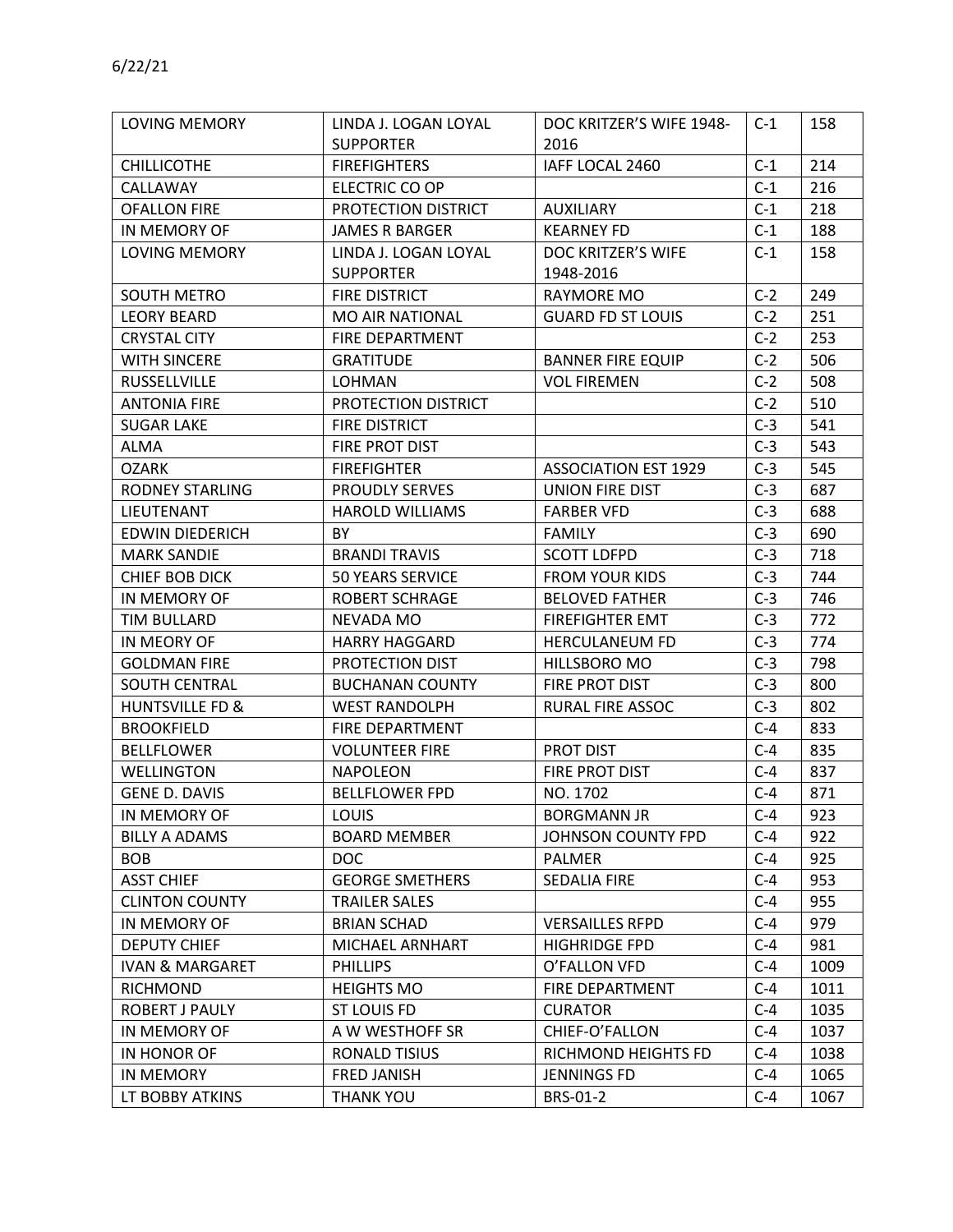| <b>NORMANDY FIRE</b>    | PROTECTION DIST          | ST LOUIS COUNTY         | $C-4$  | 1090 |
|-------------------------|--------------------------|-------------------------|--------|------|
| NORTH CALLAWAY          | <b>STATION 2</b>         | <b>WILLIAMSBURG</b>     | $C-4$  | 1092 |
| META                    | FIRE & RESCUE            |                         | $C-4$  | 1094 |
| <b>BRIAN KEO CLARK</b>  | <b>ASSISTANT CHIEF</b>   | <b>BELLFLOWER FPD</b>   | $C-4$  | 870  |
| DALE J. HELTON          | <b>META FIRE</b>         | <b>AND RESCUE</b>       | $C-5$  | 1160 |
| <b>KENNY W. HELTON</b>  | <b>CHIEF META FIRE</b>   | AND RESCUE              | $C-5$  | 1161 |
| ETHAN W. HELTON         | <b>META FIRE</b>         | AND RESCUE              | $C-5$  | 1162 |
| RANDY L COLE            | <b>MO FIRE MARSHAL</b>   | 2005-2014               | $C-5$  | 1218 |
| <b>GREG T CARRELL</b>   | MO DIVISION OF           | <b>FIRE SAFETY</b>      | $C-5$  | 1215 |
| <b>BUTCH AMANN</b>      | <b>INVESTIGATOR MSFM</b> | 1989-2015               | $C-5$  | 1219 |
| <b>CAPTAIN</b>          | JEFFERY T. DUNN          | <b>WARRENTON FPD</b>    | $C-5$  | 1244 |
| <b>SHARON DUNN</b>      | <b>WARRENTON FPD</b>     | LADIES AUXILIARY        | $C-5$  | 1269 |
| <b>DOLORES OWENBY</b>   | <b>WARRENTON FPD</b>     | <b>LADIES AUXILIARY</b> | $C-5$  | 1270 |
| <b>KATHY WULFF</b>      | <b>WARRENTON FPD</b>     | <b>LADIES AUXILIARY</b> | $C-5$  | 1271 |
| <b>BRENDA BUNGE</b>     | <b>WARRENTON FPD</b>     | <b>LADIES AUXILIARY</b> | $C-5$  | 1272 |
| KATHLEEN HEWKIN         | <b>WARRENTON FPD</b>     | <b>LADIES AUXILIARY</b> | $C-5$  | 1296 |
| <b>CHRISTINA TURNER</b> | <b>WARRENTON FPD</b>     | <b>LADIES AUXILIARY</b> | $C-5$  | 1297 |
| <b>CHERIE WEIR</b>      | <b>WARRENTON FPD</b>     | <b>LADIES AUXILIARY</b> | $C-5$  | 1298 |
| LISA OWENBY             | <b>WARRENTON FPD</b>     | <b>LADIES AUXILIARY</b> | $C-5$  | 1299 |
| <b>KAREN HENSIEK</b>    | <b>WARRENTON FPD</b>     | <b>LADIES AUXILIARY</b> | $C-5$  | 1323 |
| <b>JENNY SMITH</b>      | <b>WARRENTON FPD</b>     | LADIES AUXILIARY        | $C-5$  | 1324 |
| LORI HEWKIN             | <b>WARRENTON FPD</b>     | LADIES AUXILIARY        | $C-5$  | 1325 |
| <b>CONCORDIA</b>        | <b>FARMERS MUTUAL</b>    | <b>INSURANCE CO</b>     | $C-10$ | 2165 |
| IN MEMORY OF            | "OUR GRANDPA"            | SHAUN-JAIME             | $C-10$ |      |
| <b>ROBERT SCHRAGE</b>   | ANGIE-SCOTT              | THE NENGEL KIDS         | $C-10$ | 2167 |
| DALE-SHELIA             | KATIE-DANELLE            | ARNOLD                  | $C-10$ | 2169 |
| <b>UNION FIRE DEPT</b>  |                          |                         | $C-10$ | 2199 |
| <b>WALTER DEARING</b>   | UNION FIRE DEPT          | 1943-1971               | $C-10$ | 2200 |
| <b>UNION FIRE DEPT</b>  |                          |                         | $C-10$ | 2201 |
| <b>G STRAATMANN</b>     | <b>UNION FIRE DEPT</b>   | 1974-                   | $C-10$ | 2202 |
| <b>DENNIS PETERS</b>    | UNION FIRE DEPT          | 1977-1998               | $C-10$ | 2228 |
| <b>UNION FIRE DEPT</b>  |                          |                         | $C-10$ | 2229 |
| <b>DAVID PEHLE</b>      | UNION FIRE DEPT          | 1991-                   | $C-10$ | 2230 |
| <b>DON SCHROEDER</b>    | UNION FIRE DEPT          | 1954-1987               | $C-10$ | 2255 |
| <b>JESSE LUCAS</b>      | UNION FIRE DEPT          | 1968-1979               | $C-10$ | 2256 |
| <b>UNION FIRE DEPT</b>  |                          |                         | $C-10$ | 2257 |
| <b>KEITH OLTMANN</b>    | UNION FIRE DEPT          | 1980-2001               | $C-10$ | 2284 |
| <b>ANDREW PARKER</b>    | UNION FIRE DEPT          | 1979-1990               | $C-10$ | 2285 |
| <b>DON WILMESHER</b>    | UNION FIRE DEPT          | 1964-                   | $C-10$ | 2286 |
| UNION FIRE DEPT         |                          |                         | $C-10$ | 2311 |
| UNION FIRE DEPT         |                          |                         | $C-10$ | 2312 |
| <b>RAY BAY</b>          | UNION FIRE DEPT          | 1979-                   | $C-10$ | 2313 |
| <b>JIM VANLEER</b>      | UNION FIRE DEPT          | 1986-1998               | $C-10$ | 2314 |
| IN LOVING MEMORY        | MELBOURNE "BUD" JULIUS   | <b>UNION VFD</b>        | $C-10$ | 2315 |
| <b>BILLY BRIDGEMAN</b>  | UNION FIRE DEPT          | 1947-1966               | $C-10$ | 2340 |
| <b>GENE WISSMANN</b>    | UNION FIRE DEPT          | 1965-81 1993-96         | $C-10$ | 2341 |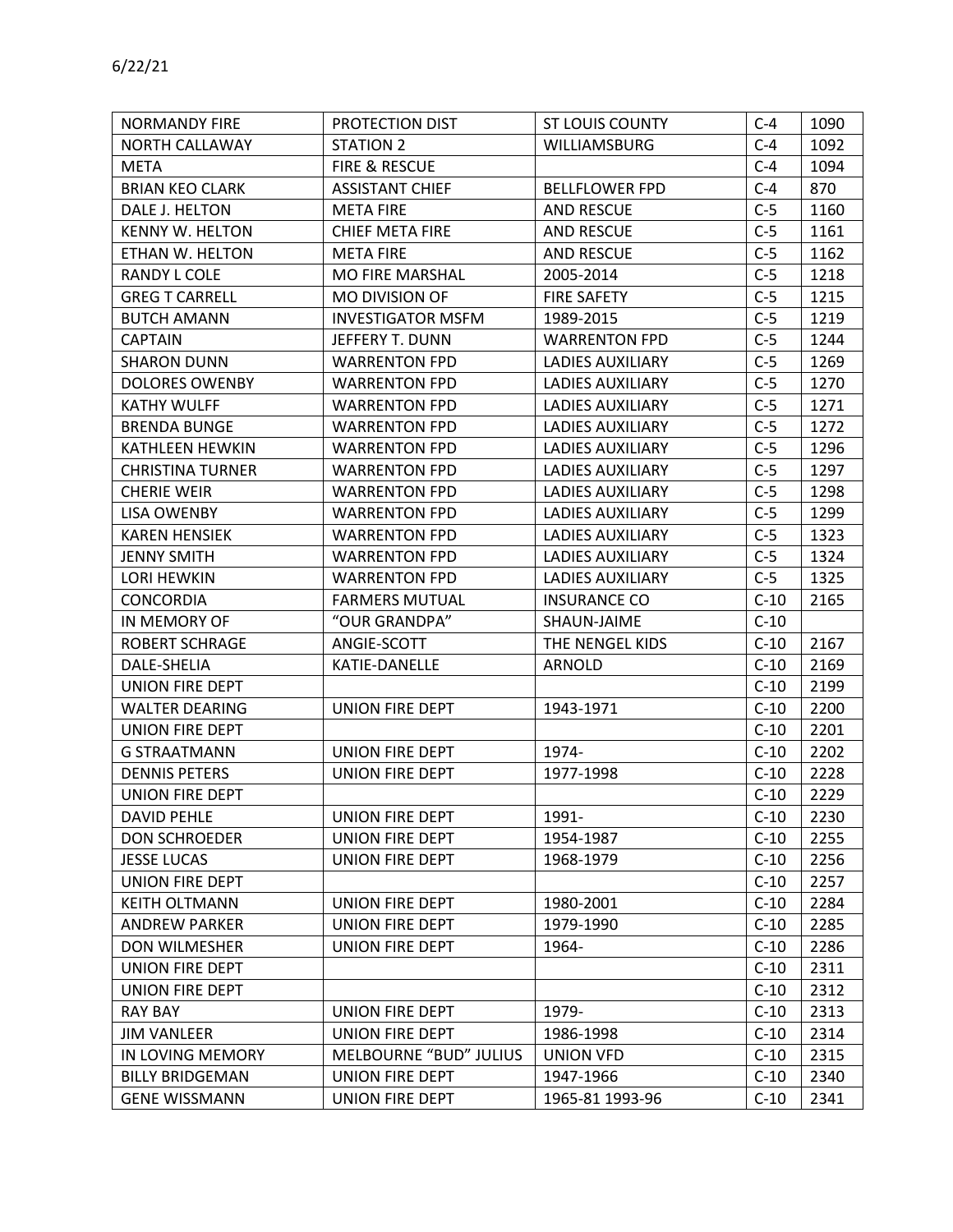| UNION FIRE DEPT             |                         |                            | $C-10$ | 2342 |
|-----------------------------|-------------------------|----------------------------|--------|------|
| UNION FIRE DEPT             |                         |                            | $C-10$ | 2343 |
| UNION FIRE DEPT             |                         |                            | $C-10$ | 2367 |
| UNION FIRE DEPT             |                         |                            | $C-10$ | 2368 |
| <b>KEVIN WISSMANN</b>       | UNION FIRE DEPT         | 1987-                      | $C-10$ | 2369 |
| <b>RICH HERBERHOLZ</b>      | UNION FIRE DEPT         | 1957-1969 1993-            | $C-10$ | 2370 |
| UNION FIRE DEPT             |                         |                            | $C-10$ | 2396 |
| UNION FIRE DEPT             |                         |                            | $C-10$ | 2397 |
| UNION FIRE DEPT             |                         |                            | $C-10$ | 2398 |
| UNION FIRE DEPT             |                         |                            | $C-10$ | 2399 |
| <b>CHIEF AUGUST A</b>       | <b>LILIENSIEK</b>       | 1962-1978 SLFPD            | $C-10$ | 2422 |
| <b>CANTON R-V FIRE</b>      | <b>PROTECTION</b>       | <b>DISTRICT</b>            | $C-10$ | 2424 |
| <b>HARRISONVILLE</b>        | FIRE DEPARTMENT         |                            | $C-10$ | 2426 |
| PROFESSIONAL                | <b>FIRE &amp; FRAUD</b> | <b>INVESTIGATORS ASSOC</b> | $C-11$ | 2457 |
| <b>CENTRAL COUNTY</b>       | FIRE AND RESCUE         | <b>ST PETERS</b>           | $C-11$ | 2459 |
| FORT OSAGE FIRE             | PROTECTION DISTRICT     |                            | $C-11$ | 2461 |
| <b>BETTY S DIXON</b>        | <b>CENTRAL CALLAWAY</b> | 20 YRS SERVICE             | $C-11$ | 2547 |
| <b>LINDA GIESEKE</b>        | KCFD FF-EMT 98          | LIVE WITH HONOR            | $C-11$ | 2549 |
| <b>GOLDEN HILLS</b>         | <b>TRAIL RIDES</b>      | RAYMONDVILLE MO            | $C-11$ | 2577 |
| <b>LARRY RALLS</b>          | <b>ISO</b>              |                            | $C-11$ | 2579 |
| <b>CHIEF</b>                | <b>LARRY JENNINGS</b>   | JOHNSON COUNTY FPD         | $C-11$ | 2603 |
| <b>JOHN &amp; NANCY</b>     | <b>GANNAN</b>           |                            | $C-11$ | 2605 |
| <b>RICHARD RUSSELL</b>      | BETHANY FIRE DEPT       | <b>37 YEARS SERVICE</b>    | $C-11$ | 2606 |
| FIREFIGHTER-EMT             | <b>JOHN HARRIS III</b>  | <b>WASHINGTON VFC</b>      | $C-11$ | 2633 |
| PEGGY THOMAS                | <b>FIREFIGHTER</b>      | LA PLATA FIRE              | $C-11$ | 2635 |
| <b>BOB &amp; BEV DENMAN</b> | <b>BOONE CO FPD</b>     | STATION 2 & 9              | $C-11$ | 2659 |
| MICKEY & NICOLE HILL        | $7 - 10 - 04$           | <b>BEST WISHES</b>         | $C-11$ | 2661 |
| IN MEMORY OF                | <b>NATHAN BLEDSOE</b>   | <b>VERSAILLES RFPD</b>     | $C-11$ | 2689 |
| <b>ANGELA HARRIS</b>        | <b>WASHINGTON VFC</b>   | <b>LADIES AUXILIARY</b>    | $C-11$ | 2691 |
| ROGER'S TOWING              |                         |                            | $C-11$ | 2714 |
| <b>CHIEF PAUL WEBB</b>      | <b>VOLUNTEER 52 YRS</b> | <b>AVONDALE MO</b>         | $C-11$ | 2716 |
| <b>CITY OF JACKSON</b>      | <b>FIRE CHIEF</b>       | <b>GARY NISWONGER</b>      | $C-11$ | 2718 |
| NORTH CALLAWAY              | T.J. ATKINSON           | <b>FOUNDER-BOARD</b>       | $C-11$ | 2719 |
| NORTH CALLAWAY              | <b>DAVID LEHENBAUER</b> | <b>BOARD PRESIDENT</b>     | $C-11$ | 2720 |
| IN MEMORY OF                | ROGER RAINS FAO         | KCFD 1962-2009             | $C-11$ | 2521 |
| <b>HUGH G. WATKINS</b>      | SPICKARD FPD            | 1985-2014                  | $C-12$ | 2748 |
| JAMES E. JOHNSON            | NORTH CALLAWAY          | <b>CO-FOUNDER</b>          | $C-12$ | 2753 |
| IN MEMORY OF                | <b>GERALDINE M</b>      | <b>BOYD</b>                | $C-12$ | 2783 |
| <b>DAN THELSEN</b>          | NEVADA MO               | <b>CAPTAIN</b>             | $C-12$ | 2784 |
| <b>FIRE CHIEF</b>           | <b>WALLY DAWSON</b>     | <b>WEST OVERLAND</b>       | $C-12$ | 2786 |
| ROB EISENBATH               | "ROBO"                  | <b>WENTZVILLE VFD</b>      | $C-12$ | 2812 |
| IN MEMORY OF                | <b>ROBERT SCHRAGE</b>   | JEFFERSON COUNTY           | $C-12$ | 2814 |
| <b>BATT CHIEF JOHN</b>      | & SANDY MOODY           | COMM FPD L2665             | $C-12$ | 2842 |
| IN MEMORY OF                | TIM BONNER 2014         | SOUTHERN STONE CO          | $C-12$ | 2871 |
| S. SCOTT WEEKLEY            | <b>EMS/FIREFIGHTER</b>  | SOUTHERN STONE CO          | $C-12$ | 2897 |
| IN MEMORY OF                | REV JOE WOLVEN          | REEDS SPRING, MO           | $C-12$ | 2898 |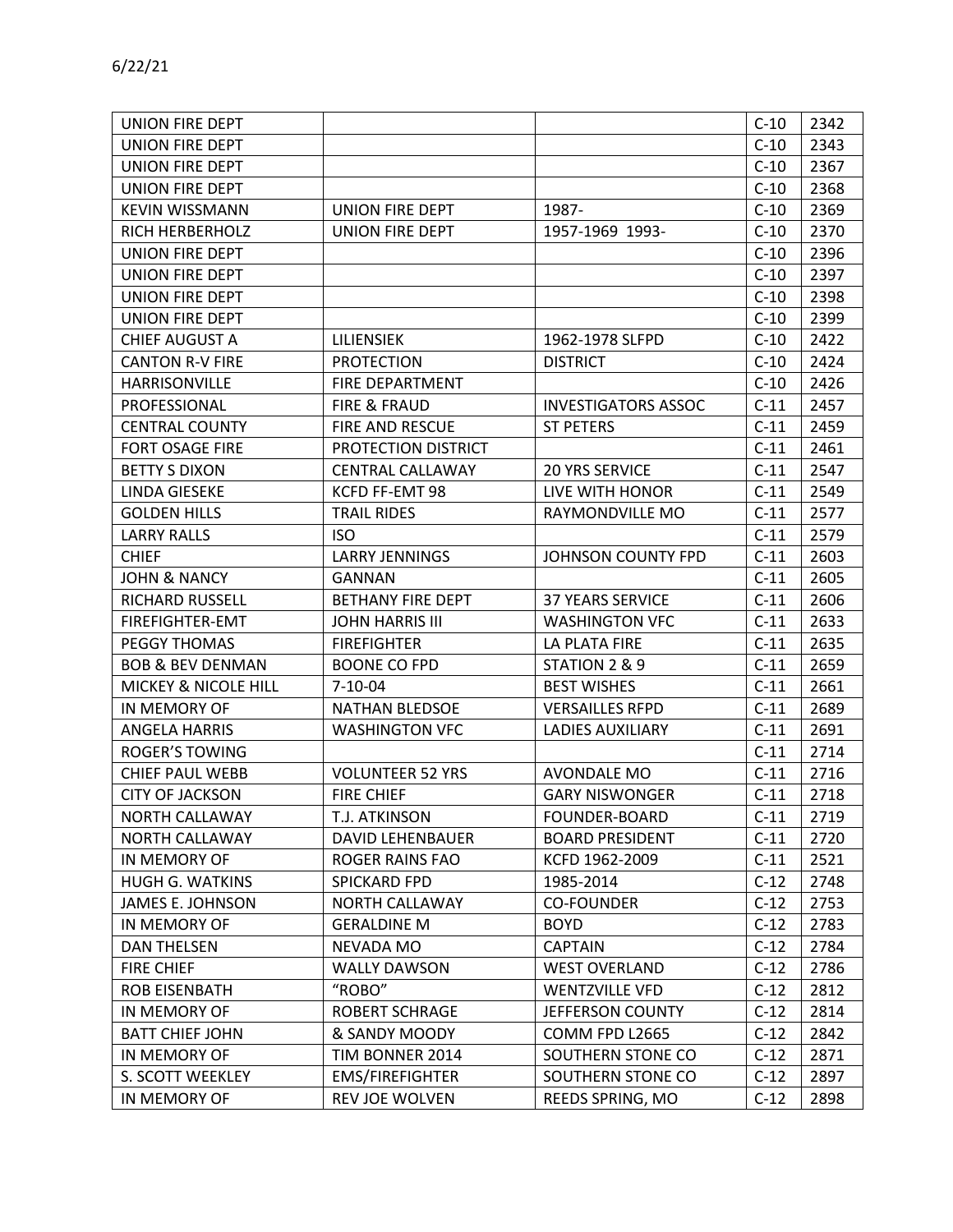| IN MEMORY OF               | <b>CARL VENEZIANO</b>      | SOUTHERN STONE CO            | $C-12$ | 2927 |
|----------------------------|----------------------------|------------------------------|--------|------|
| JIM S. KOETTING            | <b>FULTON FIRE FFD</b>     | <b>VOLUNTEER 8 YRS</b>       | $C-12$ | 2954 |
| SOUTHERN STONE             | <b>COUNTY FPD</b>          | <b>BRANSON WEST MO</b>       | $C-12$ | 2955 |
| <b>JIM S. KOETTING</b>     | <b>FULTON FIRE FFD</b>     | <b>VOLUNTEER 8 YRS</b>       | $C-12$ | 2982 |
| IN MEMORY OF               | <b>CODY NILGES</b>         | <b>FARBER VFD</b>            | $C-12$ | 2983 |
| <b>CITY OF ROLLA</b>       | FIRE & RESCUE              | ROLLA MISSOURI               | $C-12$ | 3007 |
| UNIVERSITY CITY            | FIRE DEPARTMENT            | <b>CHIEF B METCALF</b>       | $C-12$ | 3009 |
| <b>CITY OF</b>             | <b>FULTON</b>              | <b>MISSOURI</b>              | $C-12$ | 3011 |
| IN MEMORY OF               | <b>GLENN THOMAS 2016</b>   | SOUTHERN STONE CO            | $C-12$ | 2870 |
| <b>MANDY KAY ESTES</b>     | 1982-2000                  | CLASS OF 2002                | $C-13$ | 3040 |
| <b>DOC KRITZER</b>         | CENTRAL CALLAWAY           | 25 YEARS SERVICE             | $C-13$ | 3041 |
| <b>CHIEF</b>               | PHILIP J HAHN              | CJCFPD 1971-1988             | $C-13$ | 3042 |
| PHIL HURTUBISE             | "THE OLD MAN"              |                              | $C-13$ | 3043 |
| <b>FARBER VFD</b>          | FFAM VOL DEPT              | OF THE YEAR 2002             | $C-13$ | 3044 |
| IN MEMORY OF               | JOHN W WHITWORTH           |                              | $C-13$ | 3074 |
| JOHN GARY WOOD             | <b>CFD ENGINEER</b>        | 82-2003 RETIRED              | $C-13$ | 3075 |
| <b>ROBERT BILLUE</b>       | "ASST CHIEF POSS"          | <b>MOBERLY FD 1970-97</b>    | $C-13$ | 3076 |
| <b>HARLAND STROUD</b>      | O FALLON FIRE              | VOL 1946 1976                | $C-13$ | 3077 |
| FF/PM WALLY MAH            | <b>CHICAGO FIRE DEPT</b>   | <b>ENGINE 112</b>            | $C-13$ | 3078 |
| IAFF LOCAL 2195            | REMEMBERS                  | <b>ROGER MOORHEAD</b>        | $C-13$ | 3079 |
| <b>CAPTAIN</b>             | <b>CHARLES L BOYER</b>     | <b>FESTUS FIRE</b>           | $C-13$ | 3104 |
| <b>EDWARD RATHERT</b>      | PACIFIC FPD                |                              | $C-13$ | 3105 |
| <b>CHIEF DENNIS</b>        | <b>LACHOWICZ</b>           | DIXON FIRE DEPT              | $C-13$ | 3106 |
| IN MEMORY OF               | <b>CHARLES ELKINS</b>      | <b>NCCFPD</b>                | $C-13$ | 3107 |
| PHILLIP E FRISBEY          | LOVE - DAD MOM             | <b>AND FRIENDS</b>           | $C-13$ | 3130 |
| IN MEMORY OF               | <b>CHARLES H BARNETT</b>   | <b>GALT FIRE DEPT</b>        | $C-13$ | 3131 |
| <b>GREG LUEBBERT</b>       | CENTRAL CALLAWAY           | <b>20 YEAR SERVICE</b>       | $C-13$ | 3132 |
| <b>SEAN "SKIPPY" EASON</b> | <b>FULTON FIRE DEPT</b>    | IAFF LOCAL 2945              | $C-13$ | 3133 |
| IN MEMORY OF               | <b>BRYAN TIPPIE</b>        | <b>JCFPD</b>                 | $C-13$ | 3134 |
| IAFF LOCAL 2195            | <b>REMEMBERS</b>           | JERRY "BUBBA" SMITH          | $C-13$ | 3135 |
| <b>CHRIS GUSSMAN</b>       | 1969 H&L 2 2003            | <b>KCMO FIRE DEPT</b>        | $C-13$ | 3160 |
| <b>DEAREST HANNA</b>       | WE TREASURE YOU            | MOM & DAD FAUST              | $C-13$ | 3161 |
| <b>BOB AUBUCHON</b>        | <b>PATTONVILLE</b>         | FIRE DISTRICT                | $C-13$ | 3162 |
| <b>CHARLIE ATKINS</b>      | <b>KCFD</b>                | 11-1-71 12-31-02             | $C-13$ | 3163 |
| LARRY D YOHE               |                            |                              | $C-13$ | 3186 |
| DON INCE MONT CITY         | CENTRALIA LOUISIANA        | 1952-2004                    | $C-13$ | 3187 |
| IN HONOR OF                | <b>CHIEF J GIRARD WREN</b> | <b>COLUMBIA FD 1952-1990</b> | $C-13$ | 3188 |
| <b>SHAWN YORK</b>          | 2007 FFAM                  | <b>CONVENTION</b>            | $C-13$ | 3189 |
| <b>CAPT PAUL ENGRASKE</b>  | STL FIRE DEPT              | <b>ENGINE COMPANY 20</b>     | $C-13$ | 3190 |
| IAFF LOCAL 2195            | <b>REMEMBERS</b>           | <b>KIM KILLION</b>           | $C-13$ | 3191 |
| JJ JOHNSON                 | <b>CAPTAIN</b>             | HONOLULU FIRE DEPT           | $C-13$ | 3216 |
| <b>CHERYL</b>              |                            | <b>BUTLER</b>                | $C-13$ | 3217 |
| IN HONOR OF                | RONALD BEHRENS             | <b>METRO WEST FPD</b>        | $C-13$ | 3218 |
| DAVID JACOB                | <b>RUDISAILE</b>           | <b>FESTUS FD</b>             | $C-13$ | 3219 |
| <b>WEBSTER GROVES</b>      | FIRE DEPARTMENT            |                              | $C-13$ | 3242 |
| <b>BATTALION CHIEF</b>     | FRED M MALLON              | U CITY FIRE DEPT             | $C-13$ | 3243 |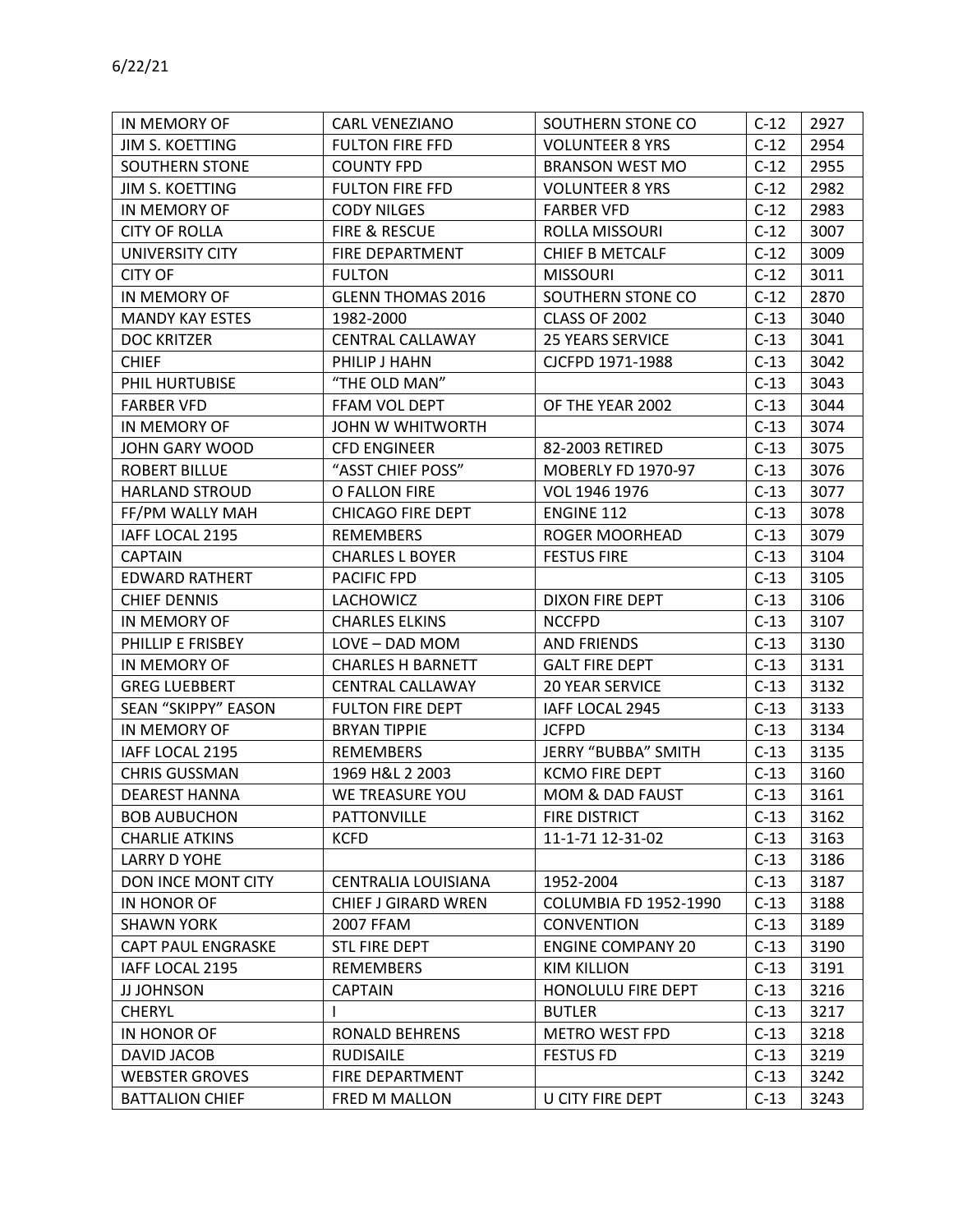| MR & MRS JIMMY HENDERSON | <b>MSIM</b>              | NEW MADRID MO                | $C-13$ | 3244 |
|--------------------------|--------------------------|------------------------------|--------|------|
| <b>RIVERS POINTE</b>     | FIRE PROT DIST           | <b>EST 2007</b>              | $C-13$ | 3245 |
| <b>PORTAGE</b>           | DES SIOUX VFD            | 1945-2007                    | $C-13$ | 3246 |
| <b>KENNETH S BIRK</b>    | <b>MORRISON</b>          | <b>VOL FIRE DEPT</b>         | $C-13$ | 3247 |
| <b>WEST ALTON FPD</b>    | 1956-2007                |                              | $C-13$ | 3272 |
| <b>FIREFIGHTER</b>       | <b>ROBERT</b>            | VOGELGESANG                  | $C-13$ | 3273 |
| <b>HANK SCHMITT</b>      | DEER CREEK FPD           |                              | $C-13$ | 3274 |
| <b>RONNIE ROBERTS</b>    | <b>WARDELL FD</b>        |                              | $C-13$ | 3275 |
| <b>BRAYMER VOL</b>       | <b>FIRE-RESCUE</b>       | <b>BRAYMER MO</b>            | $C-13$ | 3299 |
| <b>RANDY MANTLE</b>      | <b>LOGAN ROGERSVILLE</b> | FIRE PROT DIST               | $C-13$ | 3300 |
| <b>GEORGE BEELER</b>     | 218-16 YRS               | <b>GLASGOW MO FD</b>         | $C-13$ | 3301 |
| <b>LEE</b>               | CHRIS-JASON              | ZIEGELMEYER                  | $C-13$ | 3302 |
| SHERWOOD & CYNTHIA       | SMITH OF KANSAS CITY     | FIRE LOCAL 42                | $C-14$ | 3334 |
| IN MEMORY OF             | <b>STAN EKEDAHL</b>      | <b>CHIEF OF RESCUE</b>       | $C-14$ | 3366 |
| & CHILDREN BRIANNA       | SHERWOOD II              | SHERRITA MCKENZIE            | $C-14$ | 3368 |
| IN MEMORY OF             | <b>JAMES B ROCKWELL</b>  | <b>TYRONE RVFD</b>           | $C-14$ | 3398 |
| <b>RICK LUEBBERT</b>     | NOVEMBER 2007            | <b>TYRONE VOL FIRE</b>       | $C-14$ | 3370 |
| <b>JERRY MILLER</b>      | FFAM PRESIDENT           | 2007-2010                    | $C-14$ | 3483 |
| <b>BEN CHLAPEK</b>       | <b>CJCFPD</b>            |                              | $C-14$ | 3564 |
| SAVANNAH LECKIE          | <b>JR FIREFIGHTER</b>    | THEODOSIA FD 2017            | $C-15$ | 3624 |
| <b>JIM SCHEER</b>        | UNIVERSITY CITY          | AND EUREKA FPD               | $C-15$ | 3659 |
| <b>MELVIN STRABALA</b>   | INTER CITY FPD           | MAY 2005 - JULY 2007         | $C-15$ | 3661 |
| 2009 PHIL SAYER          | <b>VFIS-FFAM AWARD</b>   | SAYER FAMILY                 | $C-18$ | 4500 |
| 2009 PHIL SAYER          | <b>VFIS-FFAM AWARD</b>   | <b>GAIL HAGANS</b>           | $C-18$ | 4501 |
| 2010 PHIL SAYER          | <b>VFIS-FFAM AWARD</b>   | <b>JERRY MILLER</b>          | $C-18$ | 4502 |
| 2011 PHIL SAYER          | <b>VFIS-FFAM AWARD</b>   | <b>ARTHUR L SMITH</b>        | $C-18$ | 4503 |
| 2012 PHIL SAYER          | <b>VFIS-FFAM AWARD</b>   | DONALD D HAHNE               | $C-18$ | 4504 |
| 2013 PHIL SAYER          | <b>VFIS-FFAM AWARD</b>   | <b>JACKSON FAMILY</b>        | $C-18$ | 4505 |
| 2014 PHIL SAYER          | <b>VFIS-FFAM AWARD</b>   | <b>BILL WESTHOFF</b>         | $C-18$ | 4506 |
| 2012 FFAM AWARD          | FIRE DEPARTMENT          | <b>EUREKA FPD</b>            | $C-18$ | 4535 |
| 2012 FFAM AWARD          | <b>FIREFIGHTER</b>       | <b>ROBBIE ERDEL</b>          | $C-18$ | 4536 |
| 2012 FFAM AWARD          | <b>FIRE CHIEF</b>        | <b>RICK DOZIER</b>           | $C-18$ | 4537 |
| 2012 FFAM AWARD          | LIFE SAVING              | <b>JARROD SCHUTTE</b>        | $C-18$ | 4538 |
| 2012 FFAM AWARD          | LIFE SAVING              | <b>GARY WILSON</b>           | $C-18$ | 4564 |
| 2012 FFAM AWARD          | LIFE SAVING              | <b>ORLAN SCHULTE</b>         | $C-18$ | 4565 |
| 2012 FFAM AWARD          | LIFE SAVING              | <b>DARRYL TUCKER</b>         | $C-18$ | 4566 |
| 2012 FFAM AWARD          | LIFE SAVING              | <b>JUSTIN HAASE</b>          | $C-18$ | 4567 |
| 2012 FFAM AWARD          | LIFE SAVING              | <b>MIKE PRATT</b>            | $C-18$ | 4591 |
| 2012 FFAM AWARD          | LIFE SAVING              | <b>JAMES PYRTLE</b>          | $C-18$ | 4592 |
| 2012 FFAM AWARD          | LIFE SAVING              | <b>SCOTT LONG</b>            | $C-18$ | 4593 |
| 2012 FFAM AWARD          | <b>MERITORIOUS</b>       | <b>BUDDY MCMILLEN</b>        | $C-18$ | 4594 |
| 2012 FFAM AWARD          | <b>MERITORIOUS</b>       | <b>LONZA KEATON</b>          | $C-18$ | 4620 |
| IN LOVING MEMORY OF      | <b>FIRE CHIEF</b>        | <b>GEORGE H MANETZKE, JR</b> | $D-1$  | 108  |
| <b>SUPREME SACRIFICE</b> | <b>NOVEMBER 11 1971</b>  | EUREKA FPD                   | $D-1$  |      |
| <b>CENTRAL CALLAWAY</b>  | FIRE PROT DISTRICT       |                              | $D-1$  | 220  |
| <b>FIRE CHIEF</b>        | ROBERT COFFMAN           | <b>BLACK JACK FD</b>         | $D-1$  | 222  |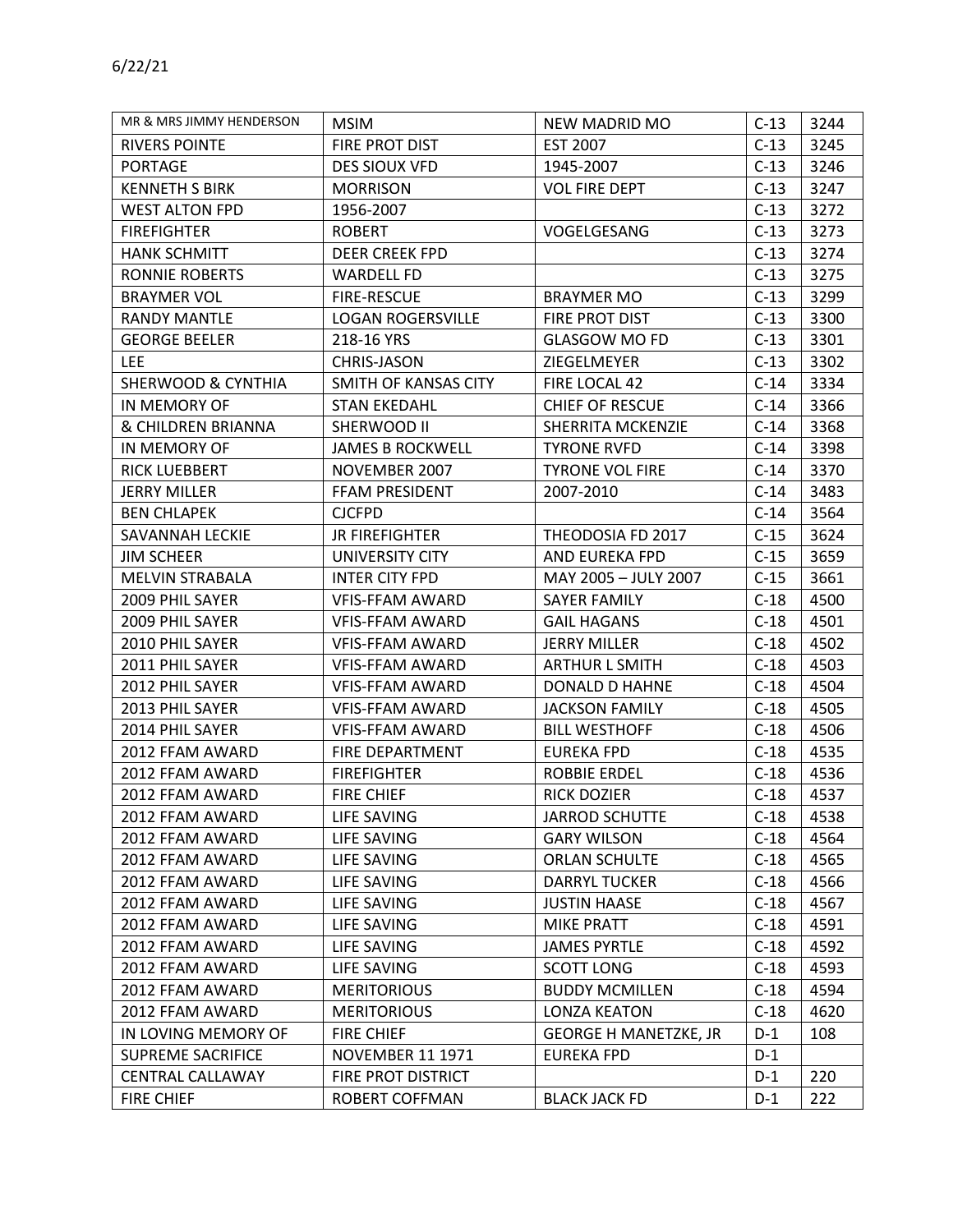| <b>BOONE COUNTY</b>          | FIRE PROTECTION DISTRICT  |                              | $D-1$ | 224 |
|------------------------------|---------------------------|------------------------------|-------|-----|
| LINCOLN CO                   | <b>FIRE PROT</b>          | DIST NO 1                    | $D-2$ | 255 |
| IN MEMORY OF                 | <b>EVAN SHIRK</b>         | <b>MOREAU FIRE</b>           | $D-2$ | 257 |
| <b>ART SMITH</b>             | <b>TOTAL DEVOTION</b>     | <b>BANNER FIRE EQUIP</b>     | $D-2$ | 259 |
| <b>FARBER</b>                | <b>VOL FIRE DEPT</b>      |                              | $D-2$ | 512 |
| <b>LOCAL 29445</b>           | <b>FULTON MO</b>          | <b>CALLAWAY COUNTY</b>       | $D-2$ | 514 |
| <b>CAPTAIN</b>               | <b>RILEY BURRUS SR</b>    | <b>CJCFPD</b>                | $D-2$ | 516 |
| <b>COPE &amp; WRIGHT</b>     | <b>ELEC</b>               | <b>MARTINSBURG FIRE DIST</b> | $D-3$ | 547 |
| <b>WEST COUNTY</b>           | <b>EMS &amp; FIRE</b>     | PROTECTION DIST              | $D-3$ | 549 |
| <b>FAYETTE VOL</b>           | <b>FIREMEN</b>            | <b>FAYETTE MO</b>            | $D-3$ | 551 |
| <b>ARTHURK</b>               | <b>OESTEREICH</b>         | <b>CREVE COEUR FD</b>        | $D-3$ | 581 |
| <b>CHIEF</b>                 | DARRYL ASHER              | <b>FREDERICKTOWN</b>         | $D-3$ | 582 |
| JAKE E BAUGHMAN              |                           |                              | $D-3$ | 583 |
| PAUL C BOSTICK               | <b>RET FIRE CHIEF</b>     | <b>MANHATTAN KS</b>          | $D-3$ | 584 |
| <b>KINDLE</b>                | <b>CONCESSIONS</b>        | <b>LOYD &amp; FRANKIE</b>    | $D-3$ | 608 |
| ROY M MEYER                  | ST LOUIS FIRE DEPT        | 1962-1972                    | $D-3$ | 609 |
| <b>LACLEDE</b>               | GAS CO                    | ST LOUIS MO                  | $D-3$ | 610 |
| IN MEMORY OF                 | <b>OUR SON</b>            | <b>JOHN A FAUST</b>          | $D-3$ | 611 |
| <b>JASON LEE MEARS</b>       | <b>FIREFIGHTERS - EMT</b> | HANNIBAL MO                  | $D-3$ | 637 |
| <b>CAPTAIN</b>               | MICHAEL KELLY             | <b>ST CLAIR FPD</b>          | $D-3$ | 638 |
| <b>BUTCH JENNINGS</b>        | <b>WARRENTON FIRE</b>     | PROT DIST                    | $D-3$ | 639 |
| <b>LARRY &amp; JUDY</b>      | <b>RIZNER</b>             |                              | $D-3$ | 640 |
| <b>COPE &amp; WRIGHT</b>     | <b>ELECTRIC</b>           |                              | $D-3$ | 664 |
| <b>MELVIN STUBINGER</b>      | <b>RUSS-LOHMAN FD</b>     | CHIEF 1999-20                | $D-3$ | 665 |
| DC RICK & LINDA              | <b>MASSEY</b>             | NEW MELLE FPD                | $D-3$ | 666 |
| IN MEMORY OF                 | <b>JAMES BRANTLEY</b>     | <b>GALT FIRE DEPT</b>        | $D-3$ | 667 |
| <b>MEXICO</b>                | <b>VETERANS HOME</b>      |                              | $D-3$ | 693 |
| <b>JESSE C CASH</b>          | <b>FIREFIGHTER EMT</b>    | LITTLE DIXIE FPD             | $D-3$ | 694 |
| <b>KEN INGEBRITSON</b>       | 211                       | LITTLE DIXIE FPD             | $D-3$ | 720 |
| <b>CONNIE INGEBRITSON</b>    | LITTLE DIXIE FPD          | <b>AUGUST 25, 2016</b>       | $D-3$ | 721 |
| MICHAEL W FINCH              | IN MEMORY OF DAD          | LITTLE DIXIE FPD             | $D-3$ | 722 |
| ROB, MISSY, MEGAN            | & LAUREN ERDEL            | LITTLE DIXIE FPD             | $D-3$ | 750 |
| STEVE & JO ANN               | 221 NICHOLS 228           | LITTLE DIXIE FPD             | $D-3$ | 752 |
| <b>JIM &amp; DONNA WHITE</b> | LITTLE DIXIE FD           | MEXICO MO                    | $D-3$ | 776 |
| <b>BILL FRIDAY</b>           | <b>LITTLE DIXIE</b>       | MEXICO MO                    | $D-3$ | 778 |
| <b>STE GENEVIEVE</b>         | FIRE DEPARTMENT           | ORG NOV 1 1894               | $D-3$ | 804 |
| <b>LITTLE DIXIE</b>          | FIRE PROTECTION           | <b>DISTRICT STATION #3</b>   | $D-3$ | 806 |
| <b>LITTLE DIXIE</b>          | FIRE PROT DIST            |                              | $D-3$ | 808 |
| WAYNESVILLE                  | RURAL FIRE PROT           | <b>ASSOCIATION</b>           | $D-4$ | 839 |
| <b>MISSOURI ELECTRIC</b>     | <b>COOPERATIVES</b>       |                              | $D-4$ | 841 |
| <b>ST LOUIS AREA</b>         | <b>TRAIN OFFICERS</b>     | ASSOCIATION                  | $D-4$ | 843 |
| <b>IN MEMORY</b>             | LT MIKE HAHNE             | <b>WVFC</b>                  | $D-4$ | 929 |
| AMY M FREEMAN                | <b>AUGUSTA</b>            | <b>COMMUNITY VFD</b>         | $D-4$ | 931 |
| <b>CAPT D BEHRENS</b>        | <b>METRO WEST FIRE</b>    | <b>PROT DIST</b>             | $D-4$ | 957 |
| <b>DIEDERICH</b>             | <b>FAMILY</b>             |                              | $D-4$ | 959 |
| DANIEL & SARAH               | WELLS                     | LEON, IOWA FD                | $D-4$ | 985 |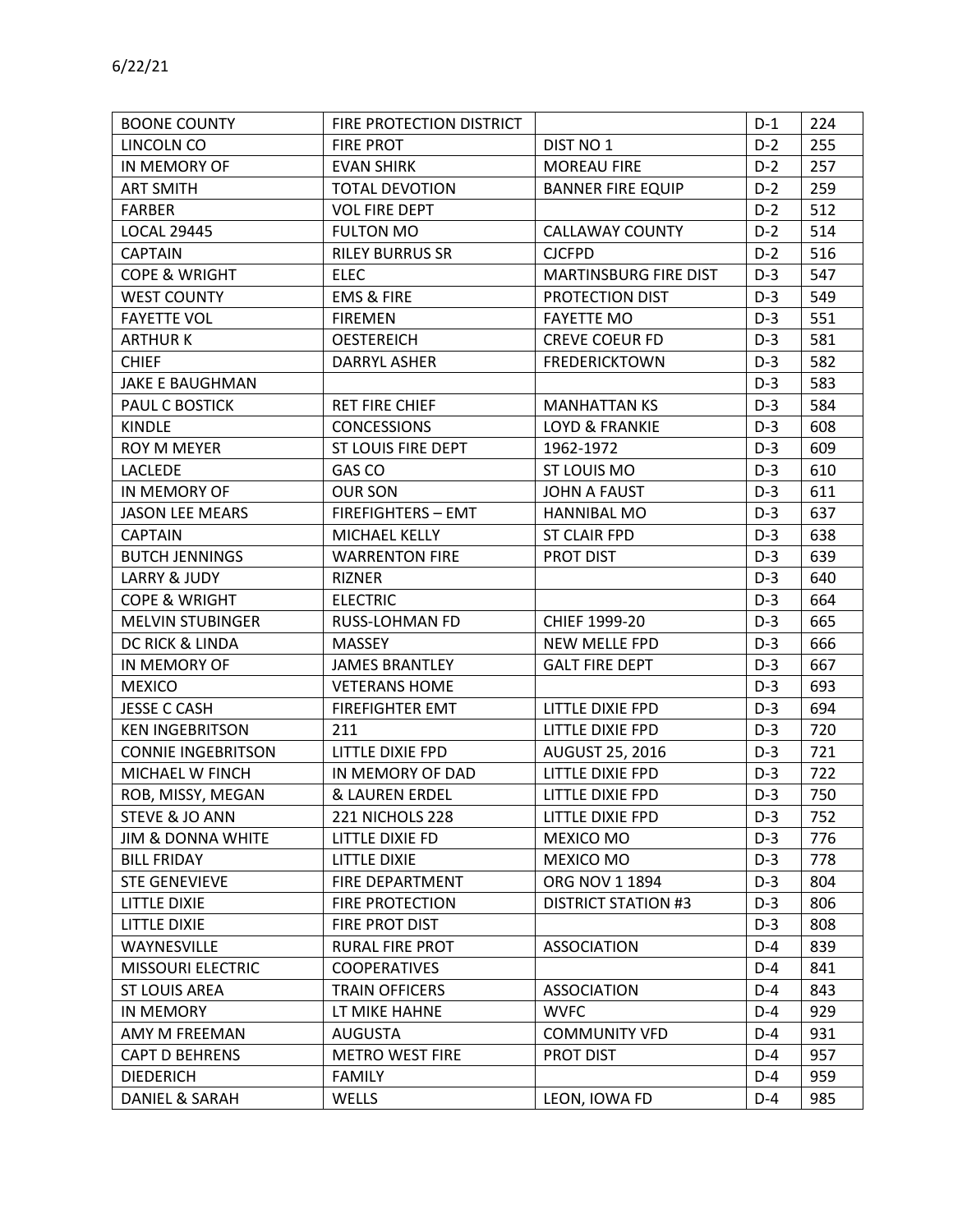| <b>AUXVASSE CITY</b>    | PRESBYTERIAN           | <b>CHURCH</b>            | $D-4$  | 987  |
|-------------------------|------------------------|--------------------------|--------|------|
| <b>WILLIAMS FAMILY</b>  | <b>FIREFIGHTERS</b>    | NEW FLORENCE FPD         | $D-4$  | 1013 |
| <b>KEVIN HAYES</b>      | PARAMEDIC/FF           | <b>CJCFPD</b>            | $D-4$  | 1015 |
| <b>CHARLIE WICKES</b>   | <b>ENGINEER</b>        | PACIFIC FPD              | $D-4$  | 1041 |
| <b>ASSISTANT CHIEF</b>  | <b>VIC DUBROWSKI</b>   | <b>LAKE ST LOUIS</b>     | $D-4$  | 1043 |
| IN MEMORY OF            | ROY LEE CARMACK        | <b>GALT FPD</b>          | $D-4$  | 1068 |
| IN HONOR OF             | PHILIP SAYER           | <b>GALT FIRE CHIEF</b>   | $D-4$  | 1069 |
| CINDY GOTT 2017         | <b>MO STATE FAIR</b>   | <b>VOL FIRE DPET</b>     | $D-4$  | 1070 |
| <b>SCOTT A HULESY</b>   | <b>METRO WEST FPD</b>  | FF/EMT-P                 | $D-4$  | 1071 |
| <b>HAYTI</b>            | <b>VOLUNTEER</b>       | FIRE DEPARTMENT          | $D-4$  | 1096 |
| <b>HERMANN VOL</b>      | FIRE CO NO 1           | ORGANIZED 1859           | $D-4$  | 1098 |
| <b>CENTRAL CALLAWAY</b> | FIRE PROT DIST         |                          | $D-4$  | 1100 |
| <b>TOM DELAMETER</b>    | <b>MERCER CO FIRE</b>  | CHIEF 2000-2009          | $D-5$  | 1220 |
| <b>REP. JEFF PORTER</b> | <b>DISTRICT 42</b>     | MONTGOMERY CITY          | $D-5$  | 1248 |
| RONALD & DONNA          | <b>BAKER</b>           | <b>FULTON MO</b>         | $D-5$  | 1250 |
| IN MEMORY OF            | <b>FIREFIGHTERS</b>    | <b>BLACK JACK FPD</b>    | $D-10$ | 2171 |
| <b>OUR FALLEN</b>       | <b>DIRECTORS OF</b>    |                          |        |      |
| IN MEMORY OF            | <b>CHIEF ROBERT</b>    | <b>STEVE POTTBERG</b>    | $D-10$ | 2173 |
| <b>BRYAN POTTBERG</b>   | <b>LINDA</b>           | & FAMILY                 |        |      |
| IN MEMORY OF            | H. HOLLINGSWORTH       | <b>ASST. CHIEF FOFPD</b> | $D-10$ | 2174 |
| <b>IN MEMORY</b>        | LB EDMONSTON           |                          | $D-10$ | 2175 |
| H B DICKEY              | UNION FIRE DEPT        | 1954-1966                | $D-10$ | 2205 |
| <b>WAYNE HENDERSON</b>  | UNION FIRE DEPT        | 1962-1972                | $D-10$ | 2206 |
| <b>UNION FIRE DEPT</b>  |                        |                          | $D-10$ | 2207 |
| UNION FIRE DEPT         |                        |                          | $D-10$ | 2208 |
| UNION FIRE DEPT         |                        |                          | $D-10$ | 2232 |
| <b>GARRICK SITZES</b>   | UNION FIRE DEPT        | 1991-                    | $D-10$ | 2233 |
| <b>UNION FIRE DEPT</b>  |                        |                          | $D-10$ | 2234 |
| <b>MIKE CRIDER</b>      | UNION FIRE DEPT        | 1972-1992                | $D-10$ | 2235 |
| <b>UNION FIRE DEPT</b>  |                        |                          | $D-10$ | 2261 |
| UNION FIRE DEPT         |                        |                          | $D-10$ | 2262 |
| UNION FIRE DEPT         |                        |                          | $D-10$ | 2263 |
| <b>STEVE UNK</b>        | UNION FIRE DEPT        | 1972-2001                | $D-10$ | 2264 |
| <b>S KLOPPENBERG</b>    | UNION FIRE DEPT        | 1955-                    | $D-10$ | 2288 |
| <b>JOE PAUTLER</b>      | <b>UNION FIRE DEPT</b> | 1943-                    | $D-10$ | 2289 |
| <b>UNION FIRE DEPT</b>  |                        |                          | $D-10$ | 2290 |
| UNION FIRE DEPT         |                        |                          | $D-10$ | 2291 |
| <b>ROD STARLING</b>     | UNION FIRE DEPT        | 1980-                    | $D-10$ | 2317 |
| UNION FIRE DEPT         |                        |                          | $D-10$ | 2318 |
| <b>KG MUNDWILLER</b>    | UNION FIRE DEPT        | 1967-1981 1993-1996      | $D-10$ | 2319 |
| N SCHUENEMEYER          | UNION FIRE DEPT        | 1956-1968 1993-1994      | $D-10$ | 2320 |
| UNION FIRE DEPT         |                        |                          | $D-10$ | 2344 |
| <b>DONALD LUEHR</b>     | UNION FIRE DEPT        | 1962-                    | $D-10$ | 2345 |
| UNION FIRE DEPT         |                        |                          | $D-10$ | 2346 |
| UNION FIRE DEPT         |                        |                          | $D-10$ | 2347 |
| UNION FIRE DEPT         |                        |                          | $D-10$ | 2373 |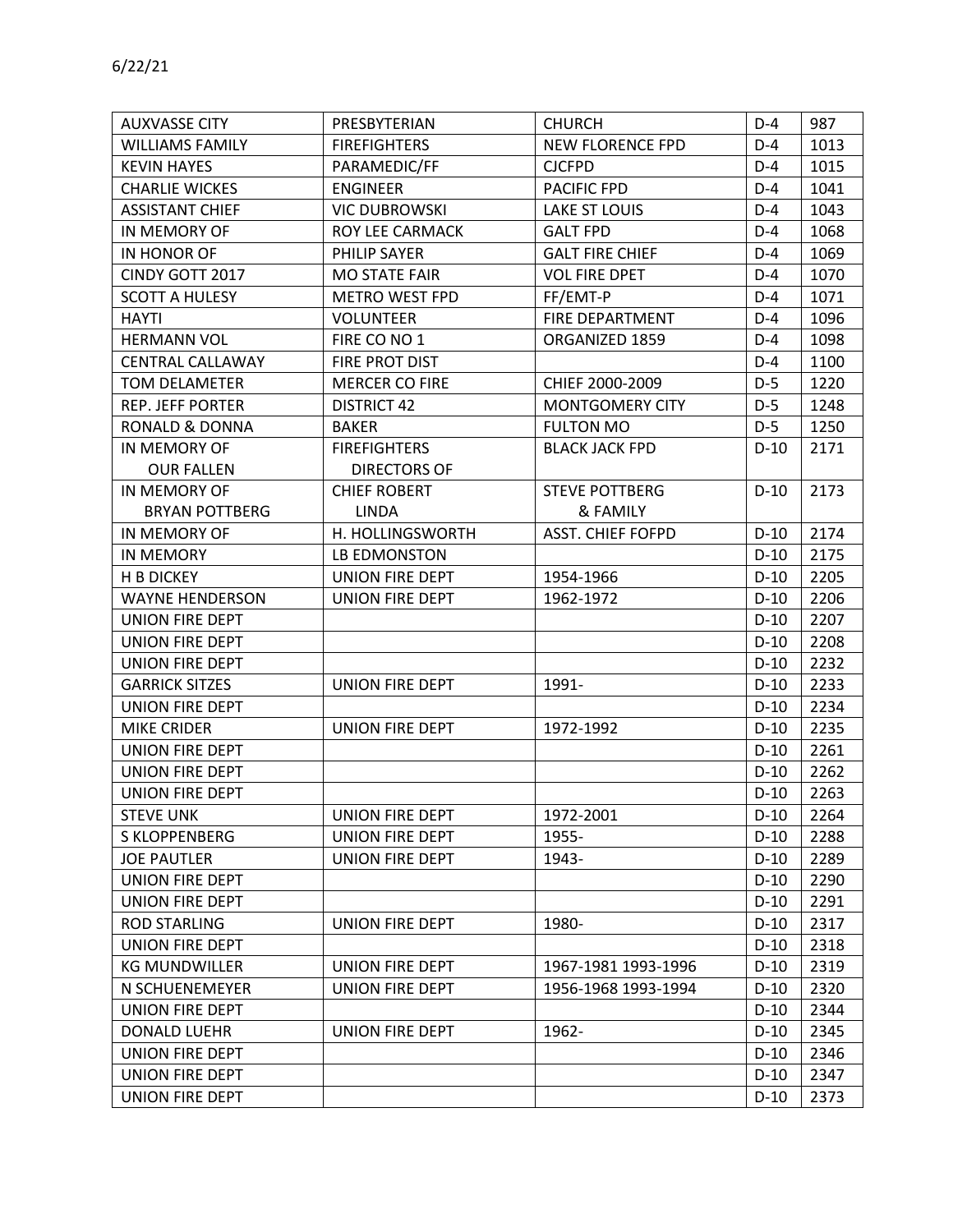| <b>UNION FIRE DEPT</b>      |                             |                            | $D-10$ | 2374 |
|-----------------------------|-----------------------------|----------------------------|--------|------|
| MIKE SCHROEDER              | UNION FIRE DEPT             | 1976-1988                  | $D-10$ | 2375 |
| <b>KEVIN CARMAN</b>         | UNION FIRE DEPT             | 1989-2001                  | $D-10$ | 2376 |
| UNION FIRE DEPT             |                             |                            | $D-10$ | 2400 |
| <b>LOUIS BORGMANN JR</b>    | <b>UNION FPD</b>            | 1957-1987                  | $D-10$ | 2401 |
| MIKE CHILOVICH              | UNION FIRE DEPT             | 1977-1988                  | $D-10$ | 2402 |
| <b>LEONARD TAPPE</b>        | UNION FIRE DEPT             | 1961-1972                  | $D-10$ | 2403 |
| <b>CREVE COEUR</b>          | <b>FIRE PROTECTION</b>      | <b>DISTRICT</b>            | $D-10$ | 2428 |
| <b>UNION FIRE</b>           | PROTECTION DIST             | <b>LADIES AUXILIARY</b>    | $D-10$ | 2430 |
| <b>WARRENSBURG</b>          | <b>FIREFIGHTERS</b>         |                            | $D-10$ | 2432 |
| DARRYL G. MEYER             | <b>CREVE COEUR FD</b>       | 33 YEARS                   | $D-10$ | 2462 |
| <b>WEST PLAINS</b>          | <b>COMPETITION TEAM</b>     |                            | $D-11$ | 2463 |
| <b>CENTRAL JACKSON</b>      | <b>COUNTY</b>               | <b>LOCAL 3133</b>          | $D-11$ | 2465 |
| GARY KING 1940              | 1994 VOL GRUNDY             | <b>COUNTY RURAL FD</b>     | $D-11$ | 2553 |
| <b>ANTHONY &amp; GLORIA</b> | <b>GRILLO</b>               |                            | $D-11$ | 2555 |
| <b>CHIEF</b>                | <b>STEVEN WESTERMANN</b>    | <b>CJCFPD</b>              | $D-11$ | 2581 |
| <b>DOUG WESTHOFF</b>        | <b>DIVISION CHIEF</b>       | <b>BOONE CO FPD</b>        | $D-11$ | 2593 |
| IN MEMORY OF                | <b>MARCUS K ORTH</b>        | 01-29-81 01-29-03          | $D-11$ | 2609 |
| DEAN-STEPHANIE              | ANDRW-ZACHARY               | <b>CULL SPFPD</b>          | $D-11$ | 2611 |
| <b>BILL HAGGARD</b>         | <b>FIRE CHIEF</b>           | HERCULANEUM                | $D-11$ | 2637 |
| <b>KIRKSVILLE</b>           | <b>FIREFIGHTERS</b>         | <b>LOCAL 2952</b>          | $D-11$ | 2639 |
| <b>HERBERT MARLER</b>       | <b>FIFTY YEARS</b>          | <b>HERCULANEUM FD</b>      | $D-11$ | 2665 |
| <b>LEROY HAYES VOL</b>      | FIRE SERVICE 50 YEARS       | SNI VAL GFPB               | $D-11$ | 2667 |
| <b>NORTH CALLAWAY</b>       | <b>FRED KETTERER</b>        | FIRST CHIEF 1979           | $D-11$ | 2692 |
| <b>WEST CENTRAL</b>         | <b>FIREFIGHTERS</b>         | <b>AUXILIARY</b>           | $D-11$ | 2693 |
| 2001                        | <b>MO STATE FAIR</b>        | FIRE RESCUE DEPT           | $D-11$ | 2695 |
| ROBERT E "BOB"              | <b>HEIDENFELDER</b>         | UNIVERSITY CITY            | $D-11$ | 2722 |
| DAVID H LACY                | <b>CHIEF MOBERLY FD</b>     | <b>30 YEARS SERVICE</b>    | $D-11$ | 2724 |
| NORTH CALLAWAY              | DONALD A. DUFFY             | <b>BOARD MEMBER</b>        | $D-12$ | 2754 |
| NORTH CALLAWAY              | HARLEY W. HYDE              | CHIEF 32 YEARS             | $D-12$ | 2788 |
| <b>CHRIS &amp; SARAH</b>    | <b>BAKER 6361</b>           | <b>HERCULANEUM FD</b>      | $D-12$ | 2789 |
| <b>KEARNEY BODY</b>         | <b>SHOP</b>                 |                            | $D-12$ | 2791 |
| PRATT FAMILY OF             | <b>KEARNEY SERVING</b>      | <b>PROUDLY SINCE 49</b>    | $D-12$ | 2817 |
| <b>DONALD &amp; JEANIE</b>  | <b>BECKER</b>               | <b>BOLES FPD</b>           | $D-12$ | 2819 |
| JOE BILL HART               | <b>BLACK JACK FIRE</b>      | <b>DISTRICT 1968-1995</b>  | $D-12$ | 2845 |
| <b>GENE HARFST</b>          | <b>BOLES FIRE PROT DIST</b> |                            | $D-12$ | 2847 |
| <b>DANIEL GRUENER</b>       | <b>AFTON FPD</b>            |                            | $D-12$ | 2849 |
| DANIEL & STACY BRUNS        |                             | CAMDENTON, MO              | $D-12$ | 2905 |
| <b>GENE J TOENNES</b>       | <b>ASST FIRE CHIEF</b>      | <b>BOONVILLE MO FD</b>     | $D-12$ | 3013 |
| <b>REMEMBERING</b>          | <b>JIM SCHNEIDER</b>        | <b>DEPUTY CHIEF</b>        | $D-12$ | 3015 |
| <b>WEST COUNTY</b>          | <b>FIREFIGHTERS</b>         | <b>LOCAL 2665</b>          | $D-12$ | 3017 |
| <b>THOMPSON MOWING</b>      | <b>KEARNEY FIRE</b>         | MONTY & CHRIS 2002         | $D-13$ | 3046 |
| IN MEMORY OF                | FC HC "CUTE" HARRIS         | <b>FULTON FD 1943-1969</b> | $D-13$ | 3047 |
| <b>EOLIA COMMUNITY</b>      | <b>FIRE PROTECTION</b>      | <b>DISTRICT</b>            | $D-13$ | 3048 |
| <b>SUNRISE BEACH</b>        | <b>FIRE PROTECTION</b>      | <b>DISTRICT</b>            | $D-13$ | 3050 |
| <b>JAY SAMPIETRO</b>        | <b>LOGAN ROGERSVILLE</b>    | FIRE PROT DIST             | $D-13$ | 3080 |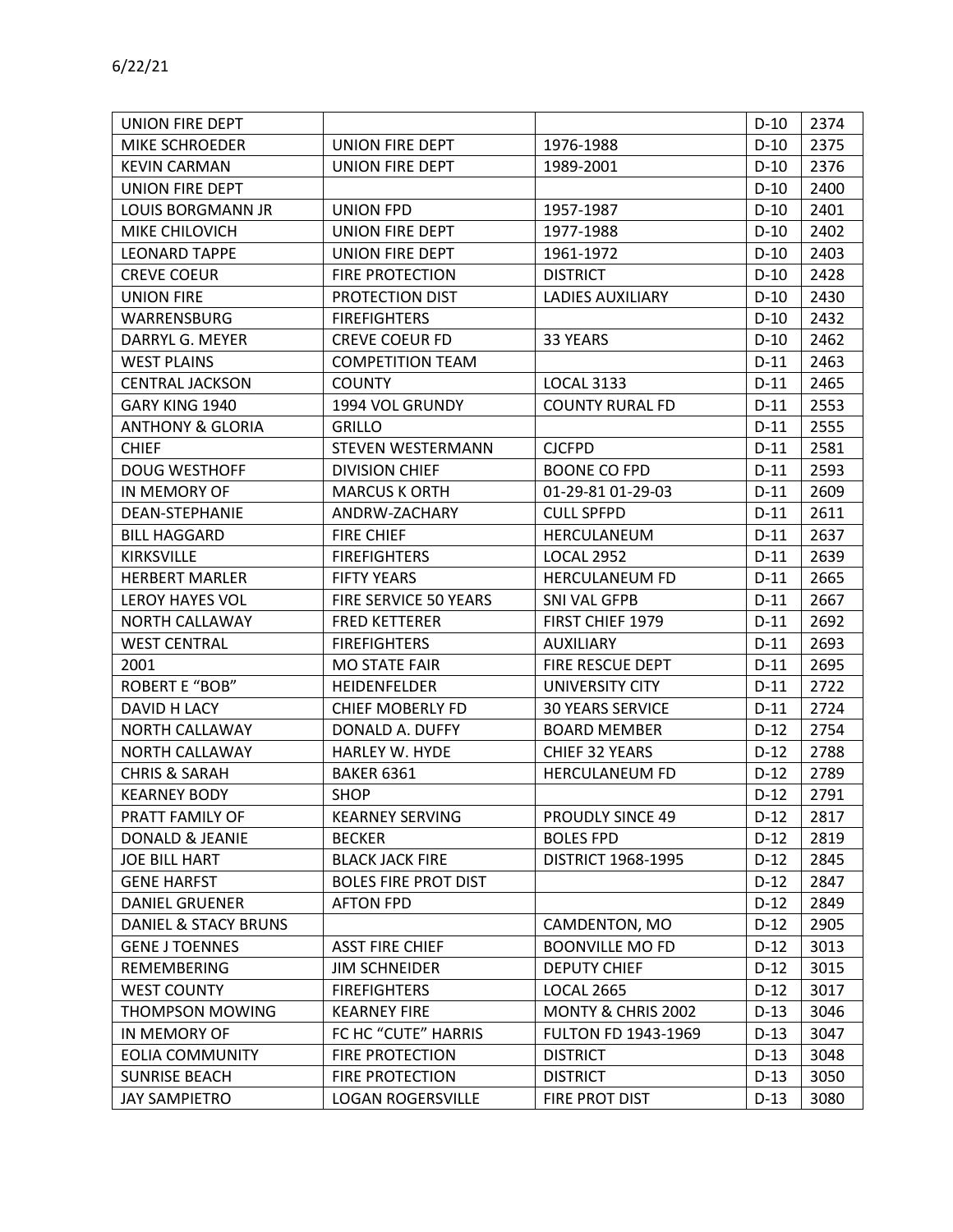| THE DUNNS                  | HARVEY-KATE              | MIKE-BILL               | $D-13$ | 3084 |
|----------------------------|--------------------------|-------------------------|--------|------|
| <b>WITH GRATEFUL</b>       | FOR THE SERVICE          | FIRST BAPTIST CHURCH    | $D-13$ | 3085 |
| <b>APPRECIATION</b>        | <b>AND SACRIFICE</b>     | KIMBERLING CITY MO      |        |      |
| WM "BILL" STONE            | <b>ASSISTANT CHIEF</b>   | <b>LSLFPD</b>           | $D-13$ | 3108 |
| <b>MICK LAYER</b>          | <b>BELLFLOWER</b>        |                         | $D-13$ | 3110 |
| <b>TOM SCHUMPERT</b>       | <b>LOGAN ROGERSVILLE</b> | FIRE PROT DIST          | $D-13$ | 3136 |
| <b>BILL KELTNER</b>        | <b>LOGAN ROGERSVILLE</b> | FIRE PROT DIST          | $D-13$ | 3192 |
| <b>HAROLD RAGAR</b>        | <b>PALMYRA</b>           | <b>VOLUNTEER DEPT</b>   | $D-13$ | 3197 |
| <b>CHARLES SCROGIN</b>     | <b>CHIEF</b>             | <b>VANDALIA FIRE</b>    | $D-13$ | 3223 |
| <b>NIXA FIRE</b>           | <b>PROTECTION</b>        | <b>DISTRICT</b>         | $D-13$ | 3224 |
| <b>DIXON RURAL</b>         | <b>FIRE PROTECTION</b>   | <b>DISTRICT</b>         | $D-13$ | 3248 |
| WM "BILL"                  | <b>ALBRIGHT</b>          |                         | $D-13$ | 3252 |
| RICHARD LEWIS              | LAROSE                   |                         | $D-13$ | 3253 |
| JAY                        | SAMPIETRO                |                         | $D-13$ | 3279 |
| <b>MONTICELLO</b>          | <b>FIRE DEPT</b>         | <b>ESTABLISHED 1972</b> | $D-13$ | 3307 |
| <b>CHESTER SCHUENMEYER</b> |                          |                         | $D-13$ | 3309 |
| <b>CAPTAIN</b>             | <b>SCOTT TUTOR</b>       |                         | $D-14$ | 3373 |
| A/O                        | MICHAEL SMITH            |                         | $D-14$ | 3374 |
| YANTACAW ENGINE            | <b>COMPANY #1</b>        | <b>NUTLEY NJ</b>        | $D-14$ | 3375 |
| <b>MARSHFIELD FIRE</b>     | ROBERT CUNNINGHAM        | EOW NOV 12, 2009        | $D-14$ | 3376 |
| <b>CAPTAIN</b>             | <b>BILL MONROE</b>       |                         | $D-14$ | 3400 |
| A/O                        | <b>SHAWN METHENIA</b>    |                         | $D-14$ | 3401 |
| IN MEMORY OF               | CHIEF ED NOLAND          | MARSHFIELD FD           | $D-14$ | 3402 |
| <b>MARSHFIELD FIRE</b>     | <b>GARY GARRISON</b>     | EOW FEB 5, 2009         | $D-14$ | 3403 |
| <b>CAPTAIN</b>             | PAUL SPAIN               |                         | $D-14$ | 3429 |
| A/O                        | <b>LANCE DAVIS</b>       |                         | $D-14$ | 3430 |
| IN MEMORY OF               | LT BLANKENSHIP           | JULY 20, 2013           | $D-14$ | 3432 |
| F/F                        | <b>BARRY JARRED</b>      |                         | $D-14$ | 3456 |
| <b>CHIEF</b>               | MICHAEL CHERRY           | LCFPD #1                | $D-14$ | 3512 |
| <b>MELVIN GILBERT SR</b>   | CHIEF LCFPD #1           | 1975-2000               | $D-14$ | 3513 |
| <b>ROY K GILBERT SR</b>    | FF-BOARD MEMBER          | LCFPD #1 1976-2001      | $D-14$ | 3514 |
| <b>RANDY RAGAN</b>         | LCFPD #1 6402            | 1996-2015               | $D-14$ | 3515 |
| FF STEVE FORTMAN           | LCFPD #1                 | 1989-2020               | $D-14$ | 3541 |
| <b>DAN HECHLER</b>         | LCFPD#1                  | <b>BOARD MEMBER</b>     | $D-14$ | 3542 |
| <b>BRIAN LOURANCE</b>      | LCFPD #1                 | <b>30 YEARS SERVICE</b> | $D-14$ | 3543 |
| <b>JAMES S. BURGESS</b>    | LCFPD #1                 | 1974-2013               | $D-14$ | 3544 |
| LT. ADAM JOHNSON           | LCFPD #1                 | 2000-2020               | $D-14$ | 3568 |
| <b>ROBERT SHRAMEK JR</b>   | <b>CAPTAIN LINCOLN</b>   | CO DISTRICT NO 1        | $D-14$ | 3569 |
| LT. MIKE LEJEUNE           | LCFPD #1                 | 1997-2020               | $D-14$ | 3570 |
| LT MATTHEW                 | <b>BLANKENSHIP</b>       | MARSHFIELD FPD          | $D-14$ | 3571 |
| <b>MISSOURI STATE</b>      | <b>FAIR FIRE DEPT</b>    | 2017                    | $D-15$ | 3665 |
| <b>JESSE KETCHUM</b>       | <b>MEMPHIS FD</b>        | MAY 29, 2017            | $D-15$ | 3666 |
| <b>JEFFERY SANDERS</b>     | <b>MAYVIEW FPD</b>       | LODD JUNE 19, 2017      | $D-15$ | 3667 |
| <b>CAPT JOHN KEMPER</b>    | <b>ST LOUIS FD</b>       | LODD JULY 12, 2017      | $D-15$ | 3668 |
| 2015 PHIL SAYER            | <b>VFIS-FFAM AWARD</b>   | <b>SMOKEY DYER</b>      | $D-18$ | 4507 |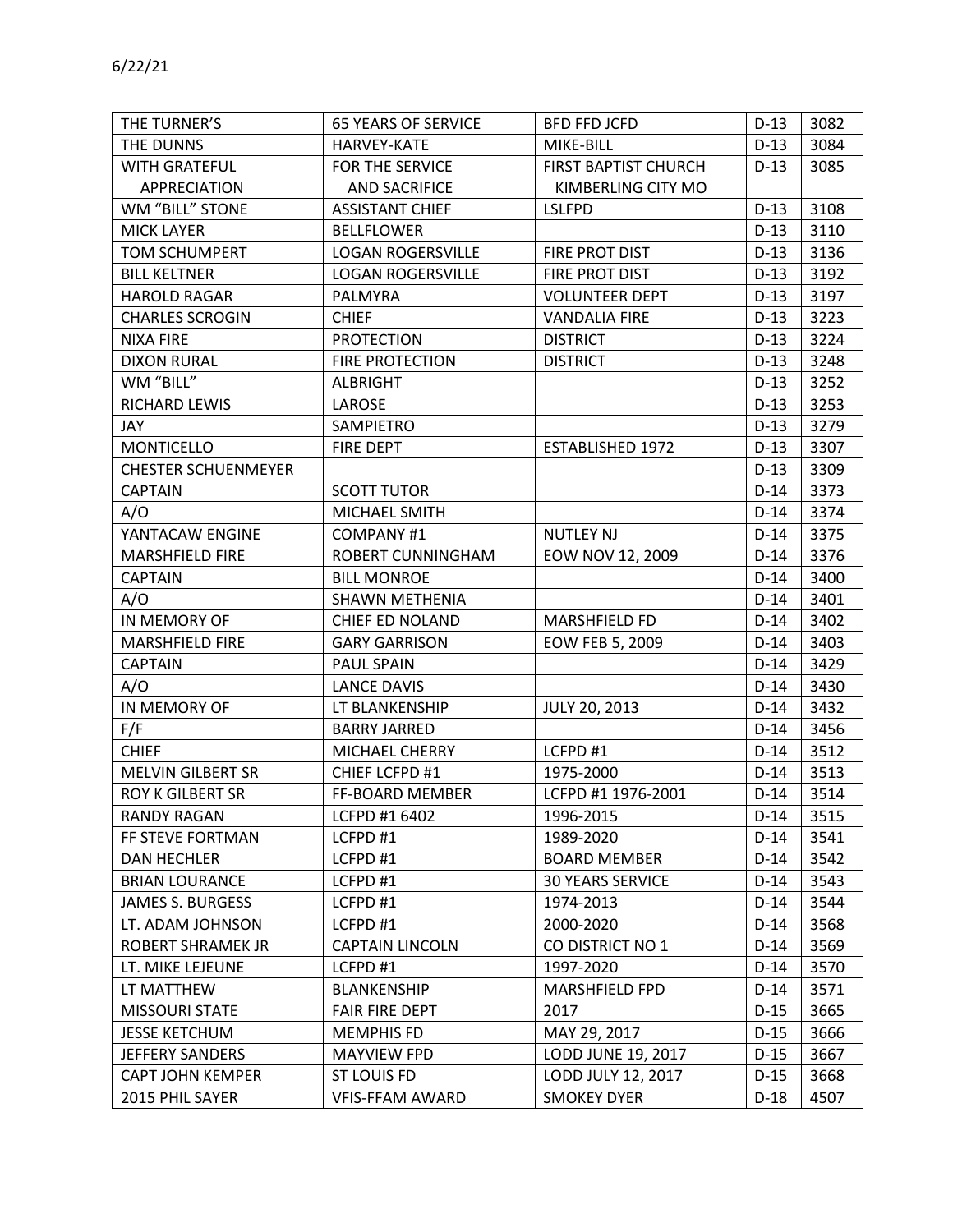| 2016 PHIL SAYER            | <b>VFIS-FFAM AWARD</b>    | <b>KAY ASHER</b>         | $D-18$ | 4508 |
|----------------------------|---------------------------|--------------------------|--------|------|
| 2017 PHIL SAYER            | <b>VFIS-FFAM AWARD</b>    | <b>LARRY PRATT</b>       | $D-18$ | 4509 |
| 2018 PHIL SAYER            | <b>VFIS-FFAM AWARD</b>    | <b>BRIAN ZINANNI</b>     | $D-18$ | 4510 |
| 2019 PHIL SAYER            | <b>VFIS-FFAM AWARD</b>    | <b>BILL HALMICH</b>      | $D-18$ | 4511 |
| 2013 FFAM AWARD            | <b>FIRE CHIEF</b>         | <b>LARRY JONES</b>       | $D-18$ | 4541 |
| 2013 FFAM AWARD            | <b>FIREFIGHTER</b>        | <b>JOSHUA LOYD</b>       | D-18   | 4542 |
| 2013 FFAM AWARD            | FIRE DEPARTMENT           | <b>WEST PLAINS</b>       | $D-18$ | 4543 |
| 2013 FFAM AWARD            | YOUTH PROGRAM             | SULLIVAN FPD             | $D-18$ | 4544 |
| 2020 PHIL SAYER            | <b>VFIS-FFAM AWARD</b>    | RICHARD LEHMANN          | $D-18$ | 4545 |
| 2013 FFAM AWARD            | LIFE SAVING               | <b>CHRIS BELL</b>        | $D-18$ | 4568 |
| 2013 FFAM AWARD            | LIFE SAVING               | <b>GEORGE MCMILLAN</b>   | D-18   | 4569 |
| 2013 FFAM AWARD            | LIFE SAVING               | <b>AARON BURKE</b>       | D-18   | 4570 |
| 2013 FFAM AWARD            | LIFE SAVING               | <b>NICK HOUSE</b>        | $D-18$ | 4571 |
| 2013 FFAM AWARD            | LIFE SAVING               | <b>WAYNE CORMIER</b>     | $D-18$ | 4597 |
| 2013 FFAM AWARD            | LIFE SAVING               | <b>CORBIN THOMPSON</b>   | $D-18$ | 4598 |
| 2013 FFAM AWARD            | LIFE SAVING               | <b>BUD MCMILLAN</b>      | $D-18$ | 4599 |
| 2013 FFAM AWARD            | LIFE SAVING               | <b>B BEISSENHERTZ</b>    | $D-18$ | 4600 |
| 2013 FFAM AWARD            | <b>MERITORIOUS</b>        | <b>BRYCE EHLERT</b>      | D-18   | 4624 |
| 2013 FFAM AWARD            | <b>MERITORIOUS</b>        | <b>BILL FRIDAY</b>       | $D-18$ | 4625 |
| 2013 FFAM AWARD            | <b>MERITORIOUS</b>        | <b>BRIAN STONE</b>       | $D-18$ | 4626 |
| <b>DENNIS &amp; JEANIE</b> | <b>JONES &amp; FMAILY</b> | <b>SUNRISE BEACH FPD</b> | $E-1$  | 226  |
| RHINELAND AREA             | <b>BOLUNTEER FIRE</b>     | <b>DEPT INC</b>          | $E-1$  | 228  |
| <b>JCFPD</b>               | <b>CENTERVIEW</b>         | <b>STATION</b>           | $E-1$  | 230  |
| <b>CITY OF CLAYTON</b>     | FIRE DEPARTMENT           |                          | $E-2$  | 261  |
| POTOSI FIRE DEPT           | <b>BRYAN L WEEKS</b>      | LOST IN ACTION           | $E-2$  | 263  |
| <b>KNOB NOSTER</b>         | FIRE DEPARTMENT           | <b>BEING THERE</b>       | $E-2$  | 518  |
| <b>HAWK POINT</b>          | <b>VOL FIRE DEPT</b>      |                          | $E-2$  | 520  |
| <b>MACON RURAL</b>         | FIRE DEPARTMENT           | <b>MACON MO</b>          | $E-2$  | 522  |
| HOLT COMMUNITY             | FIRE PROT DIST            | HOLT MO                  | $E-3$  | 553  |
| CARROLLTON                 | FIRE DEPARTMENT           |                          | $E-3$  | 555  |
| IN MEMORY OF               | <b>LARRY ROSENTHAL</b>    | LITTLE DIXIE FIRE 2019   | $E-3$  | 587  |
| IN MEMORY OF               | CYNTHIA A. COLLEY         | LITTLE DIXIE FIRE 2019   | $E-3$  | 588  |
| IN MEMORY OF               | LAURA K. FOX              | LITTLE DIXIE FIRE 2020   | $E-3$  | 589  |
| IN MEMORY OF               | ANNA MARIE HOOVER         | LITTLE DIXIE FIRE 2019   | $E-3$  | 612  |
| IN MEMORY OF               | <b>RICHARD WRIGHT</b>     | LITTLE DIXIE FPD         | $E-3$  | 613  |
| IN MEMORY OF               | <b>NORMA BOWMAN</b>       | LITTLE DIXIE 2020        | $E-3$  | 614  |
| IN MEMORY OF               | <b>GALE STOWERS</b>       | LITTLE DIXIE FIRE 2019   | $E-3$  | 643  |
| IN MEMORY OF               | BARBARA A. COLVIN         | LITTLE DIXIE FIRE 2021   | $E-3$  | 645  |
| <b>LITTLE DIXIE</b>        | <b>FIRE PROTECTION</b>    | <b>DIST AUXILIARY</b>    | $E-3$  | 668  |
| WILLIAM "PETE"             | SHERMAN                   | 1924-2021                | $E-3$  | 670  |
| IN MEMORY OF               | <b>BETTY JO ALBUS</b>     | LITTLE DIXIE FIRE 2017   | $E-3$  | 699  |
| LEMAY                      | <b>FIREFIGHERS</b>        | <b>LOCAL 2677</b>        | $E-3$  | 700  |
| TIMOTHY M.                 | <b>DEORNELLIS</b>         | 1965-2021                | $E-3$  | 701  |
| <b>WILLIAM S ALBUS</b>     | LITTLE DIXIE              | FIRE PROT DIST           | $E-3$  | 724  |
| IN MEMORY OF               | SANDRA M. ALBUS           | LITTLE DIXIE FIRE 2019   | $E-3$  | 725  |
| <b>JIM &amp; ANNAROSE</b>  | <b>BALLMANN</b>           | D/C/ OFALLON FPD         | $E-3$  | 726  |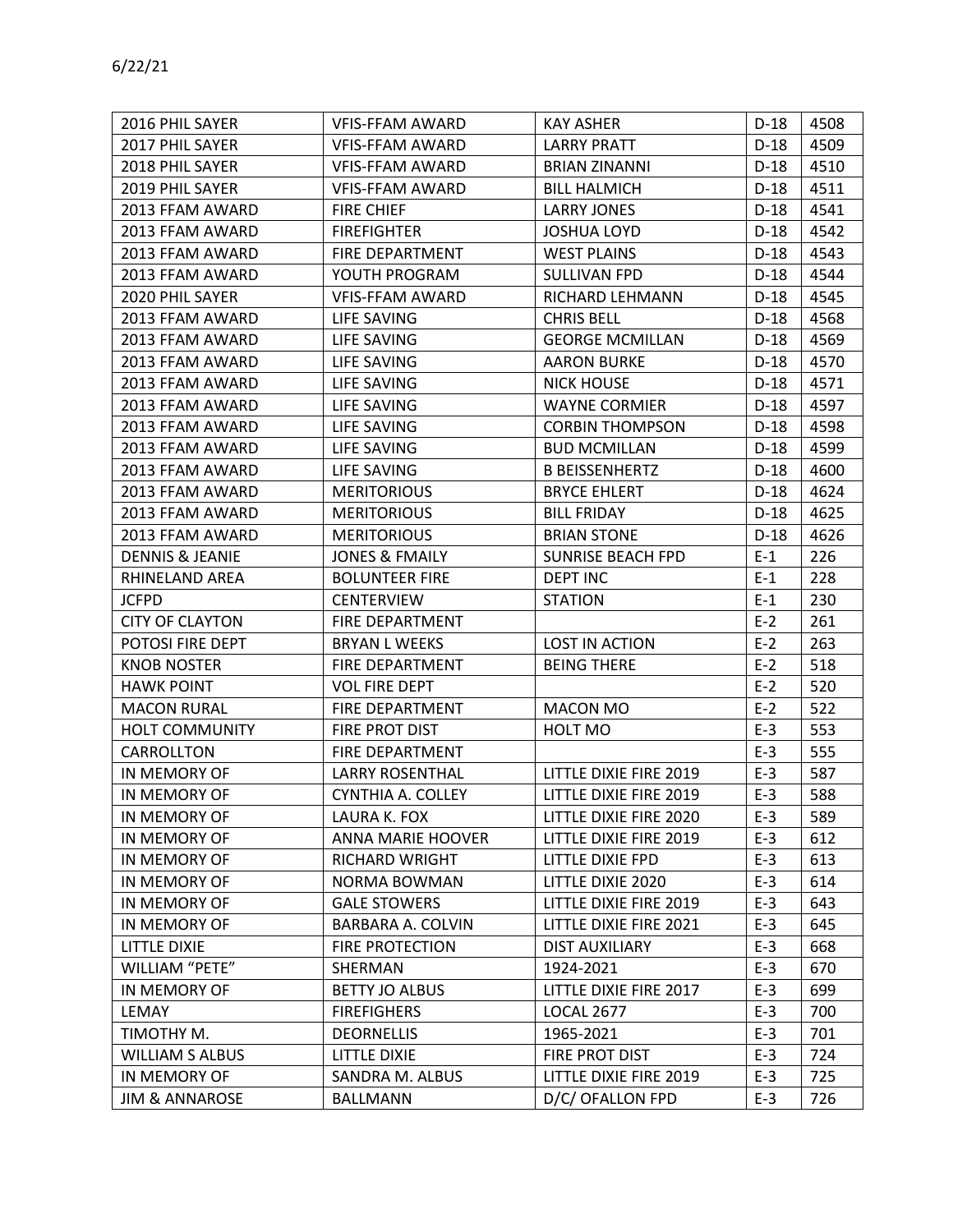| IN MEMORY CHIEF             | <b>LEO JACKSON</b>       | <b>LIBERTY FD</b>      | $E-3$   | 756   |
|-----------------------------|--------------------------|------------------------|---------|-------|
| MARK C. SKORNIA             | <b>ASSISTANT CHIEF</b>   | <b>WASHINGTON FD</b>   | $E-3$   | 757   |
| STEVE-SABRINA               | <b>GENTRY</b>            | 202 LDFPD 214          | $E-3$   | 780   |
| IN MEMORY OF                | <b>GUS KLEEKAMP</b>      | <b>WASHINGTON FD</b>   | $E-3$   | 781   |
| AD HATCHCOCK                | NEVADA MO                | <b>FIREFIGHTER</b>     | $E-3$   | 782   |
| <b>EAST LYNNE</b>           | <b>GUNN CITY</b>         | FIRE PROT DIST         | $E-3$   | 810   |
| <b>BILL HALMICH</b>         | <b>FIRE CHIEF</b>        | <b>WASHINGTON MO</b>   | $E-3$   | 812   |
| <b>LADIES AUXILIARY</b>     | <b>CENTRAL JACKSON</b>   | <b>COUNTY FPD</b>      | $E-3$   | 814   |
| LAFAYETTE COUNTY            | <b>FIREFIGHTER ASSOC</b> |                        | $E - 4$ | 845   |
| <b>CENTRAL JACKSON</b>      | <b>COUNTY FIRE</b>       |                        | $E-4$   | 847   |
| <b>BILLY LEWIS</b>          | <b>REMEMBER</b>          | YOU ALWAYS             | $E-4$   | 880   |
| <b>BAGPIPER</b>             | TIM JONES                | <b>HIGHLAND GUARD</b>  | $E - 4$ | 881   |
| <b>THAYER</b>               | <b>VOLUNTEER</b>         | FIRE DEPARTMENT        | $E - 4$ | 935   |
| <b>KENNETH DENTON</b>       | <b>ASST CHIEF 30 YRS</b> | FT LEONARD WOOD FD     | $E-4$   | 937   |
| <b>CAPT DOUG PORTER</b>     |                          |                        | $E-4$   | 961   |
| TOM AND GINA                | <b>LOESING</b>           | <b>STATE FAIR FIRE</b> | $E-4$   | 991   |
| RONALD E CARTEE             | HERCULANEUM              | FIRE DEPARTMENT        | $E - 4$ | 993   |
| <b>DAVID GAVWINER</b>       | <b>CAPTAIN UCFD</b>      | NOV 1983-DEC 2009      | $E - 4$ | 994   |
| U CITY AUX FD               | <b>DEPUTY CHIEF</b>      | AL J WEDEL SR          | $E-4$   | 1017  |
| <b>JOHN C KRISKA</b>        | <b>FIRE CHIEF</b>        | ROCK HILL FD           | $E-4$   | 1047  |
| <b>BOB SMITH</b>            | CARTHAGE MO              | FIRE DEPARTMENT        | $E-4$   | 1049  |
| IN MEMORY OF                | JAMES "JIM" SANDERS      | JEFFCO FIRE RALLY      | $E-4$   | 1073  |
| <b>KANSAS CITY</b>          | FIRE DEPARTMENT          |                        | $E - 4$ | 1102  |
| <b>MARTINSBURG</b>          | FIRE DISTRICT            |                        | $E-4$   | 1104  |
| <b>FIRE RIDERS</b>          | <b>MOTORCYCLE CLUB</b>   | <b>FDNY</b>            | $E-4$   | 1106  |
| <b>VALLEY PARK</b>          | FIRE DISTRICT            | ST LOUIS CO MO         | $E-5$   | 1137  |
| <b>ROBERT THOMPSON</b>      | <b>CARTHAGE MO</b>       | FIRE DEPARTMENT        | $E-5$   | 1227  |
| WARREN H BURNAM             | <b>DFD RETIRED</b>       | <b>DENVER COLORADO</b> | $E-5$   | 1229  |
| <b>CAPTAIN</b>              | RONALD ZIMMERLY          | <b>METRO WEST FPD</b>  | $E-5$   | 1253  |
| <b>STAN THOMPSON</b>        | <b>MONROE CITY</b>       | <b>FIRE DEPT</b>       | $E-5$   | 1279A |
| IN HONOR OF                 | DAVID WILSON             | <b>MONROE CITY</b>     | $E-5$   | 1281  |
| DAVID A MOORE               | <b>LITTLE DIXIE FPD</b>  | BOARD MEMBER 68-96     | $E-5$   | 1305  |
| <b>RITA LENTZ</b>           | FFAM AUX                 | PAST PRESIDENT         | $E-5$   | 1335  |
| <b>LLOYD LICKLIDER</b>      | <b>FIREFIGHTER</b>       |                        | $E-5$   | 1337  |
| FRANK J KRISKA              | <b>FIREFIGHTER</b>       | <b>ST LOUIS FD</b>     | $E-5$   | 1361  |
| <b>BOLES</b>                | FIRE DISTRICT            |                        | $E-5$   | 1391  |
| <b>CENTRAL CASS CO</b>      | FIRE PROTECTION DISTRICT |                        | $E-5$   | 1393  |
| <b>CHESTERFIELD FIRE</b>    | PROTECTION DISTRICT      |                        | $E-6$   | 1412  |
| SAVANNAH                    | <b>FIRE DEPT</b>         | SAVANNAH MO            | E-6     | 1414  |
| LEWISTOWN                   | <b>VOLUNTEER</b>         | <b>FIRE DPEARTMENT</b> | E-6     | 1416  |
| <b>GEORGE 'GREG' WRIGHT</b> | <b>CAPTAIN</b>           | SHELBINA FPD           | E-6     | 1437  |
| IN MEMORY OF                | <b>TOMMY WEBB</b>        | LITTLE DIXIE FIRE 2018 | E-6     | 1452  |
| IN MEMORY OF                | JAMES L. CUNNINGHAM      | LITTLE DIXIE FIRE 2018 | E-6     | 1453  |
| <b>BEN W. ALLEN</b>         | LITTLE DIXIE FIRE 2017   | 1955-2017              | E-6     | 1454  |
| <b>PARK HILLS</b>           | FIRE DEPARTMENT          |                        | E-6     | 1470  |
| <b>JIM KREIDER</b>          | <b>SPEAKER OF HOUSE</b>  | OF REPRESENTATIVES     | $E-6$   | 1471  |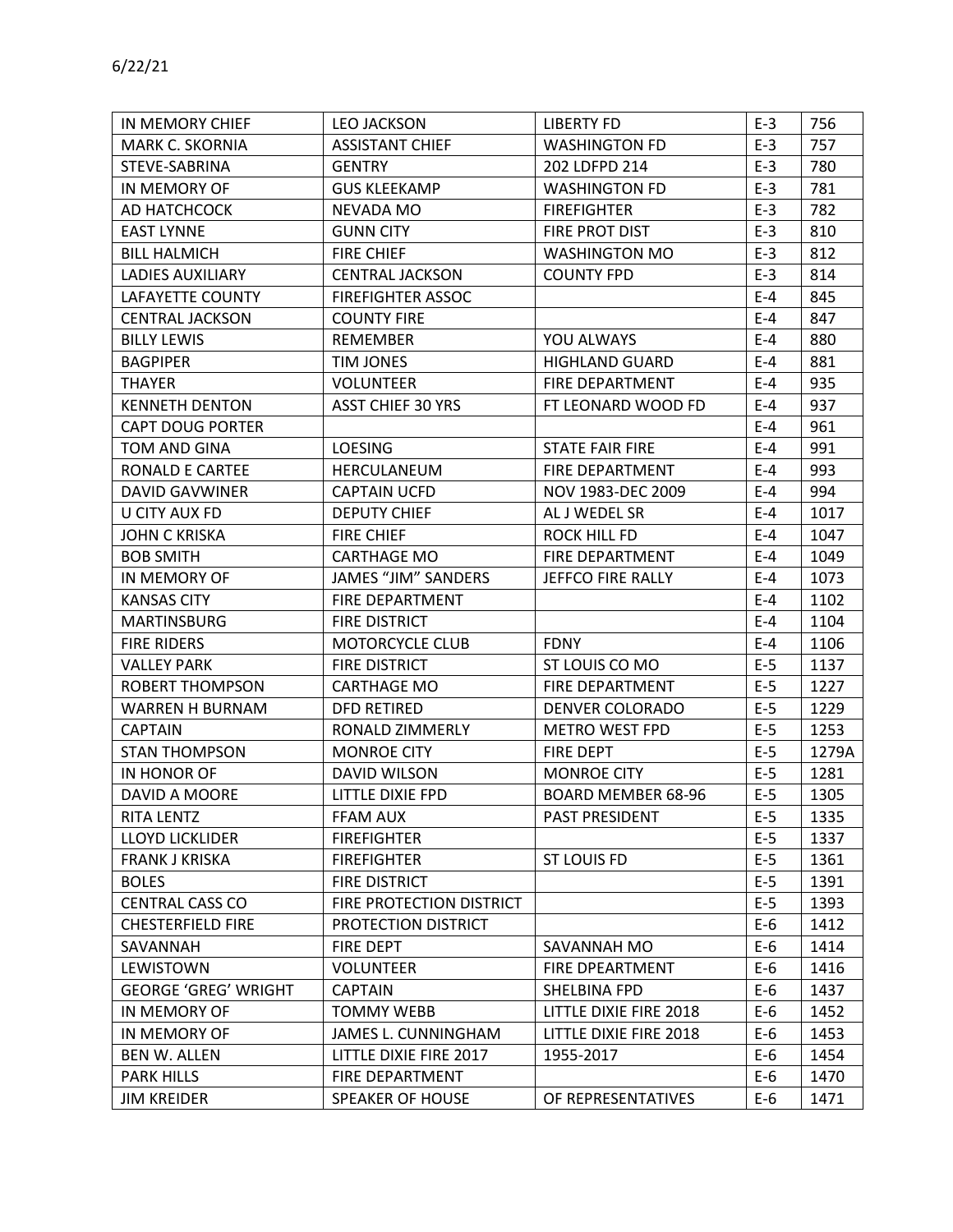| <b>TRAVIS LEE</b>             | <b>BROWN</b>            | DEARBORN AREA FPD      | $E-6$   | 1473 |
|-------------------------------|-------------------------|------------------------|---------|------|
| 100 YRS SERVED                | THE EAST FAMILY         | LAPLATA                | $E-6$   | 1489 |
| FIRE WAGONS INC               | <b>STILLWATER</b>       | <b>OKLAHOMA</b>        | $E-6$   | 1507 |
| IN MEMORY OF                  | <b>BOB SCHRAGE</b>      | <b>JEFFCO FIREMAN</b>  | $E-6$   | 1509 |
| LT ROGER MANTLE               | LITTLE DIXIE            | <b>FIRE DISTRICT</b>   | $E-6$   | 1525 |
| IN MEMORY OF                  | <b>AARON MANTLE</b>     | LITTLE DIXIE FD 2015   | $E-6$   | 1526 |
| FIRE OFFICERS II              | <b>SUMMER FIRE</b>      | SCHOOL JUNE 2002       | $E-6$   | 1542 |
| LONNIE LENTZ                  | <b>CHIEF RETIRED</b>    | NEVADA MO              | $E-6$   | 1543 |
| <b>DOC KRITZER</b>            | <b>CENTRAL CALLAWAY</b> | <b>20 YRS SERVICE</b>  | $E-6$   | 1545 |
| <b>BILL ROWLAND</b>           | <b>CARTHAGE MO</b>      | <b>FIRE DEPARTMENT</b> | $E-6$   | 1561 |
| FIREFLIES-1952                | <b>BELLFLOWER MO</b>    |                        | E-6     | 1579 |
| SHELBINA                      | FIRE DEPT               |                        | $E-6$   | 1581 |
| <b>MARCELINE</b>              | <b>FIRE</b>             | DEPARTMENT             | $E - 7$ | 1600 |
| PALMYRA FIRE &                | RESCUE-EST 1896         |                        | $E - 7$ | 1602 |
| <b>NEVADA</b>                 | <b>FIRE DEPARTMENT</b>  | NEVADA MO              | $E - 7$ | 1604 |
| <b>BLAND VOLUNTEER</b>        | <b>FIRE RESCUE</b>      | <b>BLAND MO</b>        | $E - 7$ | 1658 |
| <b>JCFPD</b>                  | WARRENSBURG             | <b>STATION</b>         | $E - 7$ | 1659 |
| <b>RAYMOND &amp; CAROL</b>    | <b>WARD</b>             | <b>LAPLATA FIRE</b>    | $E - 7$ | 1661 |
| IN MEMORY OF                  | PK PAYNE JR - TR        | 25 YRS GALT VFD        | $E - 7$ | 1677 |
| DR JIM COLEBERD               | <b>CLINTON</b>          | FIRE DEPARTMENT        | $E - 7$ | 1695 |
| <b>HOWARD E DAVIS</b>         | 1959-1983               | MONROE CITY FIRE DEPT  | $E - 7$ | 1697 |
| <b>THE</b>                    | <b>BLAKE BOWERS</b>     | <b>FAMILY</b>          | $E-7$   | 1713 |
| <b>NEW HAVEN</b>              | <b>BERGER</b>           | FIRE PROT DIST         | $E-7$   | 1730 |
| IN MEMORY OF                  | RITA M ROBART           | <b>HERCULANEUM FD</b>  | $E - 7$ | 1731 |
| <b>DAREN RUST</b>             | CARTHAGE MO             | FIRE DEPARTMENT        | $E-7$   | 1733 |
| <b>JAMES TICHENOR</b>         | <b>BLACK JACK MO</b>    | <b>FIRE DISTRICT</b>   | $E - 7$ | 1749 |
| JEFFERSON CITY                | FIRE DEPARTMENT         |                        | $E-7$   | 1767 |
| <b>WHTIE RIVER</b>            | <b>VALLEY ELECTRIC</b>  | <b>COOPERATIVE</b>     | $E-7$   | 1769 |
| <b>DUNKLIN</b>                | FIRE PROT DIST          |                        | $E-8$   | 1788 |
| <b>SWEET SPRINGS</b>          | <b>VOL FIRE DEPT</b>    |                        | $E-8$   | 1790 |
| <b>MARYVILLE DPS</b>          | <b>FIRE DIVISION</b>    |                        | $E-8$   | 1792 |
| <b>BRAD REDDEN</b>            | SON OF J REDDEN         | <b>MARYVILLE FIRE</b>  | $E-8$   | 1811 |
| LT. RICK REDDEN               | SON OF J REDDEN         | <b>MARYVILLE FIRE</b>  | $E-8$   | 1812 |
| ALICE M. REDDEN               | WIFE OF J REDDEN        | <b>MARYVILLE FIRE</b>  | $E-8$   | 1813 |
| JOHN C. REDDEN JR.            | <b>CAPTAIN</b>          | <b>MARYVILLE FIRE</b>  | $E-8$   | 1814 |
| LT. ANGIE JONES               | D/O JOHN REDDEN         | <b>MARYVILLE FIRE</b>  | $E-8$   | 1828 |
| <b>CHRIS &amp; DEE REDDEN</b> | SON OF J REDDEN         | <b>MARYVILLE FIRE</b>  | $E-8$   | 1829 |
| PAMELA LAGER                  | D/O JOHN REDDEN         | <b>MARYVILLE FIRE</b>  | $E-8$   | 1830 |
| MILLERSBURG                   | FIRE PROT DIST          |                        | $E-8$   | 1846 |
| IN MEMORY CAPT                | <b>GLENNON GERNER</b>   | <b>WASHINGTON VFD</b>  | $E-8$   | 1847 |
| <b>HOUSTON RURAL</b>          | <b>FIRE</b>             | ASSOCIATION            | $E-8$   | 1849 |
| <b>CHIEF</b>                  | <b>GEORGE H EHLL</b>    | <b>WENTZVILLE MO</b>   | $E-8$   | 1865 |
| MATTHEW O KING                | <b>ANTARCTICA FD</b>    | <b>MCMURDO STATION</b> | $E-8$   | 1883 |
| <b>MARK BAUMHOER</b>          | <b>CENTRAL</b>          | <b>CALLAWAY FPD</b>    | $E-8$   | 1885 |
| IN MEMORY OF                  | <b>JAMES E EVANS</b>    | <b>HERCULANEUM FD</b>  | $E-8$   | 1901 |
| <b>CJCFPD STATION ONE</b>     | THE DOG POUND           |                        | $E-8$   | 1918 |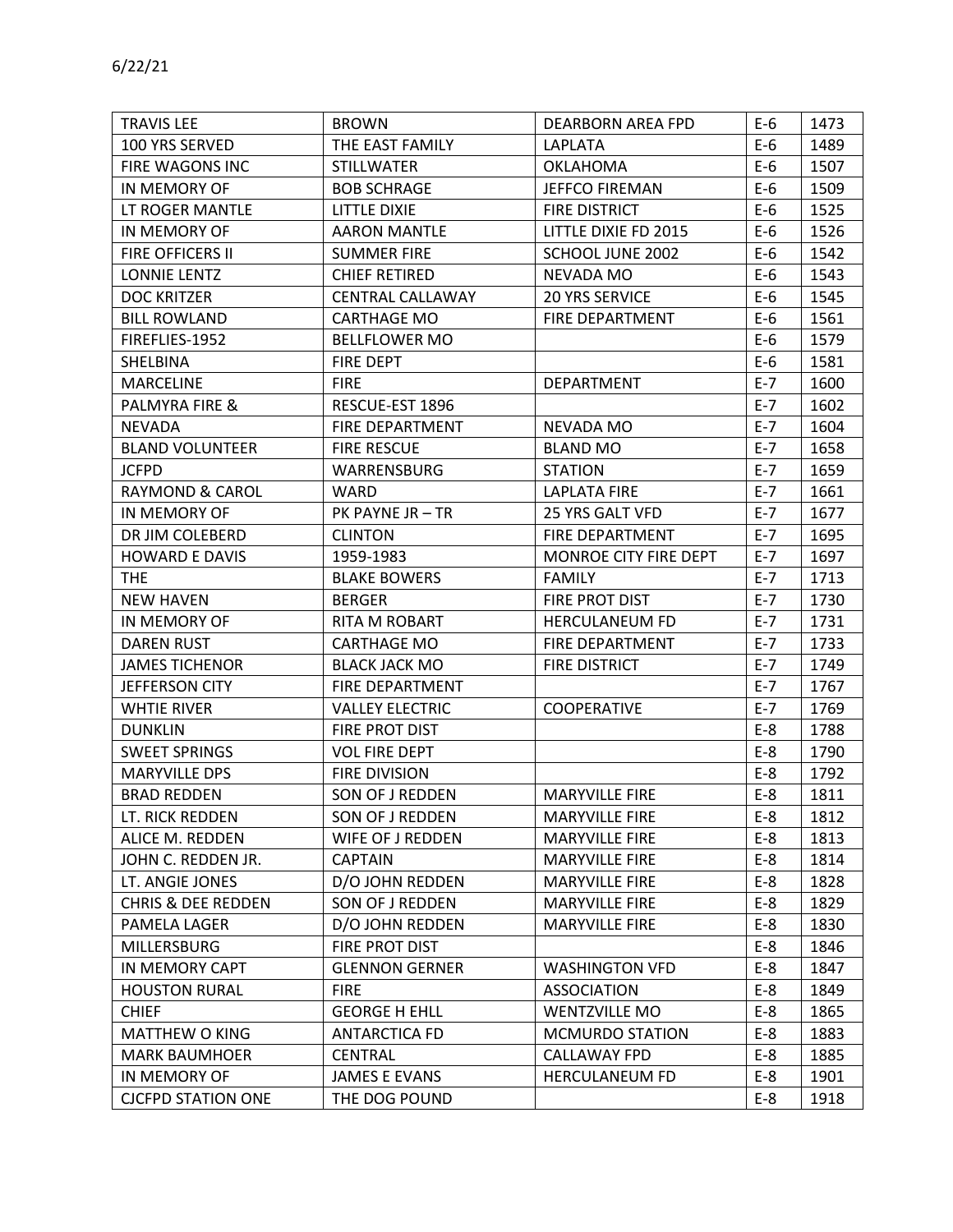| 6/22/21                 |                          |                         |       |      |
|-------------------------|--------------------------|-------------------------|-------|------|
| <b>RETIRED CHIEF</b>    | <b>GEORGE W EHLL</b>     | <b>WENTZVILLE MO</b>    | $E-8$ | 1919 |
| <b>RET CHIEF JOE</b>    | <b>MCNAMARA 35 YRS</b>   | AND WIFE JEAN           | $E-8$ | 1921 |
| <b>JIM PRATT</b>        | <b>CHIEF</b>             | <b>DEER CREEK FPD</b>   | $E-8$ | 1937 |
| <b>THE</b>              | CALLAWAY BANK            |                         | $E-8$ | 1955 |
| <b>REED EXPOSITION</b>  | <b>MIDWAY 2000</b>       |                         | $E-8$ | 1957 |
| <b>JAMES T CONNELLY</b> | <b>CJCFPD</b>            | CHIEF 1957-1967         | $E-9$ | 1976 |
| NORTH CALLAWAY          | STATION 4                | <b>STEPHENS</b>         | $E-9$ | 1980 |
| IN MEMORY OF            | <b>FRANK OWENS</b>       | <b>NEW HAVEN-BERGER</b> | $E-9$ | 2017 |
| <b>SULLIVAN</b>         | <b>VOL FIRE DEPT</b>     |                         | $E-9$ | 2034 |
| <b>HENRY FIESELMANN</b> | <b>BERGER COMMUNITY</b>  | <b>VOL FIRE DEPT</b>    | $E-9$ | 2035 |
| OLIVETTE FD             | CHIEF AL WEDEL           | MAR 63-SEP 99           | $E-9$ | 2037 |
| <b>RYAN HUNTLEY</b>     | <b>CARTHAGE MO</b>       | FIRE DEPARTMENT         | $E-9$ | 2053 |
| IN MEMORY OF            | <b>CHIEF JIM HOBBS</b>   | LODD MAY 1958           | $E-9$ | 2071 |
| TOM JOHNSON             | <b>BELOVED HUSBAND</b>   | & FATHER CJCFPD         | $E-9$ | 2073 |
| IN MEMORY OF            | <b>CHIEF RED PRATT</b>   | <b>KEARNEY 1948-58</b>  | $E-9$ | 2089 |
| SOUTHERN PLATTE         | <b>FIREFIGHERS ASSOC</b> |                         | $E-9$ | 2106 |
| IN MEMORY OF            | RANDAII P                | <b>MCDONALD</b>         | $F-9$ | 2107 |

| <b>JAMES T CONNELLY</b> | <b>CJCFPD</b>            | CHIEF 1957-1967         | $E-9$  | 1976 |
|-------------------------|--------------------------|-------------------------|--------|------|
| NORTH CALLAWAY          | <b>STATION 4</b>         | <b>STEPHENS</b>         | $E-9$  | 1980 |
| IN MEMORY OF            | <b>FRANK OWENS</b>       | <b>NEW HAVEN-BERGER</b> | $E-9$  | 2017 |
| SULLIVAN                | <b>VOL FIRE DEPT</b>     |                         | $E-9$  | 2034 |
| <b>HENRY FIESELMANN</b> | <b>BERGER COMMUNITY</b>  | <b>VOL FIRE DEPT</b>    | $E-9$  | 2035 |
| <b>OLIVETTE FD</b>      | CHIEF AL WEDEL           | MAR 63-SEP 99           | $E-9$  | 2037 |
| <b>RYAN HUNTLEY</b>     | CARTHAGE MO              | FIRE DEPARTMENT         | $E-9$  | 2053 |
| IN MEMORY OF            | <b>CHIEF JIM HOBBS</b>   | LODD MAY 1958           | $E-9$  | 2071 |
| <b>TOM JOHNSON</b>      | <b>BELOVED HUSBAND</b>   | & FATHER CJCFPD         | $E-9$  | 2073 |
| IN MEMORY OF            | <b>CHIEF RED PRATT</b>   | <b>KEARNEY 1948-58</b>  | $E-9$  | 2089 |
| SOUTHERN PLATTE         | <b>FIREFIGHERS ASSOC</b> |                         | $E-9$  | 2106 |
| IN MEMORY OF            | <b>RANDALL P</b>         | <b>MCDONALD</b>         | $E-9$  | 2107 |
| <b>CHIP BRAATZ</b>      | <b>BATTALION CHIEF</b>   | <b>BLACK JACK FPD</b>   | $E-9$  | 2108 |
| <b>OLIVER HELBIG</b>    | <b>STL FIRE DEPT</b>     | 1917-1957               | $E-9$  | 2109 |
| <b>GLEN KOLKMEYER</b>   | <b>FIRE CHIEF</b>        | <b>20 YEARS WNFPD</b>   | $E-9$  | 2125 |
| <b>LEWISTOWN VOL</b>    | FIRE DEPT                |                         | $E-9$  | 2145 |
| PERRYVILLE              | FIRE DEPARTMENT          |                         | $E-10$ | 2178 |
| <b>CEPLINA FAMILY</b>   | RAYMONDVILLE             |                         | $E-10$ | 2180 |
| <b>RALPH SMITH</b>      | UNION FIRE DEPT          | 1953-1966               | $E-10$ | 2211 |
| <b>BILL CARROLL</b>     | UNION FIRE DEPT          | 1981-                   | $E-10$ | 2212 |
| <b>UNION FIRE DEPT</b>  |                          |                         | $E-10$ | 2213 |
| <b>RICKEY KRENNING</b>  | UNION FIRE DEPT          | 1976-1988               | $E-10$ | 2236 |
| <b>WAYNE MILLER</b>     | UNION FIRE DEPT          | 1975-                   | $E-10$ | 2237 |
| <b>JAMES CLAYTON</b>    | UNION FIRE DEPT          | 1984-1995               | $E-10$ | 2238 |
| UNION FIRE DEPT         |                          |                         | $E-10$ | 2267 |
| <b>MIEK FINK</b>        | <b>UNION FIRE DEPT</b>   | 1979-                   | $E-10$ | 2268 |
| UNION FIRE DEPT         |                          |                         | $E-10$ | 2269 |
| <b>UNION FIRE DEPT</b>  |                          |                         | $E-10$ | 2292 |
| <b>BARRY RICE</b>       | UNION FIRE DEPT          | 1991-                   | $E-10$ | 2293 |
| ROBERT DOPP             | UNION FIRE DEPT          | 1973-                   | $E-10$ | 2294 |
| <b>BILL FINK</b>        | <b>UNION FIRE DEPT</b>   | 1971-1981               | $E-10$ | 2323 |
| <b>SONNY MURRAY</b>     | <b>UNION FIRE DEPT</b>   | 1954-1973               | $E-10$ | 2324 |
| <b>WAYNE SMITH</b>      | <b>UNION FIRE DEPT</b>   | 1971-1983               | $E-10$ | 2325 |
| <b>UNION FIRE DEPT</b>  |                          |                         | $E-10$ | 2348 |
| <b>ELDON LITTRELL</b>   | <b>UNION FIRE DEPT</b>   | 1973-1996               | $E-10$ | 2349 |
| <b>DOUG ALLEN</b>       | <b>UNION FIRE DEPT</b>   | 1978-                   | $E-10$ | 2350 |
| UNION FIRE DEPT         |                          |                         | $E-10$ | 2379 |
| UNION FIRE DEPT         |                          |                         | $E-10$ | 2380 |
| <b>UNION FIRE DEPT</b>  |                          |                         | $E-10$ | 2381 |
| FAMILY OF LT TED        | WINDELS BFPD &           | OBFPD 1986-2006         | $E-10$ | 2382 |
| UNION FIRE DEPT         |                          |                         | $E-10$ | 2404 |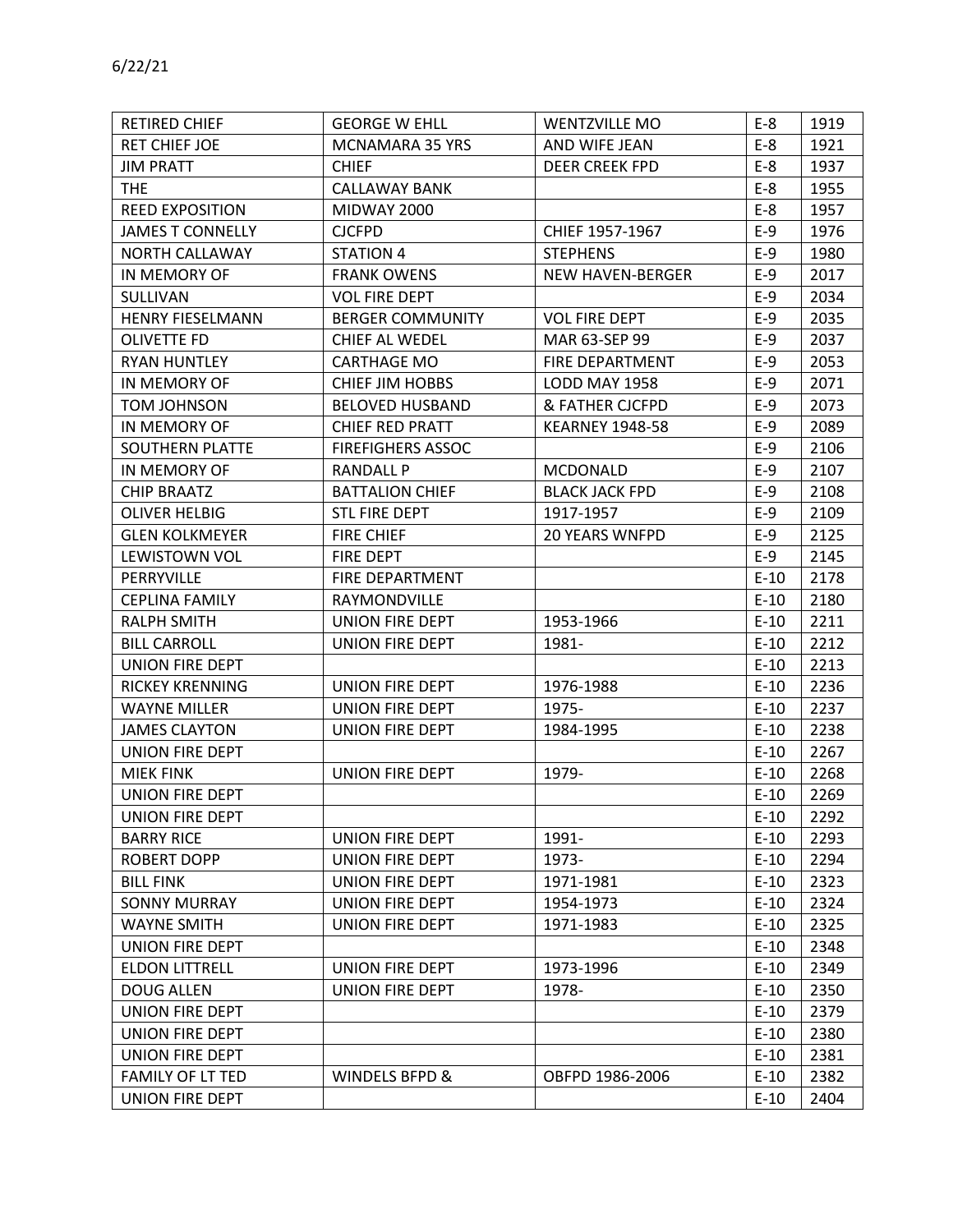| <b>KENNETH LAUSE</b>         | UNION FIRE DEPT                 | 1975-                    | $E-10$ | 2405 |
|------------------------------|---------------------------------|--------------------------|--------|------|
| <b>JERRY BORGMANN</b>        | UNION FIRE DEPT                 | 1967-                    | $E-10$ | 2406 |
| <b>MARSHALL CITY</b>         | <b>FIREFIGHTERS</b>             | <b>SINCE 1889</b>        | $E-10$ | 2435 |
| <b>OSAGE BEACH</b>           | <b>FIREFIGHTERS</b>             |                          | $E-10$ | 2437 |
| <b>HIGGINSVILLE</b>          | FIRE AND RESCUE                 |                          | $E-11$ | 2468 |
| <b>MISSOURI</b>              | <b>TASK FORCE</b>               |                          | $E-11$ | 2470 |
| 1999 MISSOURI                | <b>STATE FAIR</b>               | FIRE DEPARTMENT          | $E-11$ | 2472 |
| JAMES M. WRIGHT              | <b>DIVISION CHIEF</b>           | <b>COLUMBIA FIRE</b>     | $E-11$ | 2506 |
| <b>JERRY D OYERLY</b>        | FF/PARAMEDIC                    | <b>EXCELSIOR SPGS FD</b> | $E-11$ | 2559 |
| <b>CHIEF R JOHNSON</b>       | <b>KNOB NOSTER FD</b>           | "BEING THERE"            | $E-11$ | 2585 |
| <b>PATRICK MYERS</b>         | <b>CUBA FIRE</b>                | VOL SINCE 1993           | $E-11$ | 2586 |
| IN MEMORY OF                 | <b>HAROLD J SCAGGS</b>          | <b>HERCULANEUM FD</b>    | $E-11$ | 2615 |
| PAUL E BRYAN                 | <b>CUBA VOL FIRE DEPT</b>       | 1950-1983                | $E-11$ | 2617 |
| <b>JIM SCANNELL</b>          | <b>WASHINGTON MO</b>            | WE LOVE YOU DAD          | $E-11$ | 2641 |
| ROBERT A THOMAS              | <b>CUBA FIRE &amp; RESCUE</b>   | 40+ YEARS                | $E-11$ | 2642 |
| <b>RON THOMPSON</b>          | <b>INDEPENDENCE FD</b>          | <b>ASSISTANT CHIEF</b>   | $E-11$ | 2673 |
| <b>ART &amp; DORIS SMITH</b> | YOUR CHILDREN                   | <b>KEITH-ROSEMARY</b>    | $E-11$ | 2696 |
| GREENFIELD                   | <b>FIREFIGHERS</b>              | <b>ASSOCIATION</b>       | $E-11$ | 2697 |
| <b>BRANSON</b>               | FIRE & RESCUE                   |                          | $E-11$ | 2727 |
| SHELBINA                     | <b>FIREFIGHTERS</b>             |                          | $E-11$ | 2729 |
| <b>HIGH RIDGE</b>            | <b>FIREFIGHTERS ASSOCIATION</b> |                          | $E-12$ | 2760 |
| <b>GLADSTONE</b>             | <b>FIREFIGHERS</b>              | <b>LOCAL 3228</b>        | $E-12$ | 2762 |
| <b>ORRICK</b>                | FIRE PROT DIST                  |                          | $E-12$ | 2764 |
| IN MEMORY OF                 | <b>JACK GAULDIN</b>             | 1926-1971 MHFPD          | $E-12$ | 2795 |
| IN MEMORY OF                 | <b>ROY HENSIEK</b>              | <b>WARRENTON FPD</b>     | $E-12$ | 2797 |
| PEGGI & JOE                  | <b>DAVIS</b>                    | O'FALLON FPD             | $E-12$ | 2821 |
| CHIEF ED PALMER              |                                 |                          | $E-12$ | 2851 |
| <b>STEGMAN FAMILY</b>        | <b>LOCAL 2665</b>               | <b>NEVER FORGET</b>      | $E-12$ | 2854 |
| HAZELWOOD FIRE               | <b>LOCAL 2665</b>               | <b>ST LOUIS COUNTY</b>   | $E-12$ | 2853 |
| <b>DAVID S JOHNSON</b>       |                                 |                          | $E-12$ | 2877 |
| IN HONOR OF                  | <b>TONY KILGORE</b>             | <b>KAW FIRE DISTRICT</b> | $E-12$ | 2907 |
| TERRE DU LAC FD              | <b>GIRARD RANDY &amp;</b>       | <b>TYLER HERBERT</b>     | $E-12$ | 2908 |
| ALAN AND KATHY               | <b>WULFF</b>                    | <b>WARRENTON FPD</b>     | $E-12$ | 2909 |
| <b>CHIEF NKCFD</b>           | ALBERT                          | VANDENDAELE              | $E-12$ | 2933 |
| <b>GENE J TOENNES</b>        | SECY/TREASURER                  | FIRE CHIEFS ASSN         | $E-12$ | 2963 |
| IN MEMORY OF                 | CAPT MARVIN E LEE               | <b>NKCFD</b>             | $E-12$ | 2964 |
| <b>RICK &amp; ALICE</b>      | <b>STEPANEK</b>                 | <b>EASTON FIRE</b>       | $E-12$ | 2965 |
| <b>BATTALION CHIEF</b>       | CH ZEILMANN JR                  | <b>CAPT K ZEILMANN</b>   | $E-12$ | 2989 |
| IN MEMORY OF                 | <b>CHIEF RAY GRAELER</b>        | <b>WINFIELD FD</b>       | $E-12$ | 3019 |
| ORCHARD FARM                 | FIRE PROTECTION                 | <b>DISTRICT</b>          | $E-12$ | 3021 |
| <b>BILLINGS FIRE</b>         | PROT DIST VOL                   | <b>BILLINGS MO</b>       | $E-13$ | 3052 |
| <b>JUDY HALMICH</b>          | PHOTOGRAPHER                    | <b>WASHINGTON VFC</b>    | $E-13$ | 3054 |
| IAFF LOCAL 2195              | REMEMBERS                       | <b>TONY WHITMER</b>      | $E-13$ | 3056 |
| IN MEMORY OF                 | FF RAY FLUCKE                   | FORT OSAGE FPD           | $E-13$ | 3087 |
| <b>ROBERT E HUPFELD SR</b>   | FIRE CHIEF FETIRED              | MEHLVILLE MO FPD         | $E-13$ | 3088 |
| <b>OFPD</b>                  | CHIEF MIKE BALLMANN             | & FAMILY                 | $E-13$ | 3089 |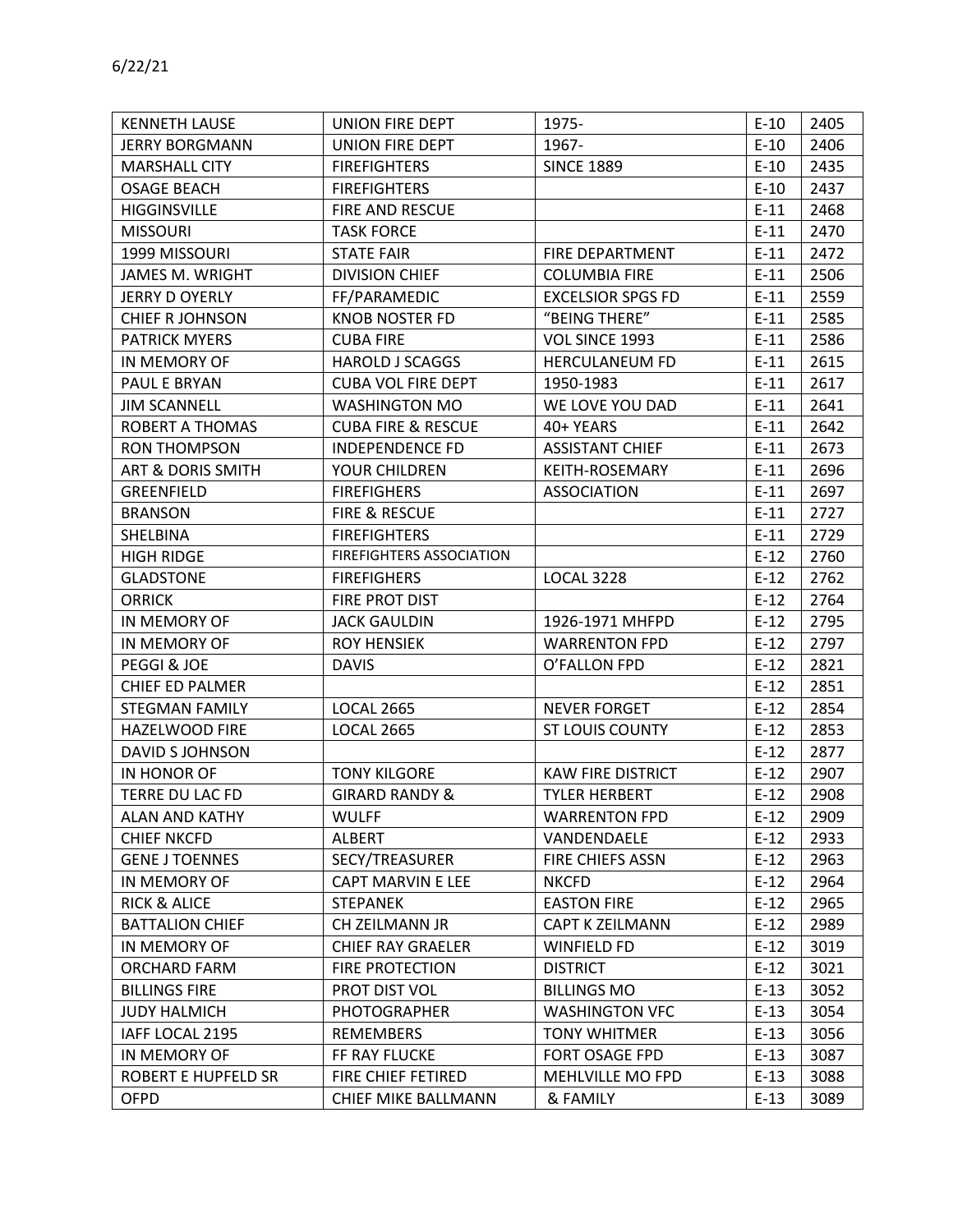| <b>CHIEF</b>              | FIM SILVERNAIL            | MEHLVILLE FPD            | $E-13$ | 3090 |
|---------------------------|---------------------------|--------------------------|--------|------|
| <b>BRIAN SCHOWENGERDT</b> | FF-PARAMEDIC              | SOUTH METRO FPD          | $E-13$ | 3113 |
| <b>JN GOLDSMITH</b>       | RETIRED                   | <b>KENNETT FD</b>        | $E-13$ | 3144 |
| <b>OSCAR P BARNES</b>     | <b>ASST CHIEF RET</b>     | <b>KENNETT FIRE DEPT</b> | $E-13$ | 3145 |
| IN MEMORY OF              | <b>KEVIN KIBBONS</b>      | <b>BOLES FPD</b>         | $E-13$ | 3168 |
| WILLIAM "BILL"            | <b>MCMAHON</b>            | RETIRED KENNETT FD       | $E-13$ | 3170 |
| <b>RED KNIGHTS MC</b>     | <b>MISSOURI CHAPTER 3</b> | ESTABLISHED 2012         | $E-13$ | 3198 |
| <b>CHESTER</b>            | <b>SCHUENEMEYER</b>       |                          | $E-13$ | 3200 |
| <b>WELLINGTON</b>         | NAPOLEON 2008             | <b>JR FIREFIGHTERS</b>   | $E-13$ | 3202 |
| <b>GARY D LOWER</b>       | YOU WILL ALWAYS           | <b>BE IN OUR HEART</b>   | $E-13$ | 3226 |
| IN LOVING MEMORY          | <b>OF</b>                 | NATALEE K CARSTEN        | $E-13$ | 3256 |
| WALTER J DAEHN            | <b>CUBA VOL FD</b>        | <b>CUBA MO</b>           | $E-13$ | 3258 |
| <b>DAVE CARD</b>          | <b>FIREFIGHTER</b>        | UNIVERSITY CITY FD       | $E-13$ | 3280 |
| <b>ELVA T ASBERRY</b>     | FIRE MARSHAL 18 YRS       | <b>ANTONIA FD</b>        | $E-13$ | 3282 |
| IN MEMORY OF              | FF MIKE SENETT            | <b>BOLES FPD</b>         | $E-13$ | 3312 |
| <b>AUSTIN CLARK</b>       | AND FAMILY                |                          | $E-14$ | 3348 |
| CARL HEGGEMEYER           | <b>CLAYTON FD</b>         | 1971-2011                | $E-14$ | 3379 |
| <b>CAPT MARC SCHULZ</b>   | <b>COMMUNITY FIRE</b>     | OVER 30 YEARS            | $E-14$ | 3381 |
| <b>JERRY MILLER</b>       | FFAM PRESIDENT            | 2007-2010                | $E-14$ | 3483 |
| <b>ANTONIA FPD</b>        | GLENN-MIKE-BRAD           | <b>NIVENS 2016</b>       | $E-14$ | 3490 |
| <b>KEARNEY FIRE</b>       | AND RESCUE                | <b>AUXILIARY</b>         | $F-1$  | 232  |
| OKLAHOMA STATE            | <b>FIREFIGHTERS ASSOC</b> |                          | $F-1$  | 234  |
| IN MEMORY OF              | <b>DORTHY LUEBBERT</b>    | BY BRETT SAM GABE        | $F-2$  | 265  |
| <b>ROBY</b>               | FIRE DEPARTMENT           |                          | $F-2$  | 267  |
| IN LOVING MEMORY OF       | <b>BOBBY PIPES</b>        | <b>GALT FIRE DEPT</b>    | $F-2$  | 269  |
| <b>PEGGY PIPES</b>        | <b>GFPD AUXILIARY</b>     |                          | $F-2$  | 303  |
| <b>AUGUSTA COMMUNITY</b>  | <b>VOL FIRE DEPT</b>      | SERVING SINCE 1904       | $F-2$  | 524  |
| <b>OSAGE VALLEY</b>       | <b>ELECTRIC COOP</b>      | <b>BUTLER MO</b>         | $F-2$  | 526  |
| <b>EASTERN RANDOLPH</b>   | <b>VOLUNTEER FD</b>       | MOBERLY MO               | $F-3$  | 557  |
| IN LOVING HONOR           | OF BUTCH LANE             | <b>ALWAYS OUR HERO</b>   | $F-3$  | 559  |
| <b>MISSOURI CHAPTER</b>   | IAAI                      |                          | $F-3$  | 561  |
| <b>THORNFIELD</b>         | <b>VOLUNTEER</b>          | FIRE DEPARTMENT          | $F-3$  | 705  |
| IN MEMORY OF              | <b>CHARLES</b>            | <b>BORGMANN SR</b>       | $F-3$  | 707  |
| <b>KENCO FIRE</b>         | <b>EQUIPMENT INC</b>      | SPRINGFIELD MO           | $F-3$  | 727  |
| <b>CAPTAIN</b>            | <b>JAMES HIGGINS</b>      | <b>METRO WEST FPD</b>    | $F-3$  | 729  |
| <b>CHIEF C NEWBOLD</b>    | WENTZVILLE                | <b>MASONIC LODGE</b>     | $F-3$  | 761  |
| HK "BUCK" VOLLE           | <b>NE RIV RURAL</b>       | FIRE VOL CAIRO           | $F-3$  | 763  |
| <b>GREEN TOWNSHIP</b>     | FIRE PROT DIST            | UTICA MO                 | $F-3$  | 783  |
| <b>GUARDIAN</b>           | <b>FIREFIGHTER</b>        | <b>BRYAN POTTBERG</b>    | $F-3$  | 785  |
| <b>ROB &amp; KAREN</b>    | <b>FULTON</b>             |                          | $F-3$  | 816  |
| O'FALLON FIRE             | PROTECTION DISTRICT       | <b>AUXILIARY</b>         | $F-3$  | 818  |
| <b>FIREFIGHTERS ASSOC</b> | <b>KEARNEY MO</b>         |                          | $F-4$  | 849  |
| <b>ROCK COMMUNITY</b>     | 60 YEARS                  | 1941-2001                | $F-4$  | 851  |
| O'FALLON                  | FIRE PROT DIST            |                          | $F-4$  | 853  |
| FF MARIO CIRCO            | APRIL 16, 2018            | MOM, DAD, & DOM          | $F-4$  | 883  |
| J. ALLYN REDING           | <b>DUENWEG FIRE</b>       | 1956-2019                | $F-4$  | 884  |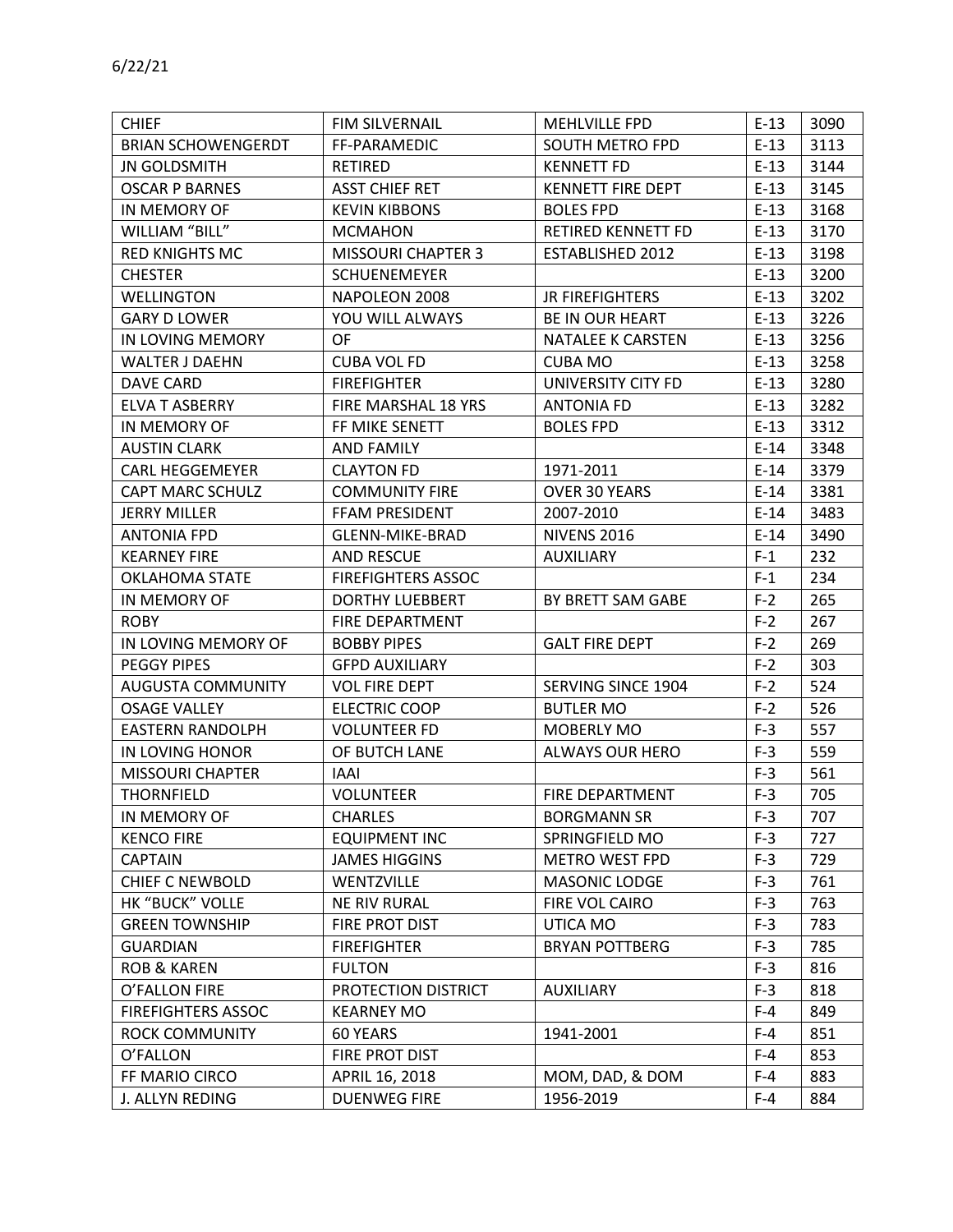| <b>LARRY LEGGIO</b>            | <b>KANSAS CITY FD</b>  | LODD 10-12-2015         | $F-4$ | 939  |
|--------------------------------|------------------------|-------------------------|-------|------|
| <b>CHIEF RICHARD</b>           | 'SMOKEY' DYER          | <b>KANSAS CITY FD</b>   | $F-4$ | 940  |
| <b>ASSISTANT CHIEF</b>         | <b>GREG HOOK</b>       | <b>CJCFPD</b>           | $F-4$ | 942  |
| <b>EUREKA</b>                  | <b>FIREFIGHTERS</b>    | <b>ASSOCIATION</b>      | $F-4$ | 964  |
| <b>WARSAW FIRE</b>             | <b>PROTECTION</b>      | <b>DISTRICT</b>         | $F-4$ | 966  |
| 24-63 FIRE                     | MUTUAL AID             | <b>COMMISSION</b>       | $F-4$ | 996  |
| <b>MANY THANKS TO</b>          | <b>MAX JAUCH</b>       | <b>FROM CCFFA</b>       | $F-4$ | 998  |
| <b>ADAM THOMAS</b>             | <b>FIREFIGHTER</b>     | <b>LAPLATA FIRE</b>     | $F-4$ | 1020 |
| <b>GEORGE DIEDERICH</b>        | BY.                    | <b>FAMILY</b>           | $F-4$ | 1022 |
| <b>JOSEPH F STANTURF</b>       |                        |                         | $F-4$ | 1052 |
| <b>REV STAN EAST</b>           | <b>FIRST FFAM</b>      | <b>CHAPLAIN</b>         | $F-4$ | 1054 |
| <b>ALLEN DUCKETT</b>           | <b>CARTHAGE MO</b>     | FIRE DEPARTMENT         | $F-4$ | 1076 |
| WINDSOR 4 CO                   | RURAL FIRE DEPT        |                         | $F-4$ | 1078 |
| <b>HOWARD COUNTY</b>           | FIRE PROT DIST         |                         | $F-4$ | 1107 |
| CONTINENTAL                    | <b>WESTERN INS CO</b>  | FIRE/EMS-PAK            | $F-4$ | 1109 |
| <b>RAY &amp; KAY TUBBESING</b> | PORTAGE DES SIOUX      | FIRE DEPARTMENT         | $F-5$ | 1232 |
| <b>MALCOLM &amp; CONNIE</b>    | CUNNINGHAM             | <b>HARDIN FIRE</b>      | $F-5$ | 1234 |
| MARY E. WHITE                  | <b>DONALD'S MOTHER</b> | 11-6-1946 7-25-2015     | $F-5$ | 1255 |
| <b>JOHNSON COUNTY</b>          | FIRE PROT DIST         |                         | $F-5$ | 1256 |
| TRUE JAROLIM                   | <b>KNOB NOSTER</b>     | <b>FIRE CHIEF</b>       | $F-5$ | 1258 |
| <b>FARRIS &amp; GERT</b>       | <b>HAMLYN SR</b>       | <b>HIGH RIDGE DEPT</b>  | $F-5$ | 1284 |
| IN MEMORY OF                   | <b>RECTOR O LONG</b>   | CAPT SM ARMS FD         | $F-5$ | 1286 |
| IN MEMORY OF                   | <b>FORMER MEMBERS</b>  | <b>WARRENTON VFD</b>    | $F-5$ | 1308 |
| <b>REYNOLDS COOPER</b>         | RETIRED CAPTAIN        | SMITHVILLE MO           | $F-5$ | 1310 |
| <b>VIC SANDERS</b>             | <b>FAMILY</b>          | O'FALLON FPD            | $F-5$ | 1340 |
| O'FALLON FIRE                  | MARK A BALLMANN        | <b>AND FAMILY</b>       | $F-5$ | 1342 |
| IN HONOR OF                    | <b>CARL STASSEL</b>    | MOM AND DAD             | $F-5$ | 1364 |
| IN MEMORY OF                   | <b>CHIEF BILL PAGE</b> | <b>SLATER FIRE DEPT</b> | $F-5$ | 1366 |
| <b>KEYTESVILLE</b>             | <b>VOL FIRE DEPT</b>   |                         | $F-5$ | 1395 |
| <b>INSURANCE</b>               | <b>SERVICES</b>        | <b>OFFICE</b>           | $F-5$ | 1397 |
| ST LOUIS METRO                 | FIRE DIST ALLIANCE     |                         | $F-5$ | 1399 |
| DONALD E. WHITE                | JOHNSON CNTY #2        | 9-18-1967 2-2-2014      | $F-5$ | 1231 |
| IN MEMORY OF                   | ROBERT OSBORNE         | <b>BUFFALO TWP FPD</b>  | $F-6$ | 1418 |
| LT TAMMY LEROUS                | 1213 SC FPD            | AND FAMILY              | $F-6$ | 1476 |
| <b>ALLIANCE</b>                | MEDICAL INC            | RUSSELLVILLE MO         | $F-6$ | 1478 |
| <b>BEAUFORT-LESLIE</b>         | FIRE PROT DIST         | <b>AUXILIARY</b>        | $F-6$ | 1492 |
| IN MEMORY OF                   | <b>ROBERT E MURPHY</b> | <b>WARRENTON VFD</b>    | $F-6$ | 1494 |
| THE FRANK                      | <b>FRANDSEN</b>        | <b>FAMILY</b>           | $F-6$ | 1512 |
| <b>TERRY OGDEN</b>             | <b>CARTHAGE MO</b>     | FIRE DEPARTMENT         | $F-6$ | 1514 |
| <b>CAPT IVAN &amp; PAT</b>     | <b>BAUGHMAN</b>        | INDEP FD RET            | $F-6$ | 1528 |
| <b>BILL BARMAN</b>             | <b>ISO</b>             |                         | $F-6$ | 1530 |
| <b>DUSTIN LUNOW</b>            | <b>CARTHAGE MO</b>     | FIRE DEPARTMENT         | $F-6$ | 1548 |
| IN MEMORY OF                   | RAY DORNSEIF           | <b>ROCK COMMUNITY</b>   | $F-6$ | 1550 |
| <b>LLOYD COLEMAN</b>           | THERE TO HELP          | <b>ALWAYS SERVING</b>   | $F-6$ | 1564 |
| <b>JACK LEON</b>               | NEWBERRY               |                         | $F-6$ | 1566 |
| LABELLE                        | FIRE PROT DIST         |                         | $F-6$ | 1583 |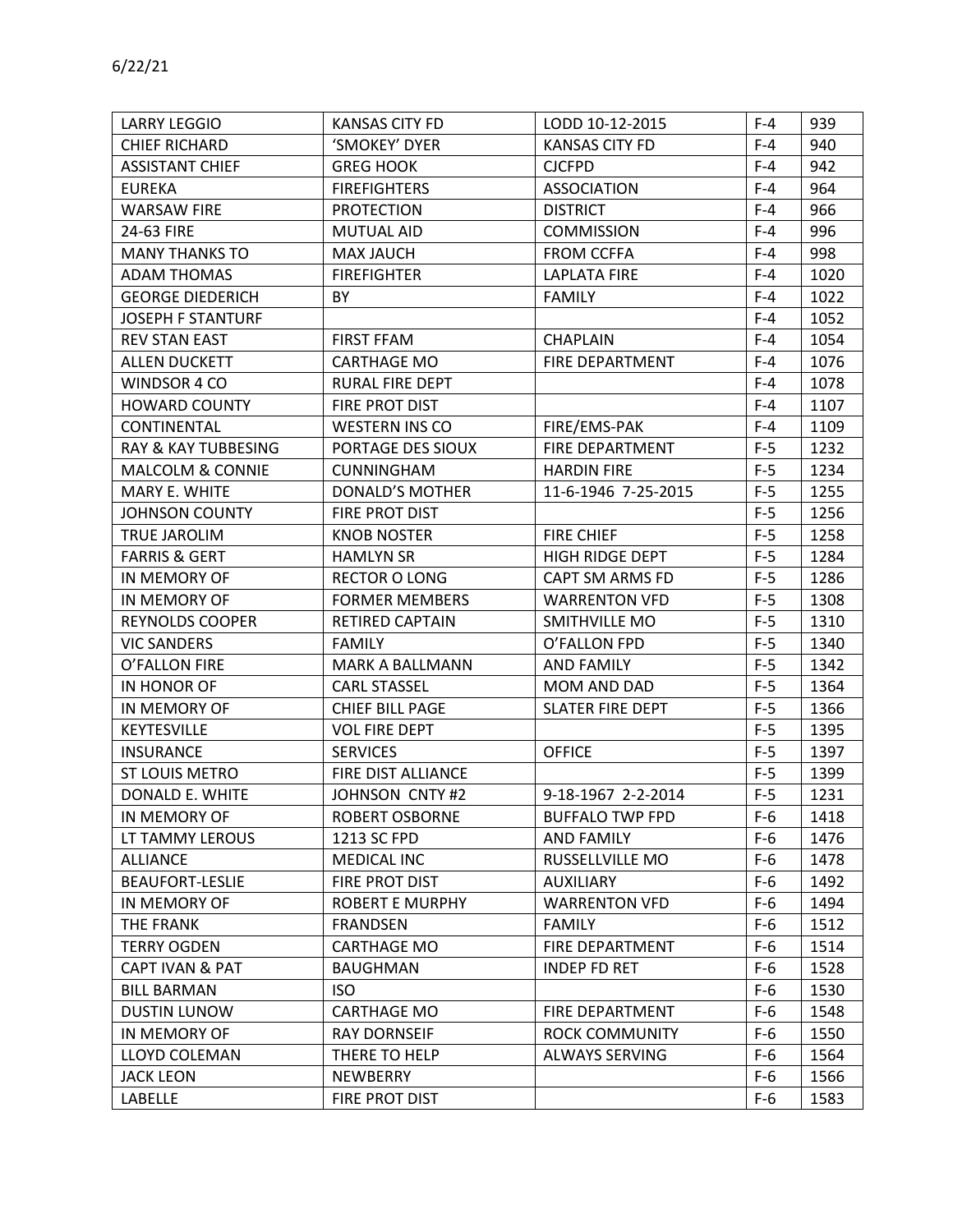| PAUL LINDEMANN          | <b>DONNPAUL</b>              | <b>GRAPHIX</b>           | $F-6$   | 1585 |
|-------------------------|------------------------------|--------------------------|---------|------|
| LT DALE RANSDELL        | MADISON-WEST                 | <b>MONROE FPD</b>        | $F-6$   | 1587 |
| <b>MADISON</b>          | <b>VOLUNTEER</b>             | <b>FIREFIGHTERS</b>      | $F - 7$ | 1608 |
| <b>HOLLIE</b>           | <b>ANN</b>                   | <b>HAMMANN</b>           | $F - 7$ | 1644 |
| ALAN & LEE ANN          | <b>BRAUN &amp; FAMILY</b>    | <b>COLE COUNTY FPD</b>   | $F - 7$ | 1664 |
| <b>JEROME SCHIMAN</b>   | <b>MARY SCHIMAN</b>          | <b>FIREFIGHTERS</b>      | $F-7$   | 1666 |
| <b>ROB SCHRAGE</b>      | JEFFERSON R-7                | <b>FESTUS MO</b>         | $F - 7$ | 1680 |
| <b>HARDIN FIRE</b>      | DEPARTMENT AND               | AUXILIARY                | $F - 7$ | 1682 |
| IN MEMORY               | <b>MARCUSE</b>               | <b>CARR</b>              | $F-7$   | 1700 |
| <b>CHIEF</b>            | <b>GARY MCELROY</b>          | <b>MONROE CITY FD</b>    | $F-7$   | 1702 |
| IN MEMORY OF            | <b>KENNETH</b>               | <b>FERGUSON</b>          | $F - 7$ | 1716 |
| <b>CHIEF</b>            | <b>CHARLIE JONES</b>         | <b>CARUTHERSVILLE FD</b> | $F - 7$ | 1718 |
| <b>NEVADA</b>           | <b>FIRE DEPARTMENT</b>       | <b>WIVES</b>             | $F-7$   | 1736 |
| <b>RETIRED CHIEF</b>    | <b>GENE HARFST</b>           | <b>BOLES FIRE DIST</b>   | $F - 7$ | 1738 |
| <b>KYLE FANSLER</b>     | <b>FROM ELIZABETH &amp;</b>  | <b>EMILY BARBOUR</b>     | $F - 7$ | 1752 |
| <b>BILL STEINER</b>     | PEARL STEINER                | O FALLON VFD             | $F - 7$ | 1754 |
| WENTZVILLE              | FIRE DEPARTMENT              | <b>LADIES AUXILIARY</b>  | $F - 7$ | 1771 |
| NORTH CALLAWAY          | <b>STATION 6</b>             | <b>SHAMROCK</b>          | $F - 7$ | 1773 |
| UNIV MO FIRE RESCUE     | <b>TRAINING INSTITUTE</b>    |                          | $F - 7$ | 1775 |
| <b>MERCER</b>           | FIRE PROT DIST               |                          | $F-8$   | 1794 |
| DEKALB MO               | FIRE PROT DIST               |                          | $F-8$   | 1796 |
| DAVID COOK              | <b>CARTHAGE MO</b>           | FIRE DEPARTMENT          | $F-8$   | 1852 |
| <b>SKIP GAULDIN</b>     | <b>ASST CHIEF</b>            | MHFPD & CCFPD            | $F-8$   | 1854 |
| IN MEMORY OF            | <b>WILLIAM E WALLS</b>       | <b>ROCK COMMUNITY</b>    | $F-8$   | 1855 |
| <b>TERRY FRETWELL</b>   | <b>RETIRED</b>               | <b>FIRE CHIEF</b>        | $F-8$   | 1868 |
| IN MEMORY OF            | <b>JOEY OVERKAMP</b>         | <b>BERGER FD</b>         | $F-8$   | 1888 |
| <b>CHIEF BILL FOX</b>   | SHREWSBURY                   | FIRE DEPARTMENT          | $F-8$   | 1890 |
| IN MEMORY OF            | <b>CAPT PETE SIRNA</b>       | <b>KCFD</b>              | $F-8$   | 1891 |
| <b>FIREFIGHTERS</b>     | OF                           | <b>MARION COUNTY</b>     | $F-8$   | 1904 |
| <b>RET CHIEF SONNY</b>  | WINGBERMUEHLE                | <b>ANTONIA FPD</b>       | $F-8$   | 1924 |
| <b>JAMES BARGER</b>     | <b>STATE FAIR RD</b>         | CHIEF 1981-1982          | $F-8$   | 1926 |
| <b>HENRY &amp; ERNA</b> | THIEDEMAN                    | <b>KEIL WISCONSIN</b>    | $F-8$   | 1927 |
| IN MEMORY OF            | <b>ROBERT SCHRAGE</b>        | <b>BELOVED FATHER</b>    | $F-8$   | 1940 |
| <b>BERGER COMM</b>      | <b>VOLUNTEER FIRE DEPT</b>   |                          | $F-8$   | 1959 |
| <b>DESLOGE</b>          | FIRE DEPARTMENT              | DESLOGE MO               | $F-8$   | 1961 |
| <b>CEDAR HILL</b>       | <b>FIREFIGHTERS</b>          | <b>ORGANIZATION</b>      | $F-8$   | 1963 |
| <b>DOUG SAYER</b>       | $1 - 12 - 61 - 11 - 18 - 84$ |                          | $F-9$   | 1984 |
| <b>HERB BESAND</b>      | <b>FOUNDER OF</b>            | <b>OZARK</b>             | $F-9$   | 2040 |
| IN MEMORY CAPT          | DAVID J. BESAND              | MEHLVILLE FPD            | $F-9$   | 2041 |
| <b>CASEY HAGGARD</b>    | <b>CHARTER MEMBER</b>        | HERCULANEUM              | $F-9$   | 2042 |
| <b>ELEMER REVELLE</b>   | <b>FIFTY YEARS</b>           | <b>HERCULANEUM FD</b>    | $F-9$   | 2056 |
| <b>COFFMAN FAMILY</b>   | <b>JOE R BOB RICH</b>        | <b>GRACE JOAN BARB</b>   | $F-9$   | 2058 |
| <b>DALE ARNOLD</b>      | <b>CENTRAL JACKSON</b>       | <b>COUNTY FPD</b>        | $F-9$   | 2076 |
| OLD MONROE COMM         | <b>VOLUNTEER</b>             | FIRE DEPARTMENT          | $F-9$   | 2078 |
| <b>MELVIN STUBINGER</b> | <b>RUSS-LOHMAN FD</b>        | CHIEF 1999-20            | $F-9$   | 2092 |
| <b>THAYER RURAL</b>     | FIRE DEPARTMENT              |                          | $F-9$   | 2094 |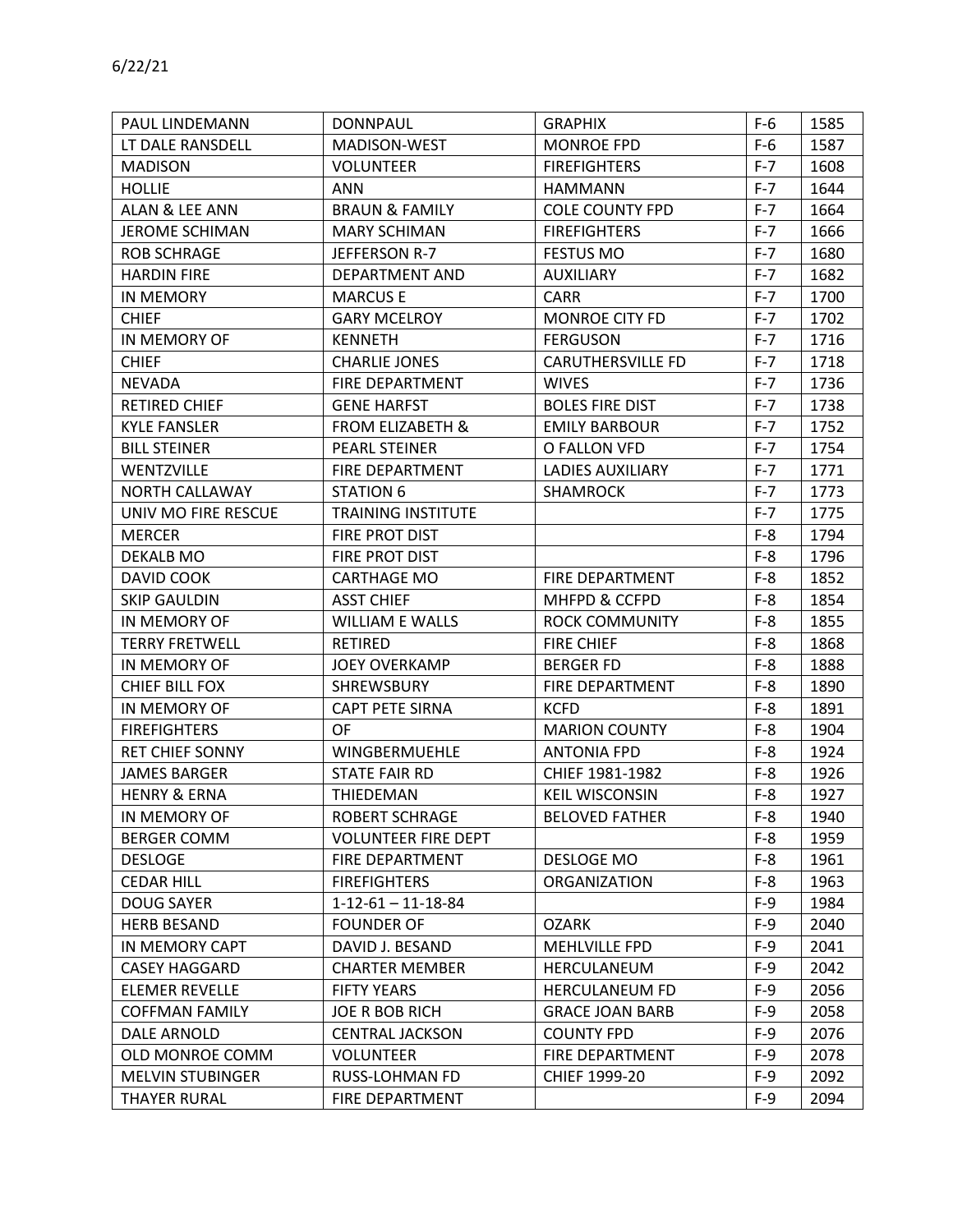| SERGEANT                   | <b>ROBERT F BOSSE</b>      | FOP PFFIA IAAI          | $F-9$  | 2112 |
|----------------------------|----------------------------|-------------------------|--------|------|
| THE LOESINGS               | TOM-BECKY-TARA             | COOPER CO FPD           | $F-9$  | 2114 |
| <b>MARION CO RII</b>       | FIRE AND RESCUE            | DEPT PHIL MO            | $F-9$  | 2128 |
| <b>BATTALION THREE</b>     | <b>BILL &amp; NORMA</b>    | <b>FRANZ</b>            | $F-9$  | 2130 |
| <b>WEST OVERLAND</b>       | <b>EMS AND FIRE</b>        | <b>EDWARDS MO</b>       | $F-9$  | 2147 |
| <b>DEER CREEK FIRE</b>     | <b>PROTECTION IDST</b>     | EDWARDS MO              | $F-9$  | 2149 |
| <b>JONESBURG</b>           | <b>HIGH HILL</b>           | FIRE PROT DIST          | $F-9$  | 2151 |
| <b>BELLE</b>               | <b>VOLUNTEER</b>           | FIRE DEPARTMENT         | $F-9$  | 2182 |
| <b>CHIEF BILL FOX</b>      | <b>MISSOURI MULES</b>      | 1996-2015               | $F-10$ | 2216 |
| <b>MEMORY OF CAPT</b>      | <b>DAVID GAVWINER</b>      | <b>MISSOURI MULES</b>   | $F-10$ | 2239 |
| <b>FORD &amp; MCCULLY</b>  | <b>FAMILIES</b>            | MOBERLY MO              | $F-10$ | 2241 |
| IN MEMORY OF               | <b>HERB MAHLER</b>         | <b>MISSOURI MULES</b>   | $F-10$ | 2273 |
| <b>ANDY MINARDI</b>        | <b>NORTH CALLAWAY</b>      | FIRE PROT DIST          | $F-10$ | 2295 |
| <b>SCOTT SPIEGEL</b>       | <b>CAPTAIN STLFD</b>       | 1978-2013               | $F-10$ | 2297 |
| <b>LAPLATA VOL</b>         | FIRE AND RESCUE            |                         | $F-10$ | 2439 |
| HORNERSVILLE               | <b>VOL FIRE DEPT</b>       |                         | $F-10$ | 2441 |
| <b>MISSOURI MULES</b>      | AN ORGANIZATION            | OF FIREFIGHTERS         | $F-10$ | 2443 |
| SR CAPT MICHAEL            | <b>STROINSKI</b>           | <b>MOERS GERMANY</b>    | $F-11$ | 2566 |
| <b>GALT FIRE DEPT</b>      | <b>DEDICATED BY</b>        | <b>LADIES AUXILIARY</b> | $F-11$ | 2474 |
| <b>SHADY VALLEY</b>        | FIRE PROT DIST             |                         | $F-11$ | 2476 |
| <b>CINDY GOTT</b>          | <b>GALT FIRE PD</b>        | 1961-2017               | $F-11$ | 2509 |
| IN MEMORIAM                | <b>VERLEE HENDERSON</b>    |                         | $F-11$ | 2531 |
| IN HONOR OF                | <b>CHIEF CHUCK WITT</b>    | <b>COLUMBIA FIRE</b>    | $F-11$ | 2533 |
| IN HONOR OF                | LT BRUCE BRITT             | <b>COLUMBIA FD</b>      | $F-11$ | 2534 |
| IN MEMORY OF               | LT THURMAN E COX           | <b>COLUMBIA 32 YRS</b>  | $F-11$ | 2563 |
| <b>JAMES BARGER</b>        | FFAM PRESIDENT             | 1995-1999               | $F-11$ | 2565 |
| FIRE CHIEF                 | WM H MARKGRAF              |                         | $F-11$ | 2567 |
| IN LINE OF DUTY            | <b>STANLY SCHWENT</b>      | 1945-1978 SGFD          | $F-11$ | 2587 |
| MCINTIRE ELEMENTARY        | SCHOOL 4TH GRADE STUDENTS  | 2001                    | $F-11$ | 2589 |
| <b>DESOTO RURAL</b>        | <b>FIRE PROTECTION</b>     | <b>DIST STATION 3</b>   | $F-11$ | 2621 |
| <b>WAYLAND</b>             | <b>VOL FIRE DEPT</b>       |                         | $F-11$ | 2623 |
| <b>FREIWILLIGE</b>         | <b>FEUERWEHR</b>           | <b>MARBACH GERMANY</b>  | $F-11$ | 2643 |
| IN MEMORY OF               | RONALD KLENKE              | <b>WARRENTON VFD</b>    | $F-11$ | 2645 |
| <b>WILLIAM F &amp;</b>     | <b>BEVERLY ZIERES</b>      | <b>FIREFIGHTERS</b>     | $F-11$ | 2677 |
| <b>CHIEF</b>               | JOHN C MILLER              | DOE RUN FD              | $F-11$ | 2679 |
| A WORCHESTER               | 9201 LSLFPD 01             | XOXO-WOO KIDS           | $F-11$ | 2699 |
| <b>FRANCES BARGER</b>      | FFAM AUX PRES              | 1987-1989               | $F-11$ | 2701 |
| <b>WRIGHT CITY</b>         | FIRE PROT DIST             |                         | $F-11$ | 2731 |
| <b>CHIEF</b>               | <b>ROBERT WRIGHT</b>       | <b>CAMDEN POINT FPD</b> | $F-11$ | 2732 |
| CAMDENTON                  | <b>FIREFIGHTERS</b>        |                         | $F-11$ | 2733 |
| LAKE SHERWOOD              | <b>VOL FIRE DEPT</b>       | PAST MEMBERS            | $F-11$ | 2735 |
| LT. BRUCE BRITT            | <b>CFD &amp; TRUE GRIT</b> | <b>BRITT FAMILY IL</b>  | $F-11$ | 2507 |
| <b>CLARKSDALE FIRE</b>     | PROTECTION DISTRICT        |                         | $F-12$ | 2766 |
| <b>BRUNSWICK VOLUNTEER</b> | FIRE DEPARTMENT            |                         | $F-12$ | 2768 |
| WCFPD & WFPD               | <b>ALWAYS REMEMBER</b>     | <b>TERRY BURNETTE</b>   | $F-12$ | 2800 |
| RONALD E CARTEE            | HERCULANEUM                | FIRE DEPARTMENT         | $F-12$ | 2801 |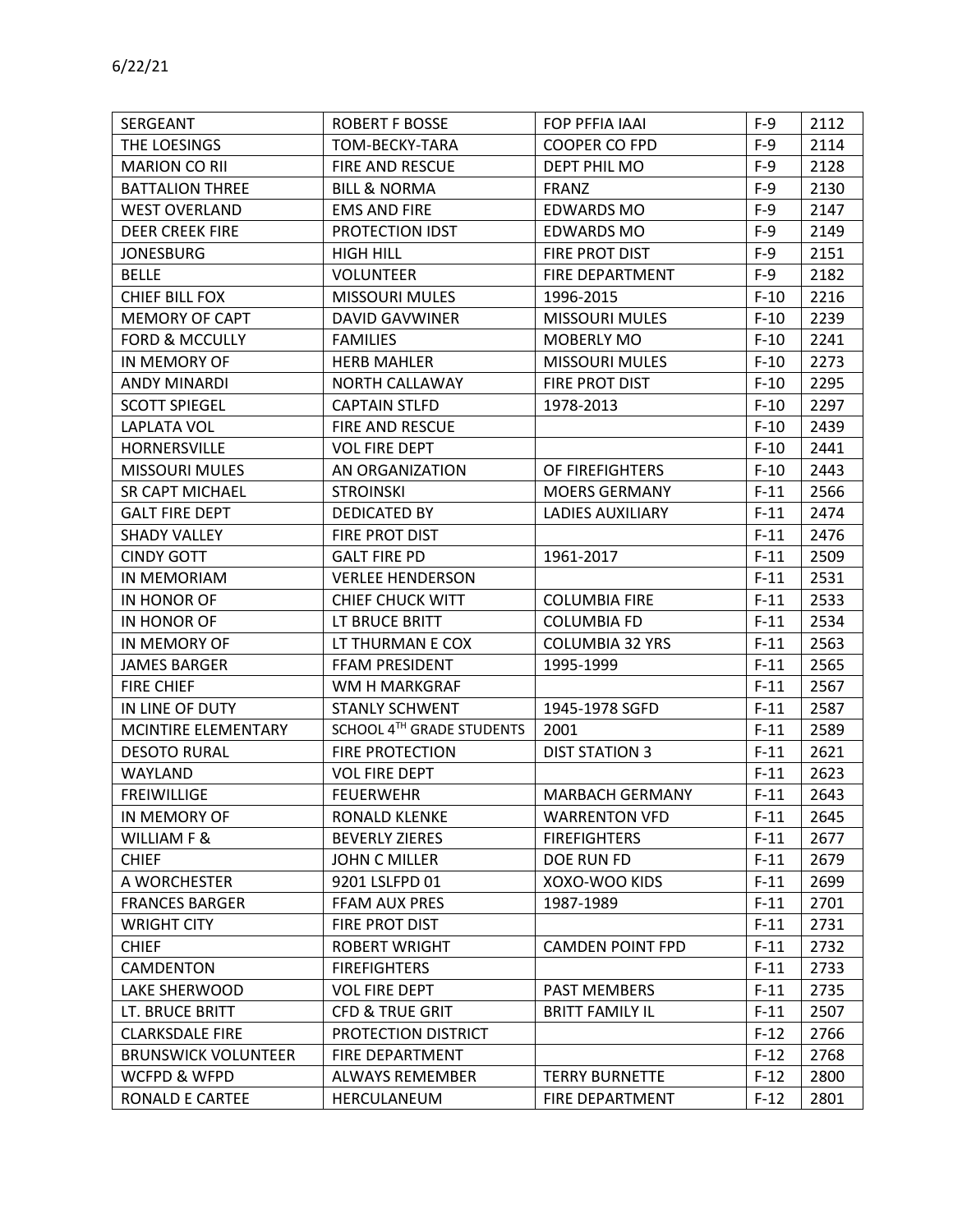| <b>ALEX CEPLINA</b>              | RAYMONDVILLE             | FIRE DEPARTMENT         | $F-12$ | 2823 |
|----------------------------------|--------------------------|-------------------------|--------|------|
| <b>BOEUF &amp; BERGER</b>        | <b>MUTUAL</b>            | <b>INSURANCE</b>        | $F-12$ | 2825 |
| <b>RICK ANDERSON</b>             | <b>BATTALION CHIEF</b>   | <b>KIRKSVILLE FD</b>    | $F-12$ | 2859 |
| <b>ASSISTANT CHIEF</b>           | H W SCHIERMEIER          | <b>CAPT J PASKOLL</b>   | $F-12$ | 2879 |
| <b>JAMES BROSS</b>               | <b>CAVINA CA</b>         |                         | $F-12$ | 2881 |
| PHILIP & CLAUDIA                 | <b>HAHN</b>              |                         | $F-12$ | 2913 |
| <b>MICHAEL BROSS</b>             | CHINO HILLS CA           |                         | $F-12$ | 2915 |
| IN LOVING MEMORY                 | <b>MARK L EDWARDS</b>    | <b>GOWER FPD</b>        | $F-12$ | 2935 |
| <b>CAPTAIN</b>                   | <b>CHARLES KRIETE</b>    | <b>WASHINGTON VFC</b>   | $F-12$ | 2937 |
| WE LOVE U DADDY                  | IN MEMORY OF             | <b>ROB MORRISON</b>     | $F-12$ | 2969 |
| IN HONOR OF                      | LT GREG BRYSON           | MEXICO MO PSD           | $F-12$ | 2971 |
| IN MEMORY OF                     | <b>WALTER L CRENSHAW</b> | 91-01 VOL-FFER          | $F-12$ | 2991 |
| NORTH CALLAWAY                   | HIGH SCHOOL              | CLASS OF 2002           | $F-12$ | 3023 |
| LAKE OZARK FIRE                  | <b>PROTECTION</b>        | <b>DISTRICT</b>         | $F-12$ | 3025 |
| IAFF LOCAL 823                   | <b>SEDALIA FIRE</b>      | <b>EST 1887</b>         | $F-12$ | 3027 |
| <b>EUREKA</b>                    | <b>FIRE PROTECTION</b>   | <b>DISTRICT</b>         | $F-13$ | 3058 |
| IN HONOR OF ALL FIRE AND         | <b>EMERGENCY SERVICE</b> | PERSONNEL               | $F-13$ | 3060 |
| LEO M ELLEBRACHT                 | <b>COMPANY</b>           | <b>WENTZVILLE MO</b>    |        |      |
| LOREN "DOC" HEWITT               | <b>CAPTAIN</b>           | UNIVERSITY CITY FD      | $F-13$ | 3092 |
| <b>STATE FIRE</b>                | <b>MARSHALS OFFICE</b>   | <b>EMPLOYEES 2002</b>   | $F-13$ | 3093 |
| IN MEMORY OF                     | <b>HERB SULLTROP</b>     | <b>WENTZVILLE FIRE</b>  | $F-13$ | 3094 |
| MICHAEL OWENBY                   | <b>MEG LEFFERDINK</b>    | <b>TRAVIS OWENBY</b>    | $F-13$ | 3095 |
| <b>STAN SCHWENT II</b>           | <b>CAPTAIN SGFD</b>      | STE GENEVIEVE MO        | $F-13$ | 3115 |
| <b>ROY &amp; BARB JONES</b>      | <b>PARENTS OF</b>        | <b>TWO FIRE CHIEFS</b>  | $F-13$ | 3116 |
| LT WAYNE SANDERS JR              | <b>WEST COUNTY</b>       | FIRE & EMS              | $F-13$ | 3117 |
| <b>CLYDE HAN</b>                 | <b>CAMERON FD</b>        |                         | $F-13$ | 3118 |
| IN MEMORY OF                     | <b>CHIEF</b>             | DAVID W HOUSE           | $F-13$ | 3147 |
| IN MEMORY OF                     | <b>BILL POLEY</b>        | <b>NEW MADRID FD</b>    | $F-13$ | 3148 |
| <b>COMMUNITY FPD</b>             | FF EMT                   | <b>GARY WAGNER</b>      | $F-13$ | 3149 |
| <b>IRVING GARBISON</b>           | <b>CENTRAL CALLAWAY</b>  | <b>20 YEARS SERVICE</b> | $F-13$ | 3150 |
| <b>MIKE PRICE</b>                | <b>PATTONVILLE</b>       | <b>FIRE DISTRICT</b>    | $F-13$ | 3151 |
| <b>BRIAN CRAWFORD</b>            | <b>PATTONVILLE</b>       | <b>FIRE DISTRICT</b>    | $F-13$ | 3171 |
| <b>LSLFPD</b>                    | FF MARY LONG             | FF DONNIE VESTAL        | $F-13$ | 3172 |
| TIM W LODAREK                    | <b>PATTONVILLE</b>       | <b>FIRE DISTRICT</b>    | $F-13$ | 3173 |
| <b>RYAN BACK</b>                 | <b>2008 FIREFIGHTER</b>  | OF THE YEAR             | $F-13$ | 3174 |
| MADHAV REDDY                     | <b>2007 FIREFIGHTER</b>  | OF THE YEAR             | $F-13$ | 3204 |
| MIKE MASTERS                     | <b>PATTONVILLE</b>       | FIRE DISTRICT           | $F-13$ | 3205 |
| PAUL EDWARD SESSLER              | 1938-2008                | <b>30 YEARS SERVICE</b> | $F-13$ | 3206 |
| <b>WAYNE SMITH</b>               | <b>RICHMOND FIRE</b>     | DEPARTMENT              | $F-13$ | 3228 |
| C D JAMES                        | <b>RICHMOND FIRE</b>     | DEPARTMENT              | $F-13$ | 3230 |
| <b>HAROLD HIBLER</b>             | OWENSVILLE               | FIRE DEPT               | $F-13$ | 3260 |
| FOR ALL MY FAMILY                | <b>ROGER MORRIS</b>      | <b>MONARCH FIRE-EMS</b> | $F-13$ | 3262 |
| <b>GARY MARSHALL</b>             | <b>CLAYTON FD</b>        | 1971-2008               | $F-13$ | 3284 |
| <b>DEBBIE &amp; BRUCE PARTON</b> | ST JAMES MO              |                         | $F-13$ | 3286 |
| <b>DOUG CHAMBERS</b>             | RIVERVIEW FPD            | 36 1/2 YRS SERVICE      | $F-13$ | 3388 |
| L "DOC" HEWITT                   | <b>CAPTAIN UCFD</b>      | AUG 1952 - AUG 1977     | $F-13$ | 3315 |